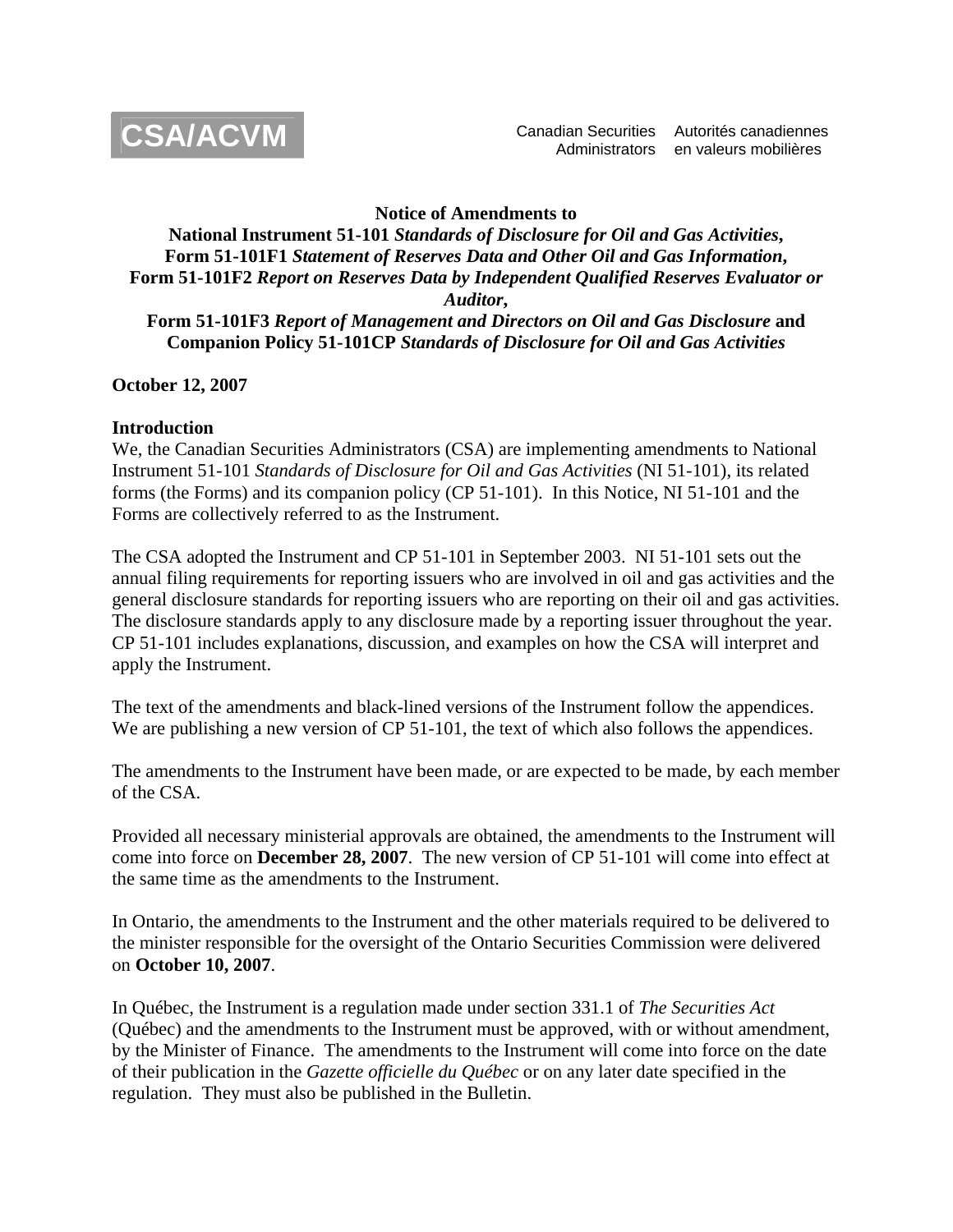### **Substance and Purpose**

The amendments to the Instrument fall into the following four broad categories:

- 1. Amendments to clarify some provisions of the Instrument.
- 2. Amendments to remove or amend certain requirements for the annual filing requirements where such requirements were determined to be burdensome for reporting issuers and of limited utility for investors and security holders.
- 3. Amendments to certain provisions to provide new guidelines for disclosure of resources that cannot currently be classified as reserves.
- 4. Amendments to streamline requirements in the Instrument.

### **Background**

We published the proposed amendments for comment on January 19, 2007. The comment period ended in April 2007.

### **Summary of Written Comments Received by the CSA**

During the comment period, we received submissions from 13 commenters. We have considered the comments received and thank all the commenters. Appendix A lists the names of the commenters and Appendix B summarizes their comments and our responses. The original comment letters are available on the Alberta Securities Commission website at www.albertasecurities.com.

After considering the comments, we have made changes to the amendments that we published for comment. However, as these changes are not material, we are not republishing the amendments for a further comment period.

### **Summary of Changes to Proposed Amendments**

See appendix C for a summary of the changes made to the amendments as originally published.

We are also eliminating the following staff notices relating to the Instrument effective the implementation date of the amendments to the Instrument, as they are no longer necessary:

- CSA Staff Notice 51-313 *Frequently Asked Questions National Instrument 51-101 Standards of Disclosure for Oil and Gas Activities*
- CSA Staff Notice 51-321 *Questions and answers concerning resources and possible reserves National Instrument 51-101 Standards of Disclosure for Oil and Gas Activities*
- CSA Staff Notice 51-317 *National Instrument 51-101 Standards of Disclosure for Oil and Gas Activities Application of Canadian Oil and Gas Evaluation Handbook*
- National Policy Statement 22 *Use of Information and Opinion Re Mining and Oil Properties by Registrants and Others*. (**Note**: National Policy Statement 22 has already been repealed in the Province of Quebec)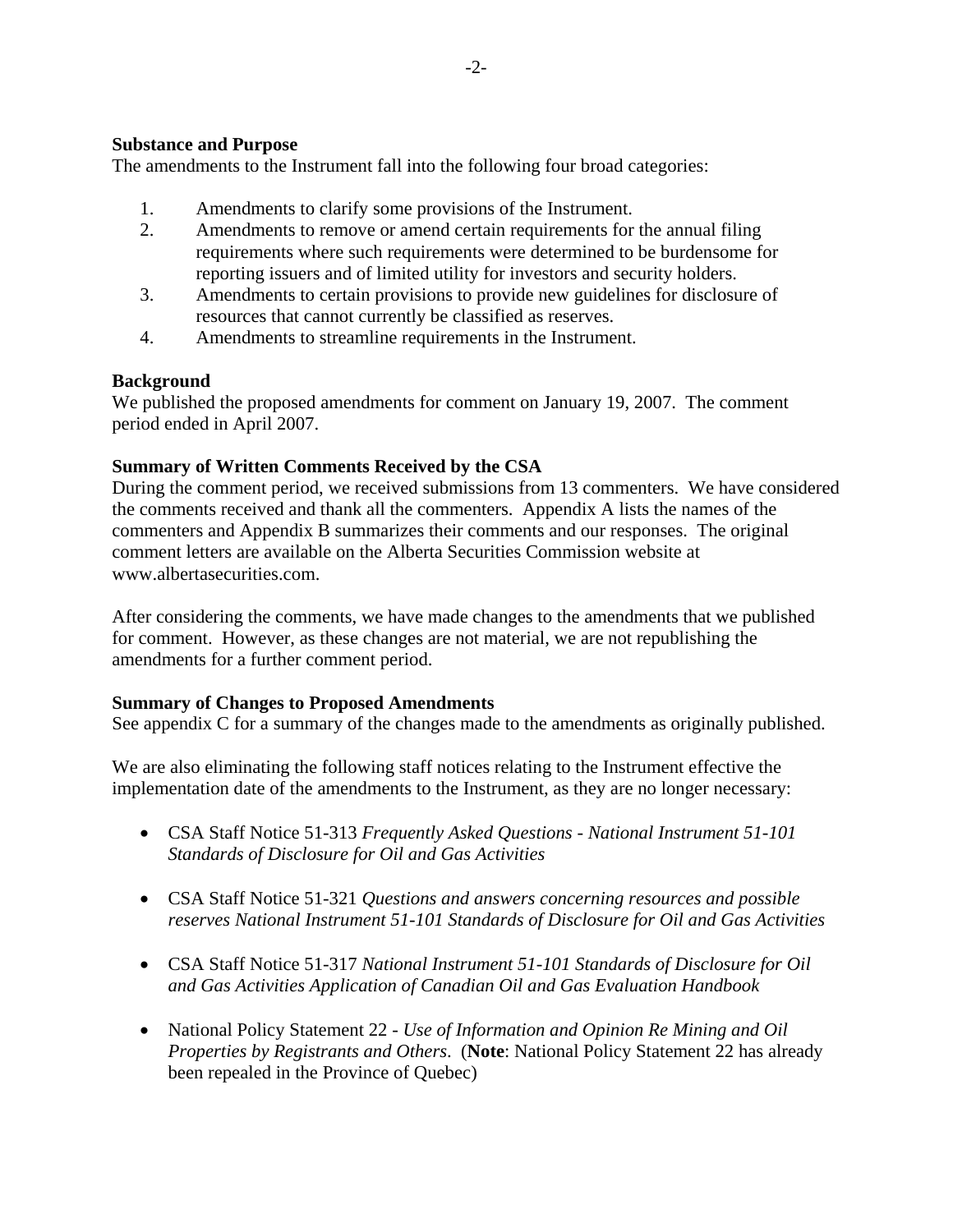We are also publishing CSA Staff Notice 51-324 *Glossary to NI 51-101 Standards of Disclosure for Oil and Gas Activities*. This staff notice replaces Appendix 1 to CP 51-101.

#### **Questions**

Please refer your questions to any of the following:

Blaine Young Associate Director, Corporate Finance Alberta Securities Commission (403) 297-4220 blaine.young@seccom.ab.ca

Alex Poole Legal Counsel, Corporate Finance Alberta Securities Commission (403) 297-4482 [alex.poole@seccom.ab.ca](mailto:patricia.leeson@seccom.ab.ca)

Tom Percy Legal Counsel, Corporate Finance Alberta Securities Commission (403) 355-4165 [tom.percy@seccom.ab.ca](mailto:patricia.leeson@seccom.ab.ca)

Dr. David Elliott Chief Petroleum Advisor Alberta Securities Commission (403) 297-4008 david.elliott@seccom.ab.ca

Gordon Smith Senior Legal Counsel, Corporate Finance British Columbia Securities Commission (604) 899-6656 or (800) 373-6393 (if calling from B.C. or Alberta) gsmith@bcsc.bc.ca

Robert Holland Chief Mining Advisor, Corporate Finance British Columbia Securities Commission (604) 899-6719 or (800) 373-6393 (if calling from B.C. or Alberta) rholland@bcsc.bc.ca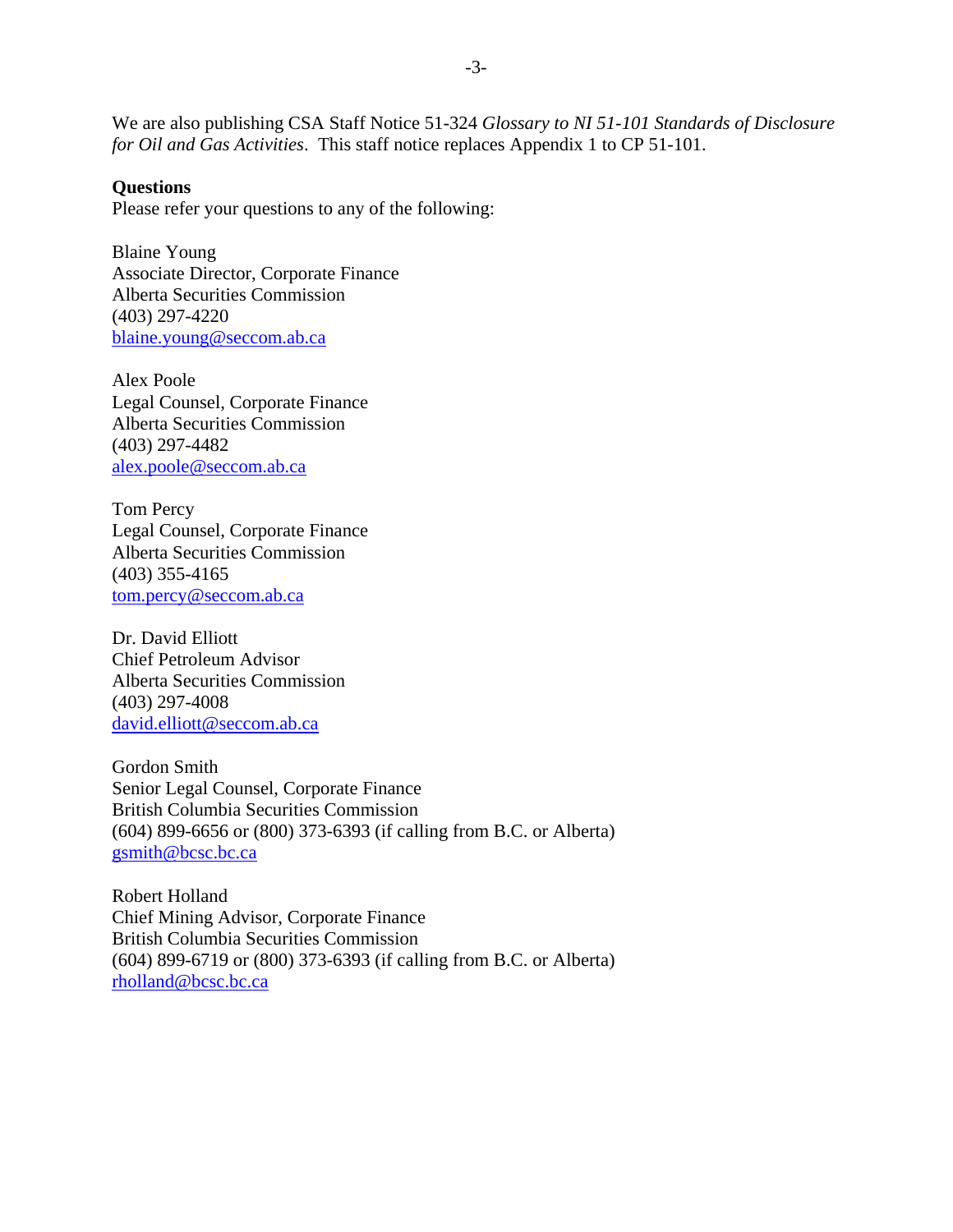Pierre Martin Senior Legal Counsel Autorité des marchés financiers (514) 395-0337 (4375) pierre.martin@lautorite.qc.ca

Eric Boutin Analyste en valeurs mobilières Autorité des marchés financiers (514) 395-0337 (4447) eric.boutin@lautorite.qc.ca

Craig Waldie Senior Geologist Ontario Securities Commission (416) 593-8308 cwaldie@osc.gov.on.ca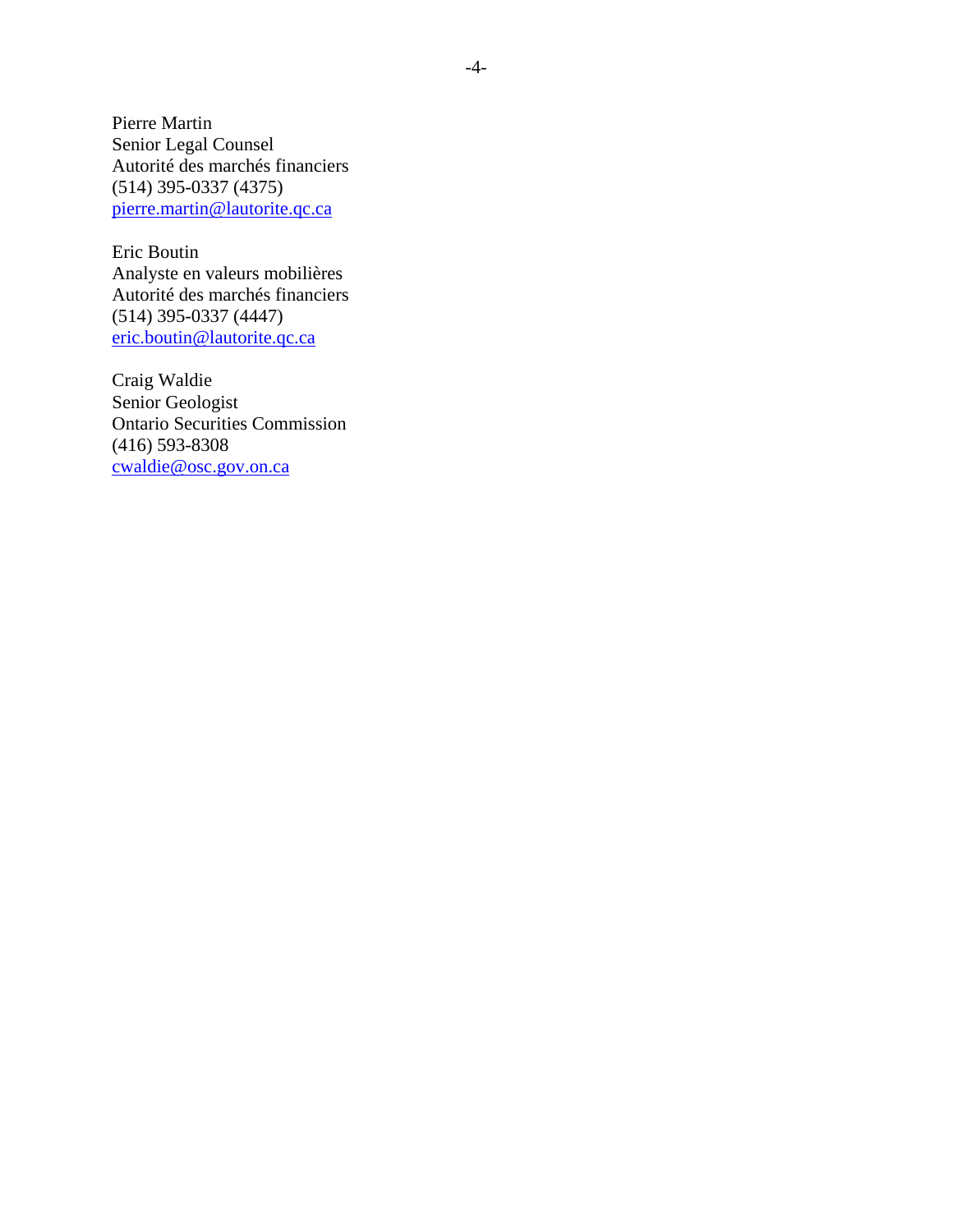# **Appendix A**

## **LIST OF COMMENTERS**

|     | <b>COMMENTER</b>                                                            | <b>NAME</b>                      | <b>DATE</b>       |
|-----|-----------------------------------------------------------------------------|----------------------------------|-------------------|
| 1.  | <b>AJM Petroleum Consultants</b>                                            | Philip S. Kandel                 | January 25, 2007  |
| 2.  | Vero Energy Inc.                                                            | Clinton T. Broughton             | January 31, 2007  |
| 3.  | Henry R. Lawrie                                                             | Henry R. Lawrie                  | February 12, 2007 |
| 4.  | <b>Norwest Corporation</b>                                                  | Geoff Jordan                     | February 14, 2007 |
| 5.  | <b>SEPAC</b>                                                                | Gary C. Leach                    | April 12, 2007    |
| 6.  | <b>Freehold Royalty Trust</b>                                               | William O. Ingram                | April 17, 2007    |
| 7.  | Reg Pitt                                                                    | <b>Reg Pitt</b>                  | April 19, 2007    |
| 8.  | Robinson Petroleum Consulting Ltd.                                          | J. Glenn Robinson                | April 19, 2007    |
| 9.  | <b>TSX Venture Exchange</b>                                                 | Peter Varsanyi                   | April 29, 2007    |
| 10. | John Yu                                                                     | John Yu                          | April 30, 2007    |
| 11. | Macleod Dixon LLP                                                           | Kevin E. Johnson                 | April 30, 2007    |
| 12. | Nexen Inc.                                                                  | Ian McDonald                     | April 30, 2007    |
| 13. | The Canadian Advocacy Council of CFA<br><b>Institute Canadian Societies</b> | <b>Blair Carey/Robert Morgan</b> | May 1, 2007       |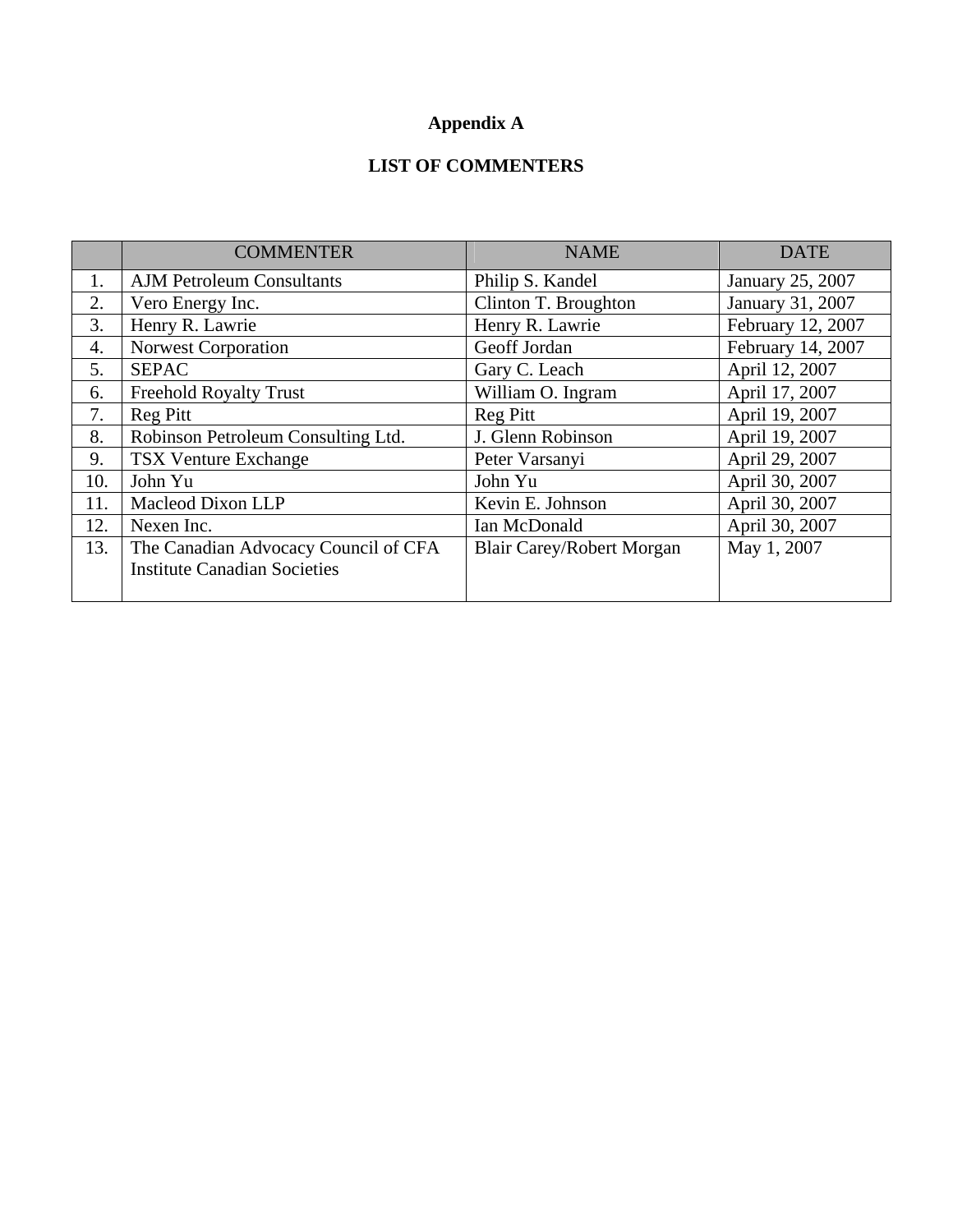# **Appendix B**

# **Amendments to National Instrument 51-101** *Standards of Disclosure for Oil & Gas Activities*

| <b>Reference</b> | Subject (references are to<br>proposed sections, items and<br><i>paragraphs</i> ) | <b>Summarized Comment</b>                                                                                                                                                                                                                                                                                                                                                                                                                                                                                                    | <b>CSA Response</b>                                                                                                                                                                                      |
|------------------|-----------------------------------------------------------------------------------|------------------------------------------------------------------------------------------------------------------------------------------------------------------------------------------------------------------------------------------------------------------------------------------------------------------------------------------------------------------------------------------------------------------------------------------------------------------------------------------------------------------------------|----------------------------------------------------------------------------------------------------------------------------------------------------------------------------------------------------------|
| 1.               | General comment                                                                   | One commenter agrees with the removal of the<br>requirement to report reserves and future net revenue<br>using constant prices and costs, the removal of the<br>requirement to do a reconciliation of future net revenue,<br>and the changing of the requirement to do reserves<br>reconciliation using gross reserves instead of net<br>reserves. The commenter believes this will significantly<br>enhance the usefulness of disclosure to analysts and<br>investors while reducing the burden on the reporting<br>issuer. | We acknowledge the comment.                                                                                                                                                                              |
| 2.               | General comment                                                                   | One commenter representing several senior issuers with<br>exemptions to report their oil and gas disclosure using<br>US standards ("several senior issuers") states that they<br>generally support the purposes of the proposed<br>amendments and the underlying principle of improving<br>the quality of disclosure. The exempt issuers are<br>concerned with certain aspects of the resource<br>amendments.                                                                                                                | We acknowledge the comment.<br>We discuss<br>the comment concerning resource<br>amendments below by reference to the<br>specific comments raised by the commenter<br>concerning the resource amendments. |
| 3.               | General comment                                                                   | One commenter that represents small and medium oil<br>and gas issuers states that it fully supports the proposed<br>amendments.                                                                                                                                                                                                                                                                                                                                                                                              | We acknowledge the comment.                                                                                                                                                                              |

# **Summary of Comments and CSA Responses**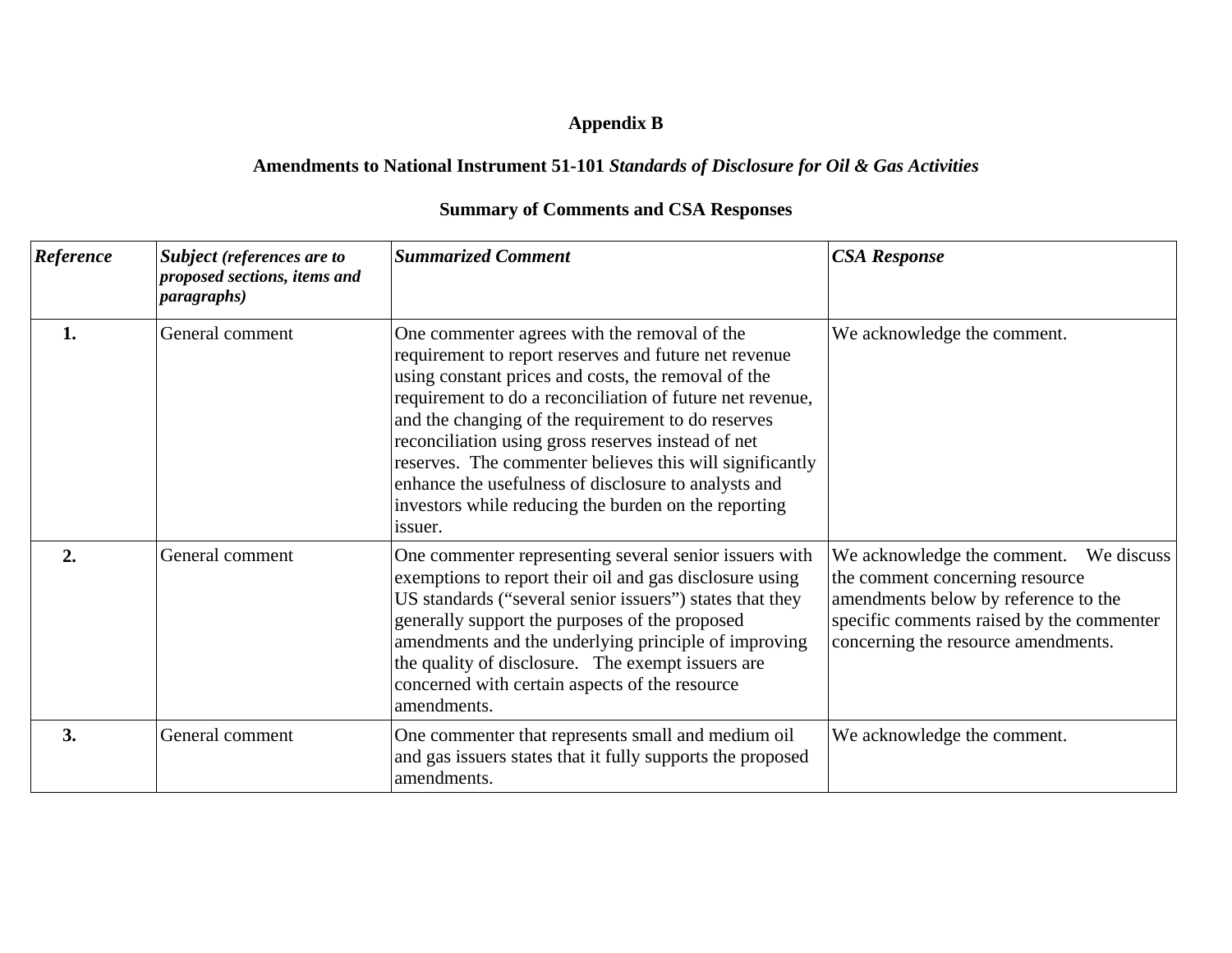| Reference        | Subject (references are to<br>proposed sections, items and<br><i>paragraphs</i> ) | <b>Summarized Comment</b>                                                                                                                                                                                                                                                                                                                                                                                                                                                                                                                                                                                                                                 | <b>CSA Response</b>                                                                                                                                                                                                                                                                                                                                                                                                                      |
|------------------|-----------------------------------------------------------------------------------|-----------------------------------------------------------------------------------------------------------------------------------------------------------------------------------------------------------------------------------------------------------------------------------------------------------------------------------------------------------------------------------------------------------------------------------------------------------------------------------------------------------------------------------------------------------------------------------------------------------------------------------------------------------|------------------------------------------------------------------------------------------------------------------------------------------------------------------------------------------------------------------------------------------------------------------------------------------------------------------------------------------------------------------------------------------------------------------------------------------|
| $\overline{4}$ . | General comment                                                                   | One commenter representing a Canadian stock exchange<br>states that overall it supports the proposed amendments.<br>The amendments improve the clarity and meaning of<br>various provisions and significantly enhance the<br>Instrument, particularly in terms of guidance to issuers<br>with resource estimates.<br>However, the commenter contends that securities<br>regulatory authorities may be missing an opportunity to<br>enhance the capital markets by not including sufficient<br>guidance for certain emerging oil and gas issuers,<br>particularly those with material undeveloped properties<br>for which there are no resource estimates. | We acknowledge the comment.<br>There are requirements for the disclosure of<br>unproved properties where the issuer<br>voluntarily discloses anticipated results<br>relating to the unproved properties.<br>However, the existing and proposed<br>legislation do not contain any requirements<br>that are triggered by the disclosure of a<br>material unproved property. For this reason<br>there is no guidance focused on this topic. |
| 5.               | General comment                                                                   | One commenter agrees with the broad objectives and<br>principles of the CSA initiative to improve the disclosure<br>of resources through the proposed additional disclosure<br>requirements. However, the commenter opposes the<br>removal of certain disclosure that is currently required in<br>respect of resources (existing section 5.9).                                                                                                                                                                                                                                                                                                            | We acknowledge the comment. We discuss<br>the repeal and substitution of existing section<br>5.9 at greater length in item 25.                                                                                                                                                                                                                                                                                                           |
| 6.               | General comment                                                                   | One commenter states he has not encountered any use or<br>reporting of possible reserves or resources beyond<br>proved or probable reserves but that the more rigorous<br>guidelines appear to be of merit.                                                                                                                                                                                                                                                                                                                                                                                                                                               | We acknowledge the comment.                                                                                                                                                                                                                                                                                                                                                                                                              |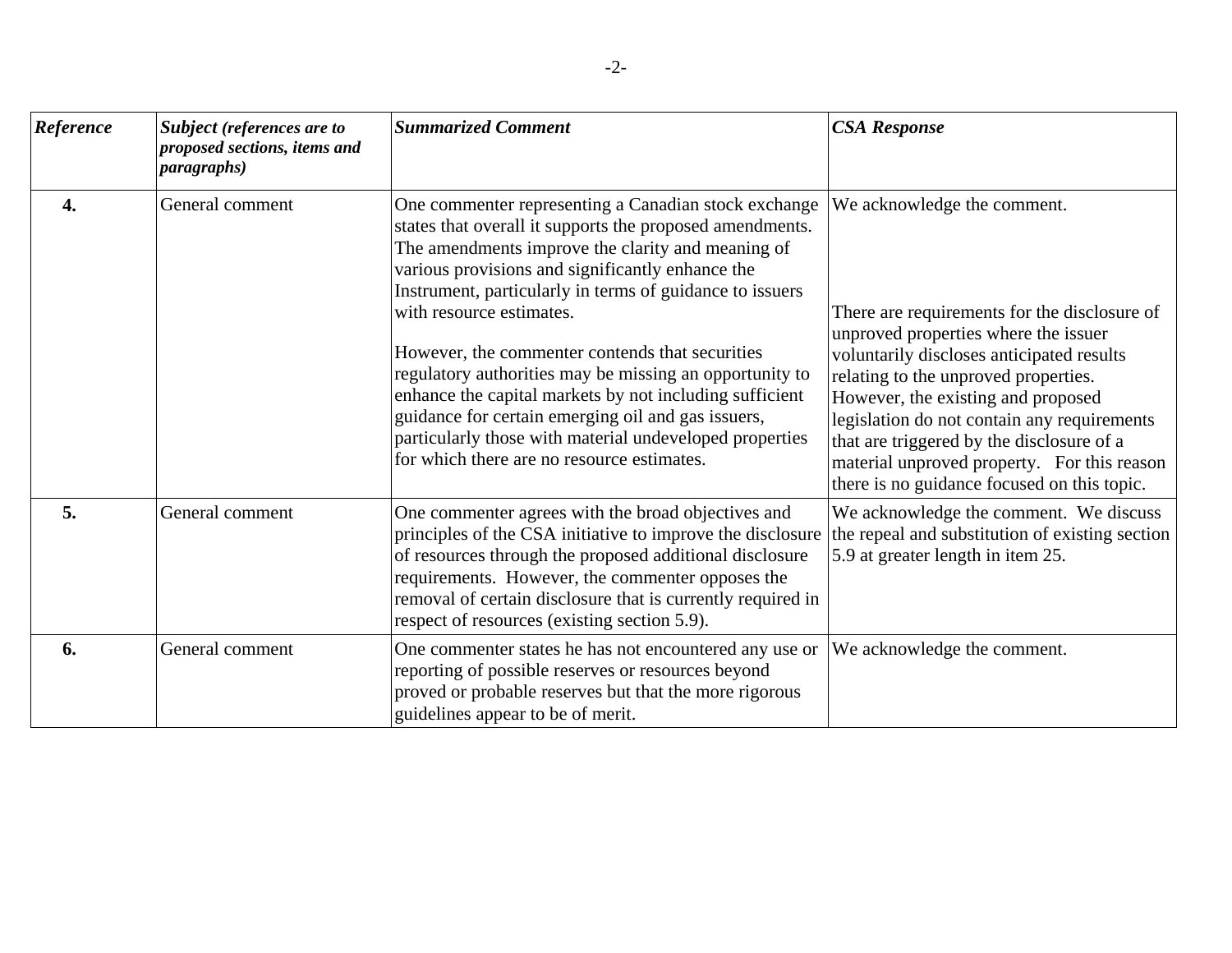| Reference | Subject (references are to<br>proposed sections, items and<br><i>paragraphs</i> ) | <b>Summarized Comment</b>                                                                                                                                                                                                                                                                                                                                                                                                                   | <b>CSA Response</b>                                                                                                                                                                                                                                                                                                                          |
|-----------|-----------------------------------------------------------------------------------|---------------------------------------------------------------------------------------------------------------------------------------------------------------------------------------------------------------------------------------------------------------------------------------------------------------------------------------------------------------------------------------------------------------------------------------------|----------------------------------------------------------------------------------------------------------------------------------------------------------------------------------------------------------------------------------------------------------------------------------------------------------------------------------------------|
| 7.        | General comment                                                                   | One commenter states that the increased<br>conservativeness brought about by adoption of the<br>COGE Handbook and NI 51-101 has contributed to a<br>disconnect between asset values as derived from reserve<br>reports, particularly from proved reserves, and asset<br>values as determined by market acquisitions and<br>dispositions.                                                                                                    | NI 51-101 is intended to provide reasonable<br>and reliable disclosure reflecting, among<br>other things, certain components of the<br>issuer's oil and gas assets. The disclosure<br>prescribed by the rule does not purport to<br>reflect market value and should not be so<br>construed.                                                  |
|           |                                                                                   | NATIONAL INSTRUMENT 51-101 STANDARDS OF DISCLOSURE FOR OIL AND GAS ACTIVITIES                                                                                                                                                                                                                                                                                                                                                               |                                                                                                                                                                                                                                                                                                                                              |
| 8.        | Paragraph 1.1(a.1) -<br>'analogous information"                                   | One commenter states that the addition of this term to the $ \text{We acknowledge the comment.}$<br>rule is necessary.                                                                                                                                                                                                                                                                                                                      |                                                                                                                                                                                                                                                                                                                                              |
| 9.        | Paragraph $1.1(a.2)$ -<br>"anticipated results"                                   | One commenter thinks that "anticipated results" should<br>refer to information that indicates the expected value or<br>expected quantities of the resource instead of the<br>potential value or quantities of the resource.                                                                                                                                                                                                                 | The term "expected value" or "expected<br>quantity" has a specific and restricted<br>meaning. Anticipated results would include<br>the expected value or quantity. We do not<br>propose to make a change to this definition<br>because we would like the application of the<br>term "anticipated results" to be more broad<br>and inclusive. |
| 10.       | Repeal of existing paragraph<br>$1.1(g)$ -"constant prices and<br>costs"          | Four commenters agree with the repeal of the definition<br>and the associated annual filing requirement concerning<br>constant prices and costs. One of the commenters,<br>representing small and medium oil and gas issuers, states<br>that forecast prices more accurately reflect the implied<br>value of reserves. Making the constant price disclosure<br>voluntary will simplify the report and will not be<br>confusing for readers. | We acknowledge the comment.                                                                                                                                                                                                                                                                                                                  |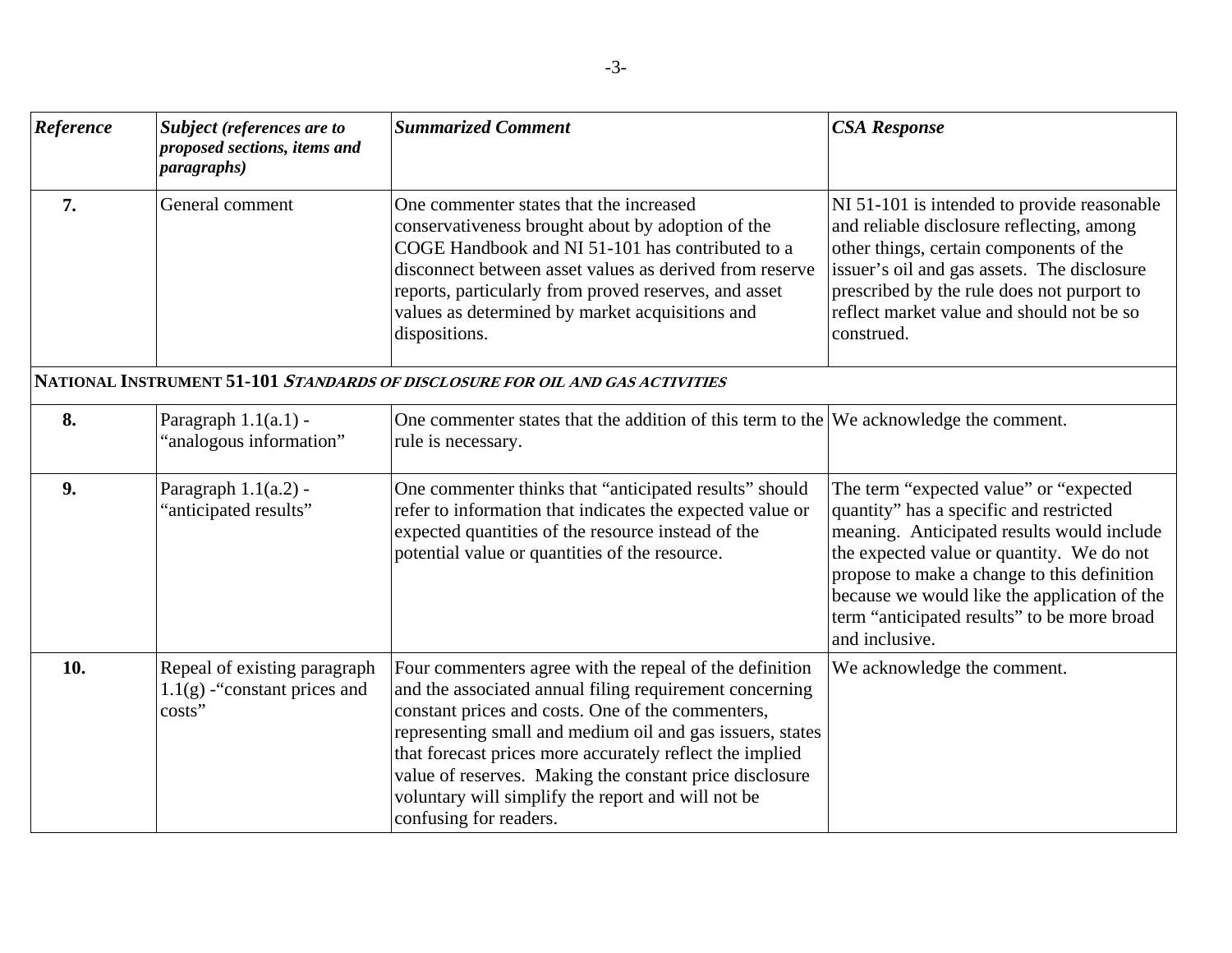| Reference | Subject (references are to<br>proposed sections, items and<br><i>paragraphs</i> ) | <b>Summarized Comment</b>                                                                                                                                                                                                                                                                                                                                                                                                                                                                                                                                                                                                                                                                                                                                                                                                                                          | <b>CSA Response</b>                                                                                                                                                                                                                                                                                                                                                                                                                                                                                                                                                                                                                                                                                                                     |
|-----------|-----------------------------------------------------------------------------------|--------------------------------------------------------------------------------------------------------------------------------------------------------------------------------------------------------------------------------------------------------------------------------------------------------------------------------------------------------------------------------------------------------------------------------------------------------------------------------------------------------------------------------------------------------------------------------------------------------------------------------------------------------------------------------------------------------------------------------------------------------------------------------------------------------------------------------------------------------------------|-----------------------------------------------------------------------------------------------------------------------------------------------------------------------------------------------------------------------------------------------------------------------------------------------------------------------------------------------------------------------------------------------------------------------------------------------------------------------------------------------------------------------------------------------------------------------------------------------------------------------------------------------------------------------------------------------------------------------------------------|
| 11.       | Repeal of existing paragraph<br>$1.1(g)$ -"constant prices and<br>costs           | One commenter does not support the amendment to<br>make constant prices and cost reporting optional. The<br>commenter favours a modified constant price and cost<br>disclosure based on using: 1) the average of the price<br>received for the last quarter or year; 2) operating costs<br>averaged over the past year; 3) capital costs encountered<br>in the last quarter. This would provide a report that<br>could be compared to financial statements. Forecast<br>prices introduce another source of error.                                                                                                                                                                                                                                                                                                                                                  | We remain of the view that the disclosure of<br>forecast prices and costs provides more<br>valuable information and that this aspect of<br>the proposed amendments will be<br>maintained. Constant prices and costs are<br>presently defined to be those in effect at year<br>end. Industry feedback has indicated that<br>this determination of constant prices and<br>costs is of little value. While it enables<br>comparison to US and domestic peers, it may<br>be skewed given its determination on a fixed<br>date. While a modified constant price and<br>cost definition such as that proposed by the<br>commenter may have merit, it would not<br>facilitate comparability and would also<br>require further policy analysis. |
| 12.       | Repeal of existing paragraph<br>$1.1(g)$ - "constant prices and<br>costs"         | One commenter does not support eliminating the<br>requirement to disclose the constant prices and costs<br>because: 1) without the constant case, it is difficult to<br>compare issuers on a reasonably consistent and objective<br>basis; 2) without the constant case, there is no baseline<br>price making it difficult to judge the reasonableness and<br>worthiness of the forecast price; 3) the Taskforce<br>concluded that both constant and forecast cases should be estimates; mandatory disclosure of price<br>presented; 4) the SEC requires constant cases to be<br>disclosed; 5) constant cases are easily understood and not information disclosed; moreover, the year-<br>subject to inappropriate estimates; 6) the cost of<br>developing the constant case is not material on a relative<br>basis; and 7) there have been no complaints that the | 1) Broad feedback persuades us that the<br>mandatory use of the constant price and cost<br>case is of little value and can be misleading<br>and that this outweighs the value of<br>facilitating comparisons based on arbitrary<br>values; 2) we note that reporting issuers and<br>evaluators take responsibility for their price<br>forecasts assists investors in assessing the<br>end price may not be indicative of a<br>reasonable price; 3) since the work of the<br>Taskforce, we have had the benefit of seeing                                                                                                                                                                                                                |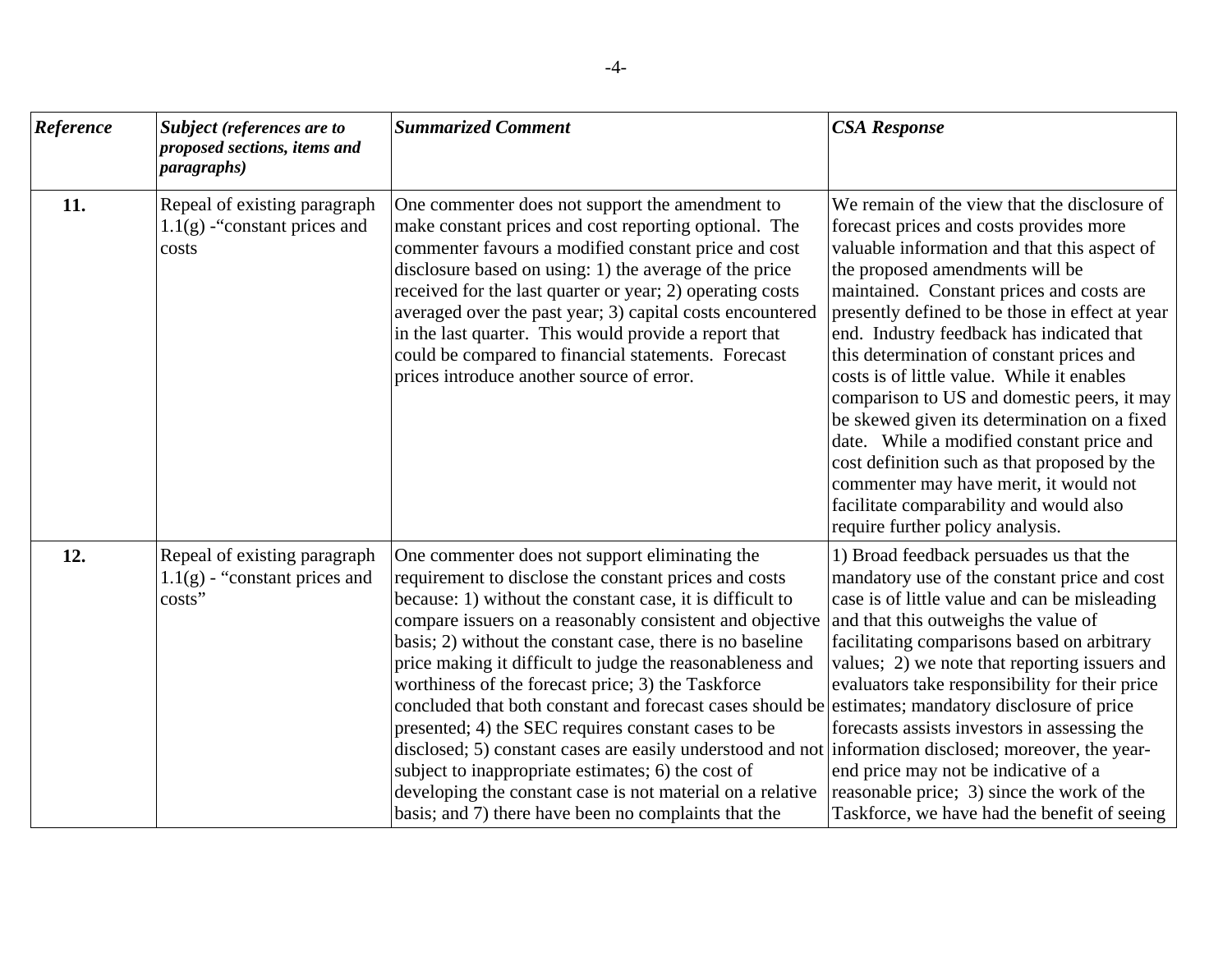| Reference | <b>Subject</b> (references are to<br>proposed sections, items and<br><i>paragraphs</i> )                                    | <b>Summarized Comment</b>                                                                                                                                                                                                                                                                           | <b>CSA Response</b>                                                                                                                                                                                                                                                                                                                                                                                                                                                                                                              |
|-----------|-----------------------------------------------------------------------------------------------------------------------------|-----------------------------------------------------------------------------------------------------------------------------------------------------------------------------------------------------------------------------------------------------------------------------------------------------|----------------------------------------------------------------------------------------------------------------------------------------------------------------------------------------------------------------------------------------------------------------------------------------------------------------------------------------------------------------------------------------------------------------------------------------------------------------------------------------------------------------------------------|
|           |                                                                                                                             | constant case is misleading but there have been<br>complaints that the forecast price is misleading.                                                                                                                                                                                                | four years of reporting and hearing feedback<br>from industry participants and users that<br>support the proposed change; 4) an issuer<br>may optionally disclose constant prices and<br>costs if it wishes to be compared to US peers;<br>5) use of a year-end price can yield an<br>arbitrary and meaningless result; 6) the cost<br>of developing the constant case was not<br>material to the decision to eliminate it; and 7)<br>there have been complaints that the constant<br>case is misleading (for example, bitumen). |
| 13.       | Paragraph $1.1(j)$ - "forecast<br>prices and costs"                                                                         | One commenter states that there is more inconsistency<br>than there needs to be between evaluation firms with<br>respect to forecast prices. It is suggested that the same<br>prices be specified for all reserves evaluators at any point<br>in time, with those prices based on the market strip. | As alluded to in item #12, we are satisfied<br>that the responsibility of issuers and<br>evaluators coupled with the disclosure of the<br>price forecast used provides useful<br>information to investors and it is not our<br>present intention to mandate a specified<br>forecast price.                                                                                                                                                                                                                                       |
| 14.       | Paragraphs $1.1(x)$ and $(y)$ -<br>"qualified reserves evaluator"<br>and "qualified reserves<br>auditor" and<br>section 4.2 | One commenter states that the reference to reserves data<br>and resources in the proposed amended definitions of a<br>qualified reserves evaluator and auditor and in proposed<br>section 4.2 should be changed to "reserves and resources<br>data".                                                | The term "reserves data" is a defined term in<br>the rule and is a fundamental concept in the<br>annual filing. The CSA does not believe it is<br>advisable to change the definitions of<br>qualified reserves evaluator or auditor unless<br>these terms are changed in the COGE<br>Handbook.                                                                                                                                                                                                                                   |
| 15.       | Paragraph $1.1(z.1)$ -<br>"reserves"                                                                                        | One commenter suggests changing the definition of<br>"reserves" to more specifically refer to "individual"<br>estimates of volumes of proved, probable or possible                                                                                                                                  | The proposed amendment applies at the<br>individual and aggregated levels and<br>therefore we believe that the definition in its                                                                                                                                                                                                                                                                                                                                                                                                 |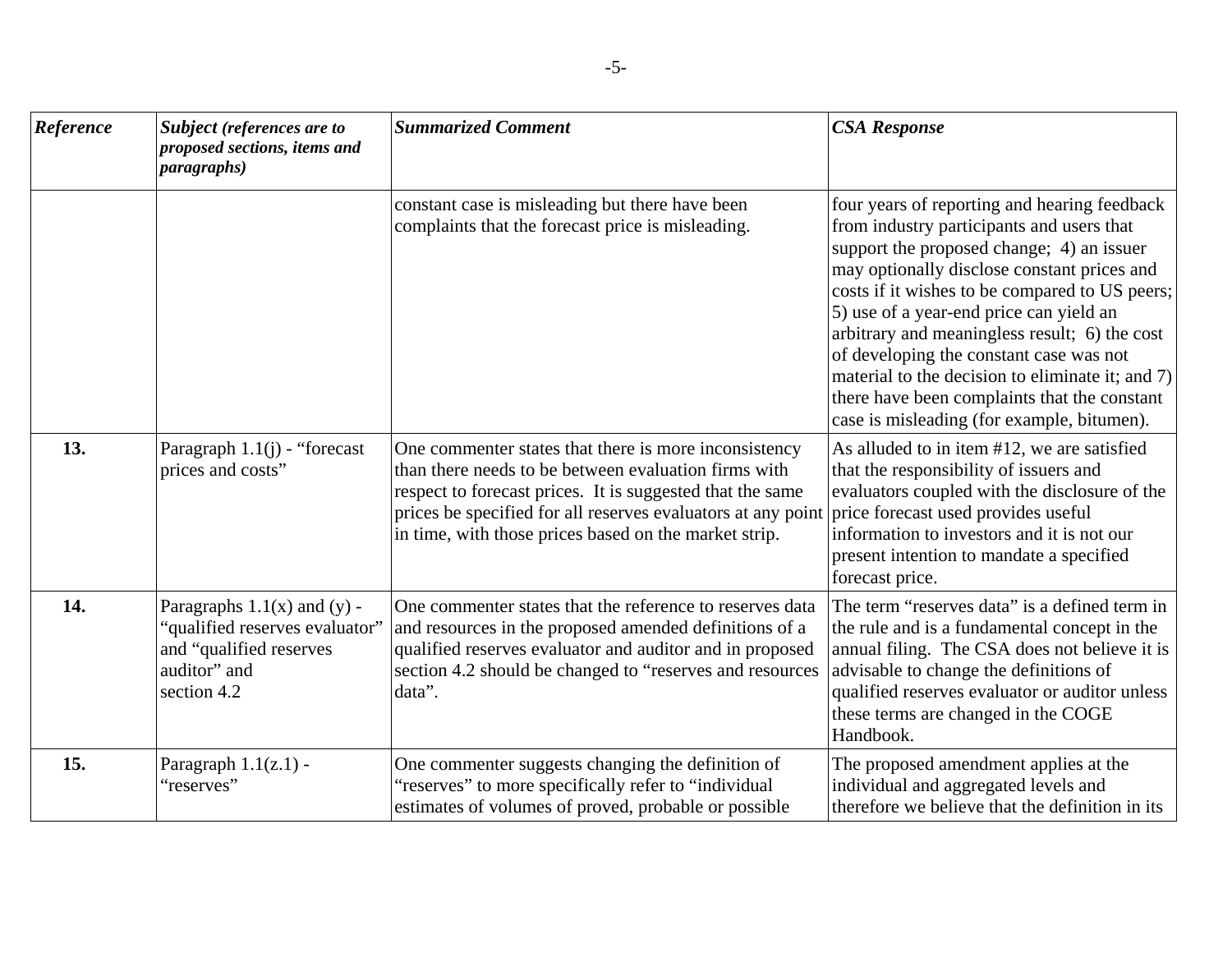| Reference | Subject (references are to<br>proposed sections, items and<br><i>paragraphs</i> ) | <b>Summarized Comment</b>                                                                                                                                                                                                                                                                                                                                                                                                                                                                                                                                                                                                                                                                                                                                                                                                                                                 | <b>CSA Response</b>                                                                                                                                                                                                                                                                                                                                                                         |
|-----------|-----------------------------------------------------------------------------------|---------------------------------------------------------------------------------------------------------------------------------------------------------------------------------------------------------------------------------------------------------------------------------------------------------------------------------------------------------------------------------------------------------------------------------------------------------------------------------------------------------------------------------------------------------------------------------------------------------------------------------------------------------------------------------------------------------------------------------------------------------------------------------------------------------------------------------------------------------------------------|---------------------------------------------------------------------------------------------------------------------------------------------------------------------------------------------------------------------------------------------------------------------------------------------------------------------------------------------------------------------------------------------|
|           |                                                                                   | reserves or aggregated volumes of proved plus probable<br>reserves or proved plus probable plus possible reserves".                                                                                                                                                                                                                                                                                                                                                                                                                                                                                                                                                                                                                                                                                                                                                       | proposed form addresses the substance of the<br>comment.                                                                                                                                                                                                                                                                                                                                    |
| 16.       | Paragraph $1.1$ (aa) - "reserves<br>data"                                         | One commenter recommends further amending the<br>definition of reserves data to mean estimates of proved<br>reserves and probable reserves and an aggregation of<br>proved plus probable reserves and respective estimates of<br>future net revenue for each category of reserves,<br>estimated using forecast prices and costs.<br>The commenter adds that estimates of possible reserves<br>and aggregated proved plus probable plus possible<br>reserves and related future net revenue may also be<br>included. However, the commenter also appears to<br>favour the inclusion of a statement indicating that the<br>proved plus probable reserves estimates and related<br>future net revenue represents the Company's best<br>estimates of reserves to be recovered and future net<br>revenue to be received from the sale of the proved plus<br>probable reserves. | We do not propose to make a change to the<br>proposed definition. While we agree with<br>the comment in principle, we believe that the<br>proposed amendment covers these categories<br>and is more succinct.<br>The disclosure of possible reserves is<br>optional disclosure in Form 51-101F1 and<br>not an integral part of reserves data, as it is<br>defined and applied in NI 51-101. |
| 17.       | Section 2.2 - Notice to<br><b>Announce Filing</b>                                 | One commenter, representing small and medium oil and<br>gas issuers, disagrees with the proposed amendment<br>which replaces the dissemination of a news release<br>announcing the annual filing with the filing of a notice<br>announcing the same. The commenter did not feel that<br>this was a value added exercise given that the notice was<br>filed on SEDAR like the report itself.                                                                                                                                                                                                                                                                                                                                                                                                                                                                               | This amendment was initially proposed to<br>facilitate the consistent and clear disclosure<br>of the announcement. However, we agree<br>with the comment and will maintain the<br>existing provision permitting the<br>dissemination of a news release, as this may<br>be a more effective method of giving notice<br>of the filed reports.                                                 |
| 18.       | Section 3.4 - Certain                                                             | In response to the CSA's request for comment on the                                                                                                                                                                                                                                                                                                                                                                                                                                                                                                                                                                                                                                                                                                                                                                                                                       | We remain of the view that investor interests                                                                                                                                                                                                                                                                                                                                               |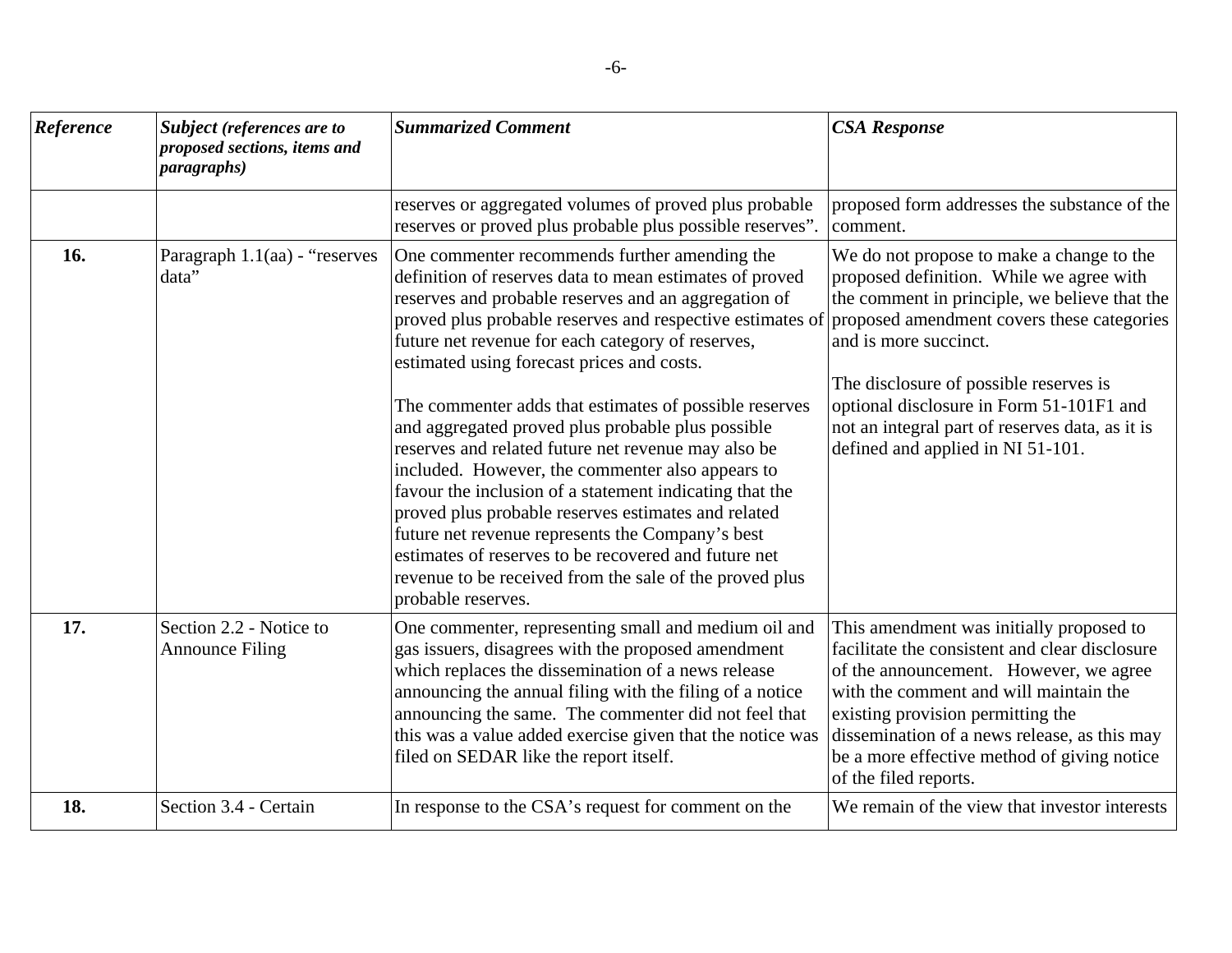| Reference | <b>Subject</b> (references are to<br>proposed sections, items and<br><i>paragraphs</i> ) | <b>Summarized Comment</b>                                                                                                                                                                                                                                                                                                                                                                                                                                                                                                                                                                                                                                                                                                                                                                                                                                    | <b>CSA Response</b>                                                                                                                                                                                                                                                                                                                        |
|-----------|------------------------------------------------------------------------------------------|--------------------------------------------------------------------------------------------------------------------------------------------------------------------------------------------------------------------------------------------------------------------------------------------------------------------------------------------------------------------------------------------------------------------------------------------------------------------------------------------------------------------------------------------------------------------------------------------------------------------------------------------------------------------------------------------------------------------------------------------------------------------------------------------------------------------------------------------------------------|--------------------------------------------------------------------------------------------------------------------------------------------------------------------------------------------------------------------------------------------------------------------------------------------------------------------------------------------|
|           | Responsibilities of Board of<br><b>Directors</b>                                         | benefit of requiring the board of directors to appoint the<br>independent qualified reserves evaluator or auditor, one<br>commenter's response was not altogether clear. The<br>commenter states that it does not believe there would be<br>a material enhancement to investor protection by<br>requiring the board to make these appointments. The<br>existing requirement that the board review the<br>appointment is adequate.<br>However, the commenter also states that to ensure<br>greater independence, the board rather than management,<br>should appoint the evaluator given that reserves represent<br>significant assets for companies in the extractive<br>industry.                                                                                                                                                                           | are adequately addressed by the required<br>participation of the board in the review of the<br>appointment and the approval of the annual<br>filings under NI 51-101. NI 51-101 does not<br>preclude the board from appointing the<br>independent qualified reserves evaluator or<br>auditor if in its judgement, this would be<br>useful. |
| 19.       | Section 3.4 - Certain<br>Responsibilities of Board of<br><b>Directors</b>                | In response to the CSA's request for comment on the<br>benefit of requiring the board of directors to appoint the<br>independent qualified reserves evaluator or auditor, two<br>commenters state that they do not perceive a need to<br>make this change. One commenter states that there<br>would be no material enhancement to investor protection<br>and that the change would simply be one of formality not<br>substance. Investor protection concerns are sufficiently<br>addressed by the required participation of the board in<br>the approval and execution of Form 51-101F3. The other<br>commenter states that a change in current practice is not<br>warranted. On the contrary, it is desirable to increase the<br>separation and independence of the board of directors in<br>reviewing and approving the work of the reserves<br>evaluator. | We agree. No change will be made.                                                                                                                                                                                                                                                                                                          |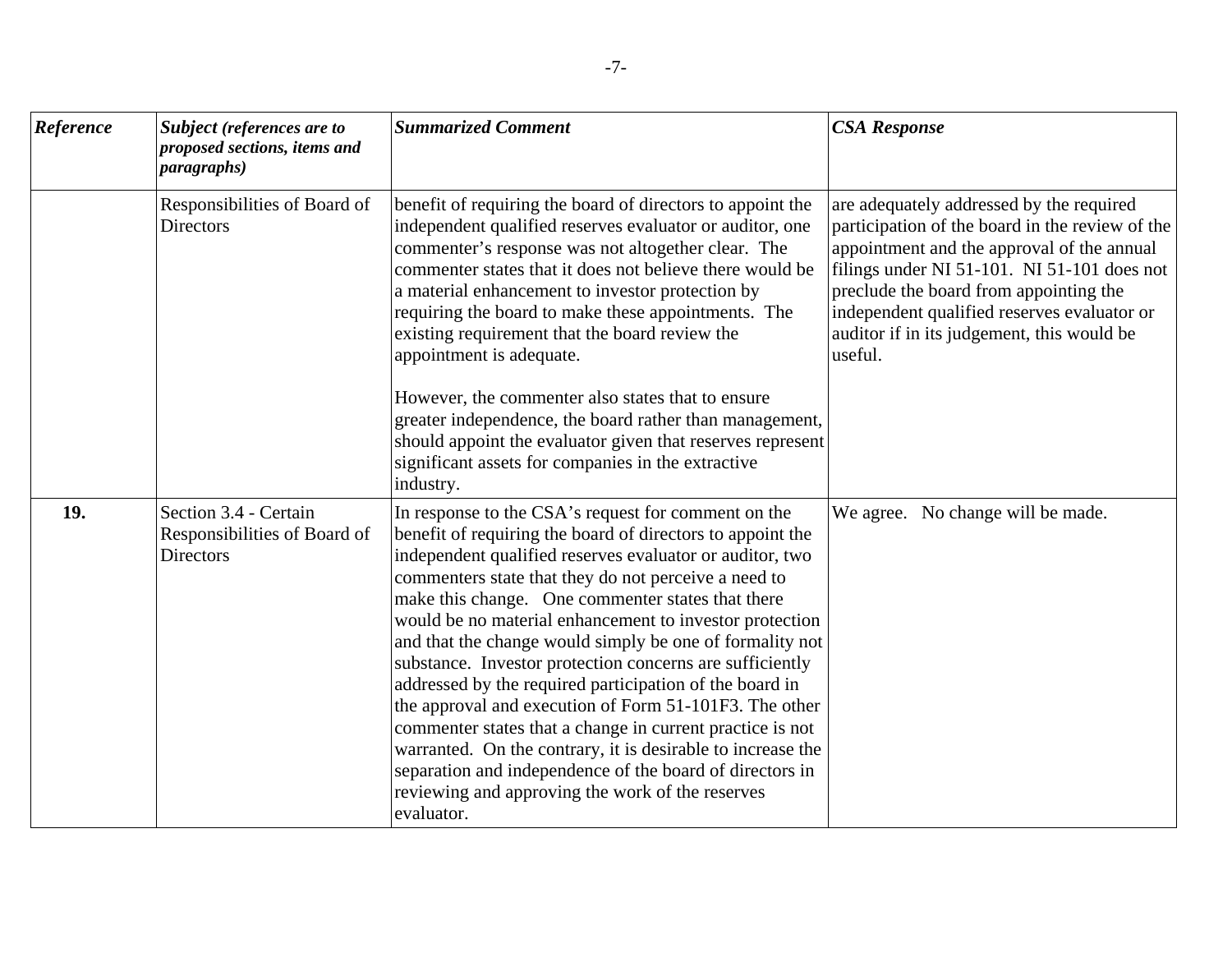| Reference | Subject (references are to<br>proposed sections, items and<br><i>paragraphs</i> ) | <b>Summarized Comment</b>                                                                                                                                                                                                                                                                                                                                                                                   | <b>CSA Response</b>                                                                                                                                                                                                                                                                                                                                                                                                                                                                                                                                                                                                                                                                              |
|-----------|-----------------------------------------------------------------------------------|-------------------------------------------------------------------------------------------------------------------------------------------------------------------------------------------------------------------------------------------------------------------------------------------------------------------------------------------------------------------------------------------------------------|--------------------------------------------------------------------------------------------------------------------------------------------------------------------------------------------------------------------------------------------------------------------------------------------------------------------------------------------------------------------------------------------------------------------------------------------------------------------------------------------------------------------------------------------------------------------------------------------------------------------------------------------------------------------------------------------------|
| 20.       | Subparagraph $5.2(a)(v)$ -<br>Cautionary language<br>concerning possible reserves | One commenter urges that the cautionary language<br>concerning possible reserves be expanded to include a<br>statement that proved plus probable reserves and related<br>future net revenue represent the issuer's best estimate of<br>reserves to be recovered and the future net revenue to be<br>obtained.                                                                                               | We do not propose to make the suggested<br>change. The additional disclosure on proved<br>plus probable reserves does not provide<br>additional necessary or useful information on<br>possible reserves.                                                                                                                                                                                                                                                                                                                                                                                                                                                                                         |
| 21.       | Subparagraph $5.2(a)(v)$ -<br>cautionary language<br>concerning possible reserves | Two commenters state that the cautionary language is<br>inconsistent with the COGE Handbook definition. One<br>commenter states that the reference to percentage<br>probability should be removed and replaced with the<br>language in the COGE Handbook definition: "It is<br>unlikely that the actual remaining quantities recovered<br>will exceed the sum of proved + probable + possible<br>reserves." | The definition quoted by the commenter<br>refers to the lowest level [individual non-<br>aggregated properties] at which reserves<br>calculations are performed (see COGE<br>Handbook, volume 1, section 5.4.1).<br>However, reserves reported under NI 51-101<br>are Reported Reserves which are aggregated<br>reserves (as referenced in the COGE<br>Handbook) the criteria for which are<br>numerical probabilities (see COGE<br>Handbook, volume 1, section 5.4.3). We<br>will amend the statement to remove the word<br>'only". Although this does not duplicate the<br>language in the COGE Handbook, it is<br>consistent with the COGE Handbook and<br>more understandable for investors. |
| 22.       | Section 5.3 - Reserves and<br><b>Resources Classification</b>                     | One commenter favours retaining the existing wording of<br>section 5.3.                                                                                                                                                                                                                                                                                                                                     | We believe that the amendment is warranted<br>to ensure disclosure of resources is not<br>misleading and more clear. The more<br>specific resource categories convey more<br>meaningful and accurate information to<br>investors than the more general resource<br>categories. For example, the general                                                                                                                                                                                                                                                                                                                                                                                          |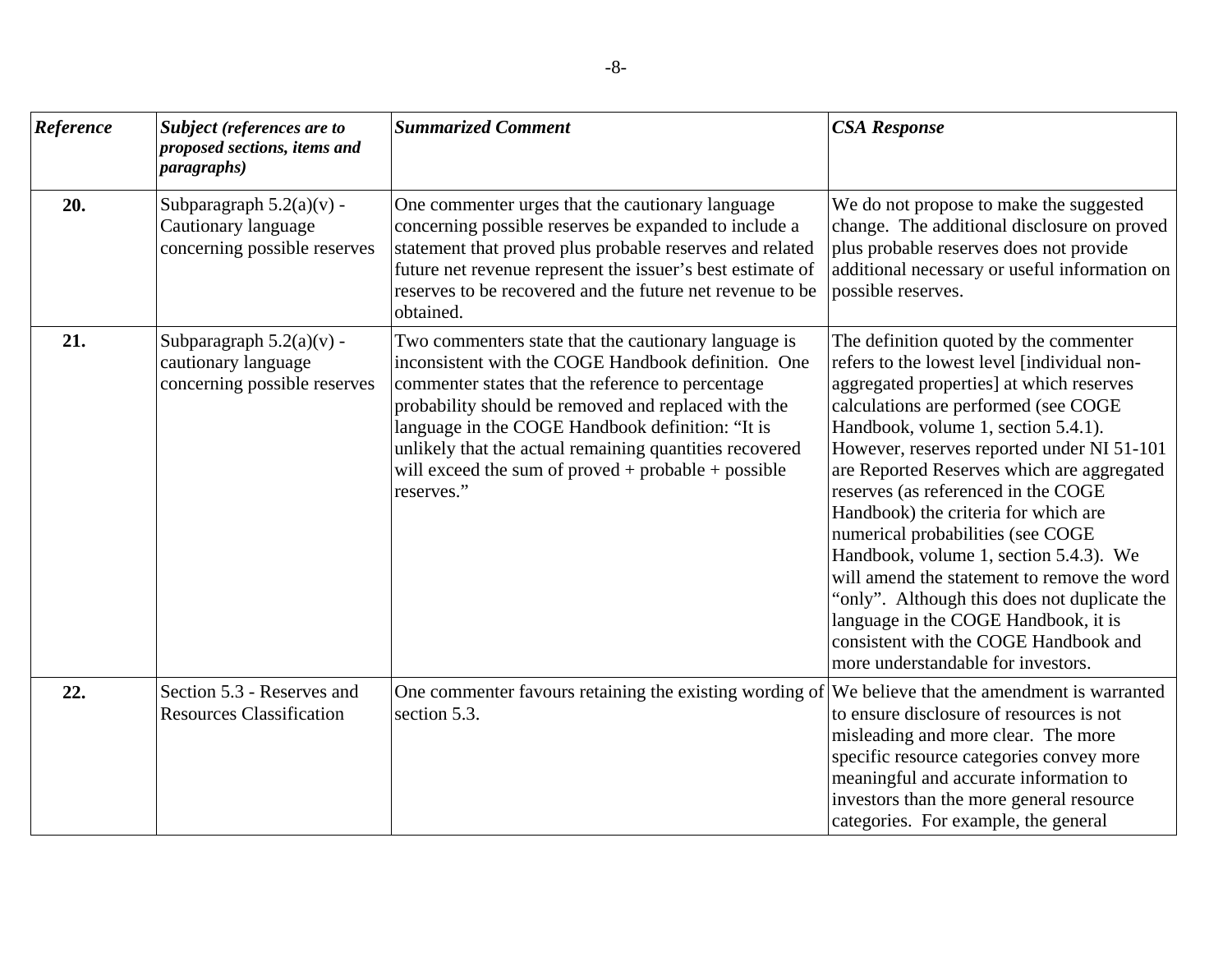| Reference | <b>Subject</b> (references are to<br>proposed sections, items and<br><i>paragraphs</i> ) | <b>Summarized Comment</b>                                                                                                                                                                                                                                                                                                                                                                                                                     | <b>CSA Response</b>                                                                                                                                                                                                                                                                                                                                                                                                                                                                                                                                                                                                                                                                                                                                                                   |
|-----------|------------------------------------------------------------------------------------------|-----------------------------------------------------------------------------------------------------------------------------------------------------------------------------------------------------------------------------------------------------------------------------------------------------------------------------------------------------------------------------------------------------------------------------------------------|---------------------------------------------------------------------------------------------------------------------------------------------------------------------------------------------------------------------------------------------------------------------------------------------------------------------------------------------------------------------------------------------------------------------------------------------------------------------------------------------------------------------------------------------------------------------------------------------------------------------------------------------------------------------------------------------------------------------------------------------------------------------------------------|
|           |                                                                                          |                                                                                                                                                                                                                                                                                                                                                                                                                                               | category of "discovered resources" covers<br>everything from cumulative production to<br>unrecoverable resources, thus the disclosure<br>of "discovered resources" may convey very<br>little information to investors that is not<br>necessarily helpful in rendering investment<br>decisions.                                                                                                                                                                                                                                                                                                                                                                                                                                                                                        |
| 23.       | Section 5.3 - Reserves and<br><b>Resources Classification</b>                            | Two commenters indicate that the SPE/WPC have<br>prepared new reserves and resources definitions that are<br>similar to, but not exactly the same as, the definitions and following reasons:<br>categories in the COGE Handbook. One of the<br>commenters notes that many senior issuers prefer the<br>SPE/WPC definitions and the CSA should wait until<br>these definitions are harmonized before making changes<br>to resource disclosure. | The proposed changes to the resource<br>provisions are not being deferred for the<br>we have identified an immediate need<br>to improve voluntary resource<br>disclosure to ensure that the<br>investment community is provided<br>with meaningful and consistent<br>information<br>we have endeavoured to<br>accommodate this anticipated change<br>by modifying the cautionary language<br>in draft subparagraph $5.9(2)(c)(vi)$ to<br>reference commercial viability (rather<br>than economic viability and technical<br>feasibility) of the resource based on<br>the SPE/WPC use of the term<br>"commercial". We have also severed<br>the glossary from the companion<br>policy in a staff notice to<br>accommodate a faster update of the<br>resource definitions if the SPE/WPC |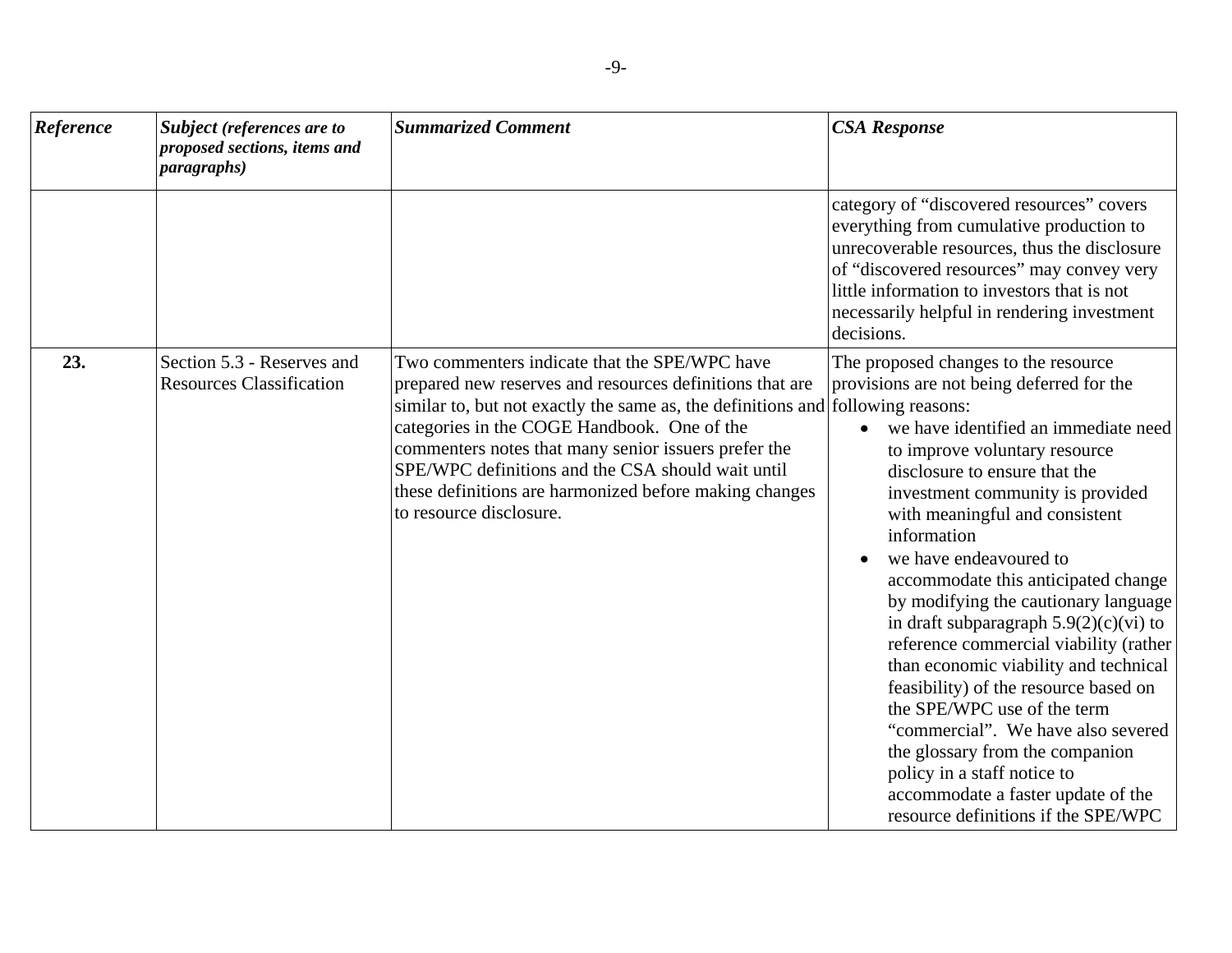| Reference | <b>Subject (references are to</b><br>proposed sections, items and<br><i>paragraphs</i> ) | <b>Summarized Comment</b>                                                                                                                                                                                                                                                                                                                                                                                                                                                                                                                                                                                                                                                                                                                                                                                                                                 | <b>CSA Response</b>                                                                                                                                                                                                                                                                                                                                                                                                                                                                                                                                                                                                                                                                                                                           |
|-----------|------------------------------------------------------------------------------------------|-----------------------------------------------------------------------------------------------------------------------------------------------------------------------------------------------------------------------------------------------------------------------------------------------------------------------------------------------------------------------------------------------------------------------------------------------------------------------------------------------------------------------------------------------------------------------------------------------------------------------------------------------------------------------------------------------------------------------------------------------------------------------------------------------------------------------------------------------------------|-----------------------------------------------------------------------------------------------------------------------------------------------------------------------------------------------------------------------------------------------------------------------------------------------------------------------------------------------------------------------------------------------------------------------------------------------------------------------------------------------------------------------------------------------------------------------------------------------------------------------------------------------------------------------------------------------------------------------------------------------|
|           |                                                                                          |                                                                                                                                                                                                                                                                                                                                                                                                                                                                                                                                                                                                                                                                                                                                                                                                                                                           | definitions are adopted in the COGE<br>Handbook.                                                                                                                                                                                                                                                                                                                                                                                                                                                                                                                                                                                                                                                                                              |
| 24.       | Section 5.3 - Reserves and<br><b>Resources Classification</b>                            | The commenter representing exempt senior issuers states<br>that the issuers concur with the CSA's objective of<br>improving disclosure of resources to make the disclosure<br>more meaningful for the investment community.<br>However, the SPE/WPC standards are globally<br>recognized and widely used. Issuers with assets outside<br>Canada or which trade on a market outside Canada<br>should have the ability to use the definitions and<br>categories in either the COGE Handbook or those<br>adopted by SPE/WPC.                                                                                                                                                                                                                                                                                                                                 | We are of the view that the rule's substantive<br>principle that the disclosure of reserves and<br>resources is to be done in accordance with<br>the terminology and categories set out in the<br>COGE Handbook, must be maintained.<br>However, we have made the changes noted<br>in item 23 in anticipation of the potential<br>adoption of the SPE/WPC definitions in the<br><b>COGE Handbook.</b>                                                                                                                                                                                                                                                                                                                                         |
| 25.       | Repeal of existing section 5.9                                                           | Two commenters oppose the repeal of existing section<br>5.9 which prescribes disclosure requirements concerning<br>prospects if anticipated results from a prospect(s) is<br>disclosed. One commenter specifically opposes the<br>removal of the following two disclosure requirements:<br>1. The removal of the disclosure of the expiry date of a<br>leasehold interest in undeveloped property. The<br>commenter states that this information can have a<br>material impact on valuation and does not pose<br>significant additional costs.<br>2. The removal of the requirement to disclose reasonably<br>expected marketing and transportation arrangements.<br>The commenter favours retaining and amending the<br>existing disclosure requirement to read "whether<br>infrastructure currently exists in the region to transport<br>the resource." | With respect to the specific disclosures<br>which the commenter wishes to retain, we do<br>not propose to retain the disclosure<br>requirements for the following reasons:<br>1. If an issuer provides a valuation of the<br>leasehold interest, it is required to disclose<br>the basis of the calculation of its value<br>pursuant to paragraph $5.9(1)(e)$ . The<br>proposed companion policy guidance states<br>that the remaining term of the unproved<br>property may be a relevant consideration in<br>the determination of value. This would<br>depend on the circumstances of the particular<br>issuer. Also, Form 51-101F1 requires the<br>issuer to disclose annually the net area for<br>which exploration and development rights |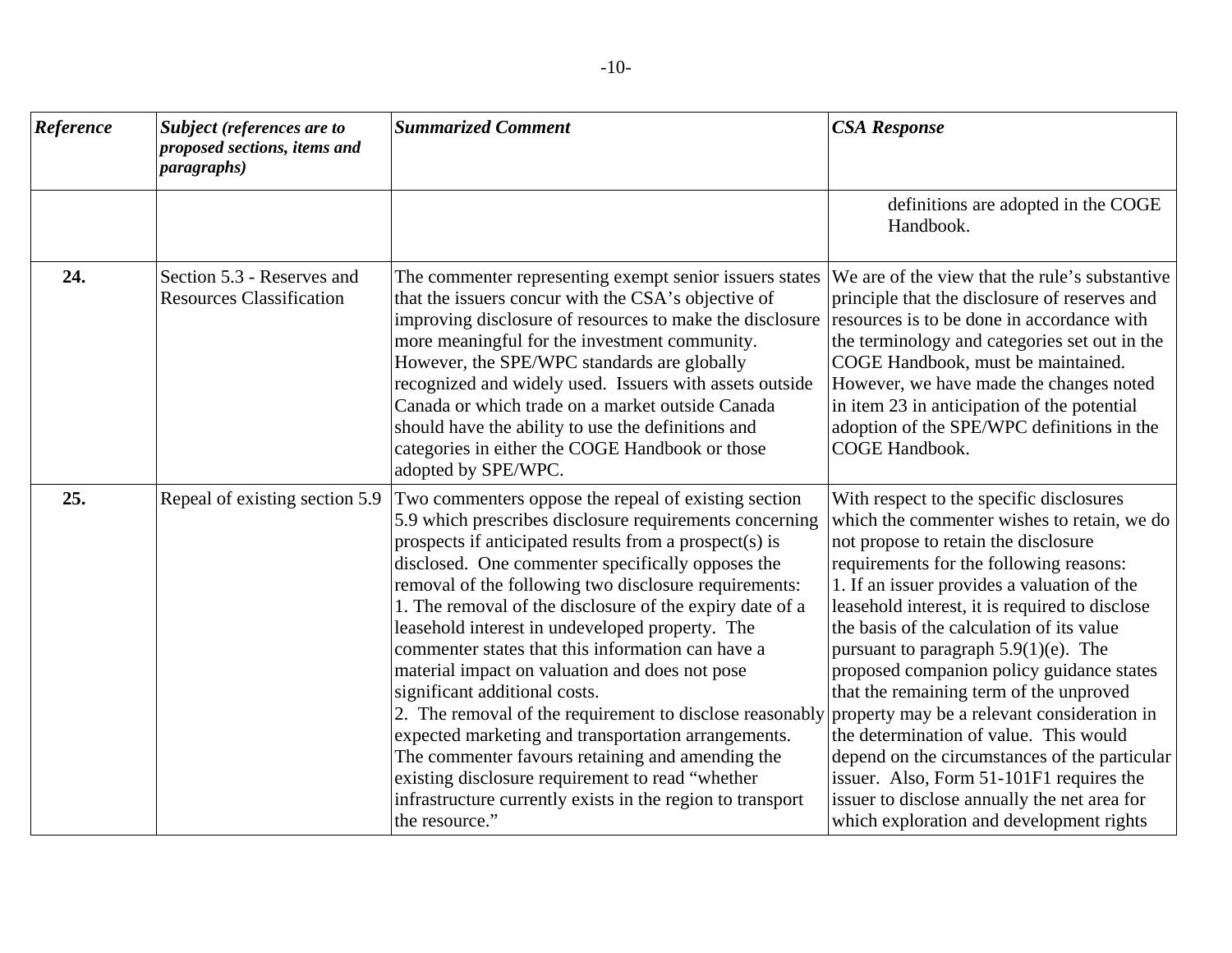| Reference | Subject (references are to<br>proposed sections, items and<br><i>paragraphs</i> ) | <b>Summarized Comment</b> | <b>CSA Response</b>                                                                                                                                                                                                                                                                                                                                                                                                                                                                                                                                                                                                                                                                                                                                                                                                                                                                                                                                                                                                                                                                                                                                                                                                                                                                                                                                                                           |
|-----------|-----------------------------------------------------------------------------------|---------------------------|-----------------------------------------------------------------------------------------------------------------------------------------------------------------------------------------------------------------------------------------------------------------------------------------------------------------------------------------------------------------------------------------------------------------------------------------------------------------------------------------------------------------------------------------------------------------------------------------------------------------------------------------------------------------------------------------------------------------------------------------------------------------------------------------------------------------------------------------------------------------------------------------------------------------------------------------------------------------------------------------------------------------------------------------------------------------------------------------------------------------------------------------------------------------------------------------------------------------------------------------------------------------------------------------------------------------------------------------------------------------------------------------------|
|           |                                                                                   |                           | expire within one year (item $6.2(2)$ ).<br>Additionally if an issuer discloses a resource<br>volume or related value, it is required<br>pursuant to proposed paragraph $5.9(2)(c)(iii)$<br>of NI 51-101 to disclose significant positive<br>and negative factors relevant to the estimate,<br>which could in certain circumstances<br>necessitate a discussion of a leasehold expiry<br>date. We will provide additional guidance in<br>the companion policy to this effect. At the<br>broader level of disclosure of anticipated<br>results (subsection 5.9(1)), we do not believe<br>that the specific disclosure of expiry dates is<br>practical and meaningful, particularly where<br>many leasehold interests are aggregated.<br>2. We believe that the disclosure of<br>infrastructure may be required when an<br>issuer discloses a resource volume or<br>associated value, pursuant to proposed<br>subparagraph $5.9(2)(c)(iii)$ which requires<br>the disclosure of significant positive and<br>negative factors relevant to the estimate. We<br>will provide additional guidance in the<br>companion policy to this effect. Also, it may<br>be prescribed pursuant to the requirement in<br>proposed paragraph $5.9(2)(c)$ that an issuer<br>disclosing a contingent resource volume<br>must also disclose specific contingencies<br>preventing the resource's classification as a |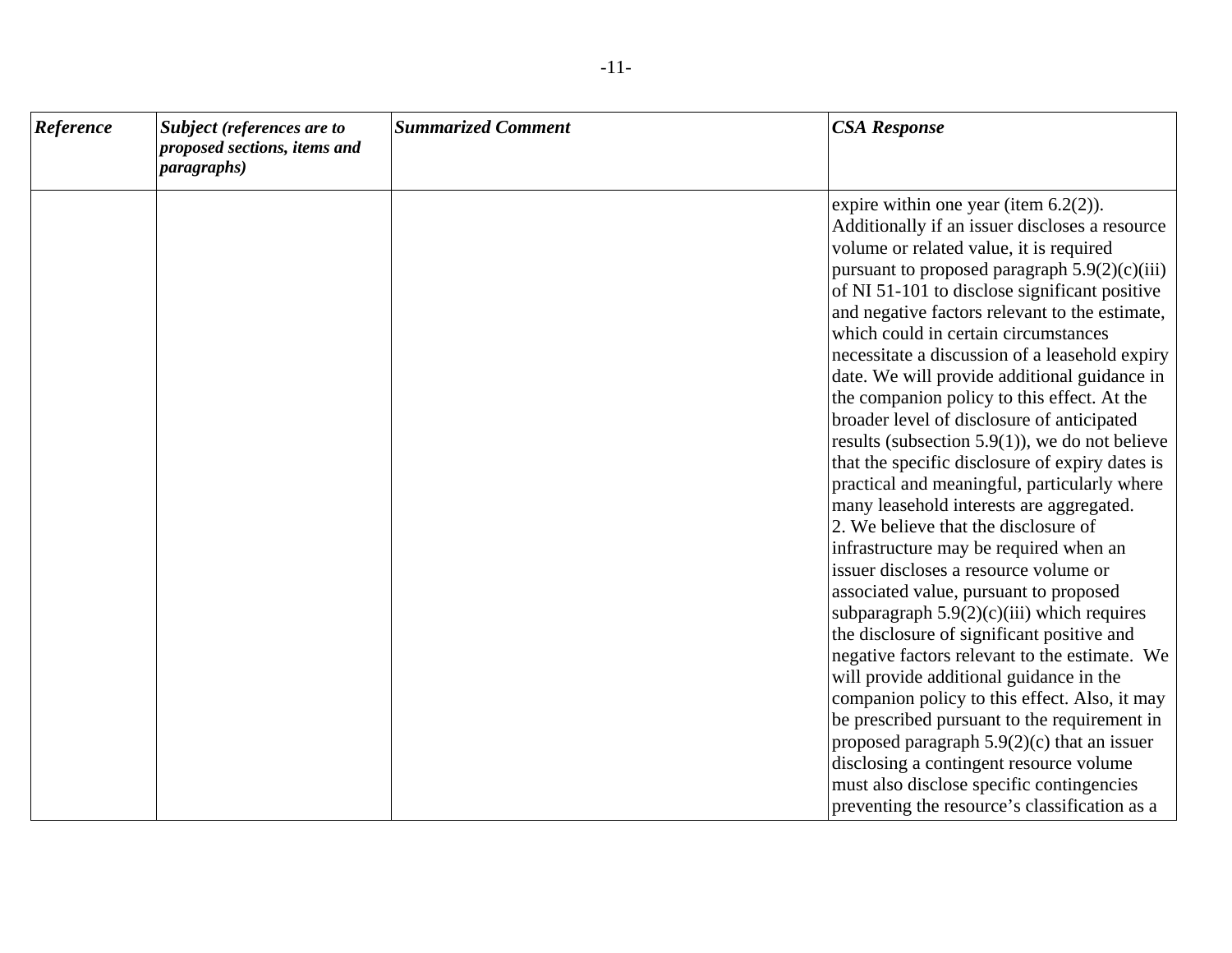| Reference | Subject (references are to<br>proposed sections, items and<br><i>paragraphs</i> ) | <b>Summarized Comment</b>                                                                                                                                                                                                                                                                                                                                                                                                                                                                                       | <b>CSA Response</b>                                                                                                                                                                                                                                                                                                                                                                                                                                                                                                                                                                                                                                                                                                                                                                                                                                                                          |
|-----------|-----------------------------------------------------------------------------------|-----------------------------------------------------------------------------------------------------------------------------------------------------------------------------------------------------------------------------------------------------------------------------------------------------------------------------------------------------------------------------------------------------------------------------------------------------------------------------------------------------------------|----------------------------------------------------------------------------------------------------------------------------------------------------------------------------------------------------------------------------------------------------------------------------------------------------------------------------------------------------------------------------------------------------------------------------------------------------------------------------------------------------------------------------------------------------------------------------------------------------------------------------------------------------------------------------------------------------------------------------------------------------------------------------------------------------------------------------------------------------------------------------------------------|
|           |                                                                                   |                                                                                                                                                                                                                                                                                                                                                                                                                                                                                                                 | reserve. At the present time, we do not wish<br>to prescribe further requirements for<br>infrastructure disclosure.                                                                                                                                                                                                                                                                                                                                                                                                                                                                                                                                                                                                                                                                                                                                                                          |
| 26.       | Repeal of existing sections<br>5.9 and 5.10                                       | One commenter, representing a Canadian stock<br>exchange, opposes the elimination of existing sections<br>5.9 and 5.10. The elimination of these provisions will<br>result in virtually no disclosure guidelines for issuers that requirements where necessary. For example,<br>have interests in material undeveloped properties with no<br>resource estimates. The commenter believes that these<br>provisions should be retained in some form and<br>expanded to provide enhanced guidance to those issuers. | We retained certain elements of existing<br>sections 5.9 and 5.10 in the proposed<br>amendments while expanding the<br>certain information prescribed in existing<br>section 5.9 (nature of interest in the resource,<br>location of the resource, associated risks) has<br>been retained in proposed subsection 5.9(1)<br>and the provision has been expanded to<br>address anticipated results not only from<br>prospects, but also from resources excluding<br>reserves. Issuers are not precluded from<br>disclosing additional relevant information,<br>which may or may not include items listed in<br>existing section 5.9.<br>Similarly, the requirements of existing<br>section 5.10 have been retained in a simpler<br>and clearer form in proposed subsection<br>$5.9(1)(e)$ . Extensive additional guidance<br>concerning this provision is provided in the<br>companion policy. |
| 27.       | General comment on section<br>5.9 - Disclosure of Resources                       | One commenter, representing small and medium oil and<br>gas issuers, accepts the proposed changes to the<br>disclosure of estimates of resource volumes or values.                                                                                                                                                                                                                                                                                                                                              | We acknowledge the comment.                                                                                                                                                                                                                                                                                                                                                                                                                                                                                                                                                                                                                                                                                                                                                                                                                                                                  |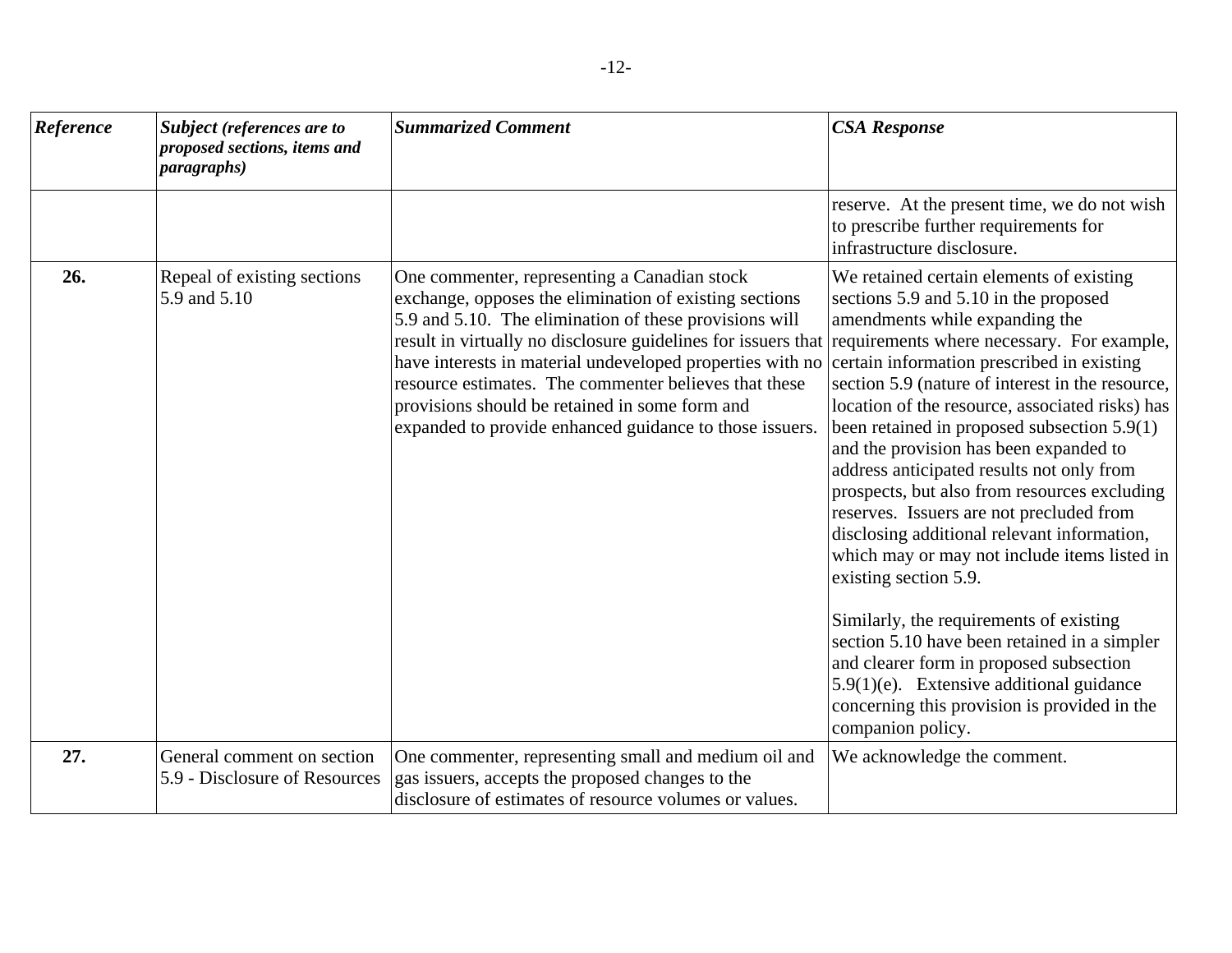| Reference | <b>Subject</b> (references are to<br>proposed sections, items and<br><i>paragraphs</i> ) | <b>Summarized Comment</b>                                                                                                                                                                                                                                                                                                                                                                                                                                                                                                                                                                                                                                                                                                                                                                                                                                                                                                                                                                    | <b>CSA Response</b>                                                                                                                                                                                                                                                                                                                                                                                                                                                                                                                                                                                                                                                                                                                                                                             |
|-----------|------------------------------------------------------------------------------------------|----------------------------------------------------------------------------------------------------------------------------------------------------------------------------------------------------------------------------------------------------------------------------------------------------------------------------------------------------------------------------------------------------------------------------------------------------------------------------------------------------------------------------------------------------------------------------------------------------------------------------------------------------------------------------------------------------------------------------------------------------------------------------------------------------------------------------------------------------------------------------------------------------------------------------------------------------------------------------------------------|-------------------------------------------------------------------------------------------------------------------------------------------------------------------------------------------------------------------------------------------------------------------------------------------------------------------------------------------------------------------------------------------------------------------------------------------------------------------------------------------------------------------------------------------------------------------------------------------------------------------------------------------------------------------------------------------------------------------------------------------------------------------------------------------------|
| 28.       | General comment on section<br>5.9 - Disclosure of Resources                              | One commenter states that, while resource estimates are<br>of interest to investors and analysts in a comparative<br>context regarding future opportunity sets, these estimates<br>are typically not considered material because of their<br>inherent risk and uncertainty. They are not risked the<br>way reserves are.                                                                                                                                                                                                                                                                                                                                                                                                                                                                                                                                                                                                                                                                     | Resource estimate disclosure is increasingly<br>common and it provides significant<br>information to the investment community<br>about the issuer's opportunities and potential<br>value. It may be the only asset or a major<br>asset of an issuer. The concepts of<br>materiality and risk are distinct. The fact that<br>a resource estimate is less certain or more<br>risky than a reserves estimate does not make<br>it less material from an investor's<br>perspective.                                                                                                                                                                                                                                                                                                                  |
| 29.       | General comment on section<br>5.9 - Disclosure of Resources                              | One commenter states that the resource amendments are<br>problematic for the following reasons:<br>a. The resource amendments attempt to reflect the<br>technical rigor and risk factor disclosure used in the<br>mining rule (NI 43-101) despite the differences between<br>the two industries.<br>b. The resource amendments could impair the<br>competitiveness of issuers in an international context<br>whose joint venture partners would not be subject to<br>similar disclosure requirements. They could also affect<br>confidentiality for the issuer.<br>c. The general disclaimer in proposed paragraph<br>$5.9(2)$ (vi) undermines the intentions of requiring a<br>qualified reserves evaluator to have prepared the resource<br>estimate and indicates the limitations to the perception of<br>additional rigor to resource disclosure estimates. Also,<br>use of the term "no certainty" is inconsistent with the<br>inherent definitional contingencies estimation of either | a. The CSA appreciate the differences<br>between the oil and gas industry and the<br>mining industry and the resource<br>amendments (undefined but which we infer<br>to be proposed sections 5.3 and 5.9) do not<br>endeavour to draw on any disclosure<br>requirements in the mining rule, but are<br>rather motivated by staff and user<br>experience.<br>b. If the issuer's partner is opposed to the<br>additional disclosure requirements triggered<br>by the issuer's voluntary disclosure of<br>resource results, the issuer has the option not<br>to disclose the resource results. There are no<br>mandatory disclosure requirements for<br>resources. It is unclear how the resource<br>amendments would affect confidentiality for<br>the issuer as the issuer has discretion not to |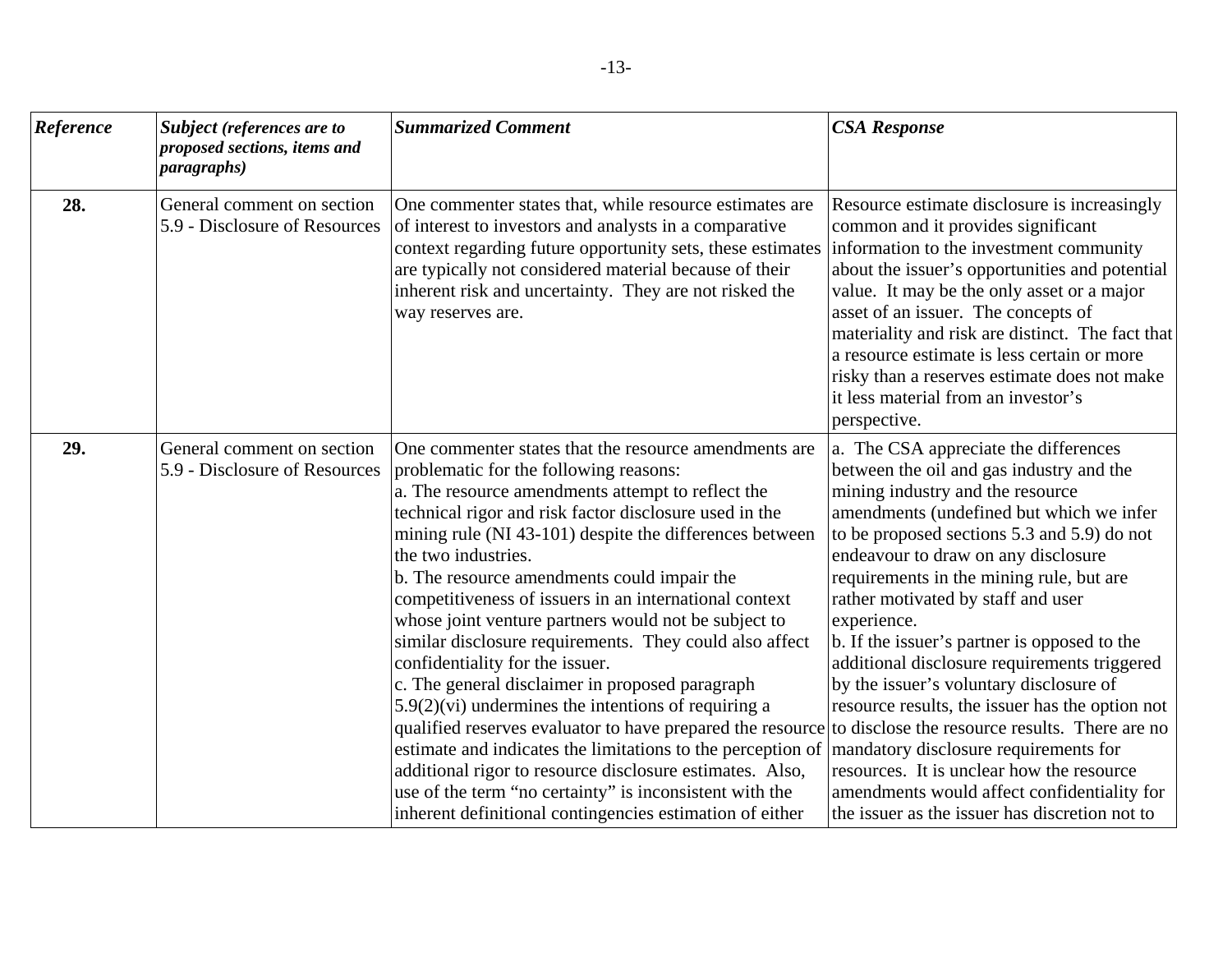| Reference | Subject (references are to<br>proposed sections, items and<br><i>paragraphs</i> ) | <b>Summarized Comment</b>                                                                                                                                                                                                                                                                                                                                                                                                                                                                                                                                                                                                                                                                                                                                                                                                                                        | <b>CSA Response</b>                                                                                                                                                                                                                                                                                                                                                                                                                                                                                                                                                                                                                                                                                                                                                                                                                                                                                                                                                                                                                                                                                                                                                                                                                                                                   |
|-----------|-----------------------------------------------------------------------------------|------------------------------------------------------------------------------------------------------------------------------------------------------------------------------------------------------------------------------------------------------------------------------------------------------------------------------------------------------------------------------------------------------------------------------------------------------------------------------------------------------------------------------------------------------------------------------------------------------------------------------------------------------------------------------------------------------------------------------------------------------------------------------------------------------------------------------------------------------------------|---------------------------------------------------------------------------------------------------------------------------------------------------------------------------------------------------------------------------------------------------------------------------------------------------------------------------------------------------------------------------------------------------------------------------------------------------------------------------------------------------------------------------------------------------------------------------------------------------------------------------------------------------------------------------------------------------------------------------------------------------------------------------------------------------------------------------------------------------------------------------------------------------------------------------------------------------------------------------------------------------------------------------------------------------------------------------------------------------------------------------------------------------------------------------------------------------------------------------------------------------------------------------------------|
|           |                                                                                   | discovering or developing the resources.<br>d. The issuer prefers the US disclosure system, which<br>only permits reserves, not resource, disclosure in SEC<br>filings but permits prospect and other resource disclosure<br>in press releases, provided cautionary language is<br>disclosed.<br>e. The issuer is a 10-K filer and will be required to<br>disclose in its 10-K the resource information prescribed<br>in subsections $5.9(1)$ and (2), which is not permitted<br>under SEC law. The issuer is caught between two<br>regimes because the US regime prohibits resource filings resource.<br>while the Canadian regime mandates it.<br>f. For issuers with multiple resource opportunities, the<br>information in section 5.9 is burdensome. It is also<br>impractical as there is often 10 or more prospects<br>underlying the anticipated result. | disclose information concerning resources.<br>The issuer may also avail itself of the<br>opportunity to file a confidential material<br>change report where appropriate. See also<br>item 31.<br>c. The language referred to is not a<br>disclaimer but rather cautionary language<br>designed to give investors straightforward<br>understandable information relating to the<br>risks and uncertainties associated with the<br>d. Canadian and US reporting requirements<br>share similarities in some regards. However,<br>the CSA has determined a need to further<br>regulate the voluntary disclosure of resources<br>in order to ensure that a more balanced and<br>informative picture is provided to investors.<br>e. NI 51-101 does not mandate resource<br>disclosure. Section 5.9 only prescribes<br>additional disclosure concerning a resource if<br>the issuer voluntarily discloses results<br>concerning its resource. Section 5.9 would<br>not be triggered if the issuer does not<br>disclose resource information, which should<br>be consistent with the 10-K requirements as<br>described by the commenter.<br>f. The additional disclosure prescribed in<br>subsection $5.9(1)$ is significantly shorter than<br>what is presently required for the disclosure |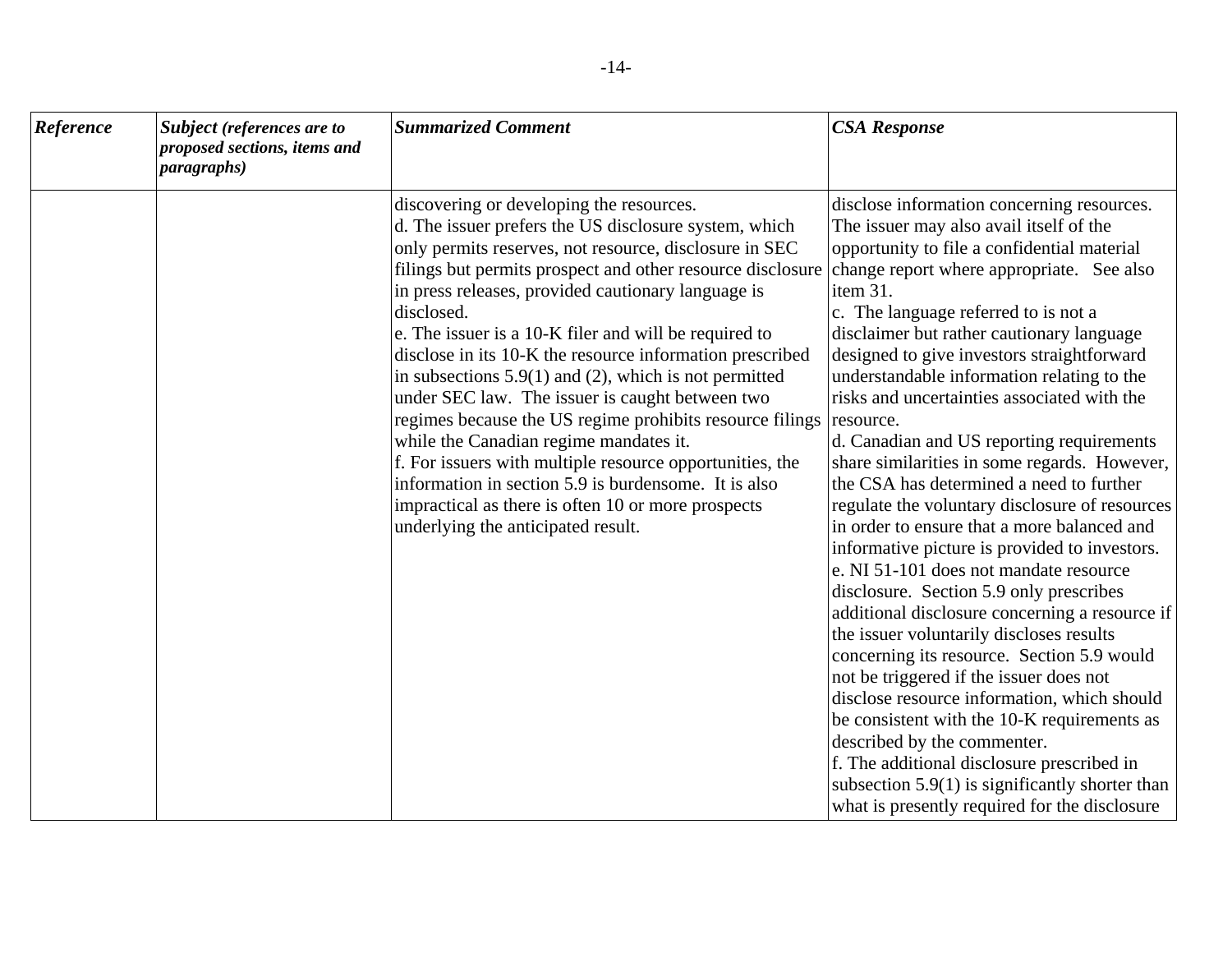| Reference | Subject (references are to<br>proposed sections, items and<br><i>paragraphs</i> ) | <b>Summarized Comment</b>                                                                                                                                                                                                                                                                                                                                                                                                                                                  | <b>CSA Response</b>                                                                                                                                                                                                                                                                                                                                                                                                                                                                                                                                                                                                                                                                   |
|-----------|-----------------------------------------------------------------------------------|----------------------------------------------------------------------------------------------------------------------------------------------------------------------------------------------------------------------------------------------------------------------------------------------------------------------------------------------------------------------------------------------------------------------------------------------------------------------------|---------------------------------------------------------------------------------------------------------------------------------------------------------------------------------------------------------------------------------------------------------------------------------------------------------------------------------------------------------------------------------------------------------------------------------------------------------------------------------------------------------------------------------------------------------------------------------------------------------------------------------------------------------------------------------------|
|           |                                                                                   |                                                                                                                                                                                                                                                                                                                                                                                                                                                                            | of prospects. The CSA reduced the<br>requirements to those factors viewed as<br>essential for the investor to know in<br>connection with the anticipated result. If<br>there are numerous prospects underlying the<br>anticipated result, the issuer may summarize<br>the prescribed information. See also item<br>34.                                                                                                                                                                                                                                                                                                                                                                |
| 30.       | General comment on section<br>5.9 - Disclosure of Resources                       | One commenter states that the sophistication and internal<br>controls of senior issuers should be recognized, such that<br>only the following disclosure should be required, in lieu<br>of the information prescribed by proposed subsections<br>$5.9(1)$ and $(2)$ :<br>a description of the issuer's resource estimation<br>$\bullet$<br>processes, and<br>uncertainties associated with certain types of<br>disclosure, such as is required for reserves<br>disclosure. | We do not propose to make the suggested<br>change. A description of the issuer's<br>resource estimation processes may not be<br>readily understood or helpful information to<br>an investor. Rather, investors should be<br>advised of the simplified list of information<br>concerning anticipated results of a resource<br>set out in subsection 5.9(1), which includes<br>the disclosure of uncertainty recommended<br>by the commenter. Alternatively, if actual<br>volumes or associated values of a resource<br>are disclosed, the issuer should provide<br>additional information and proper cautions<br>concerning the type of resource, as set out in<br>subsection $5.9(2)$ |
| 31.       | General comment on section<br>5.9 - Disclosure of Resources                       | One commenter representing exempt senior issuers states<br>that proposed section 5.9 may result in issuers being<br>required to publicly disclose proprietary and<br>competitively sensitive information. Protection of<br>proprietary information such as success rate of<br>exploration in a new area, certainty of recovery of the                                                                                                                                      | The proposed amendment calls for the<br>provision of certain basic and balanced<br>information about the resource when<br>anticipated results or volumes of the resource<br>are voluntarily disclosed by the issuer. We<br>are not persuaded that this requirement is                                                                                                                                                                                                                                                                                                                                                                                                                 |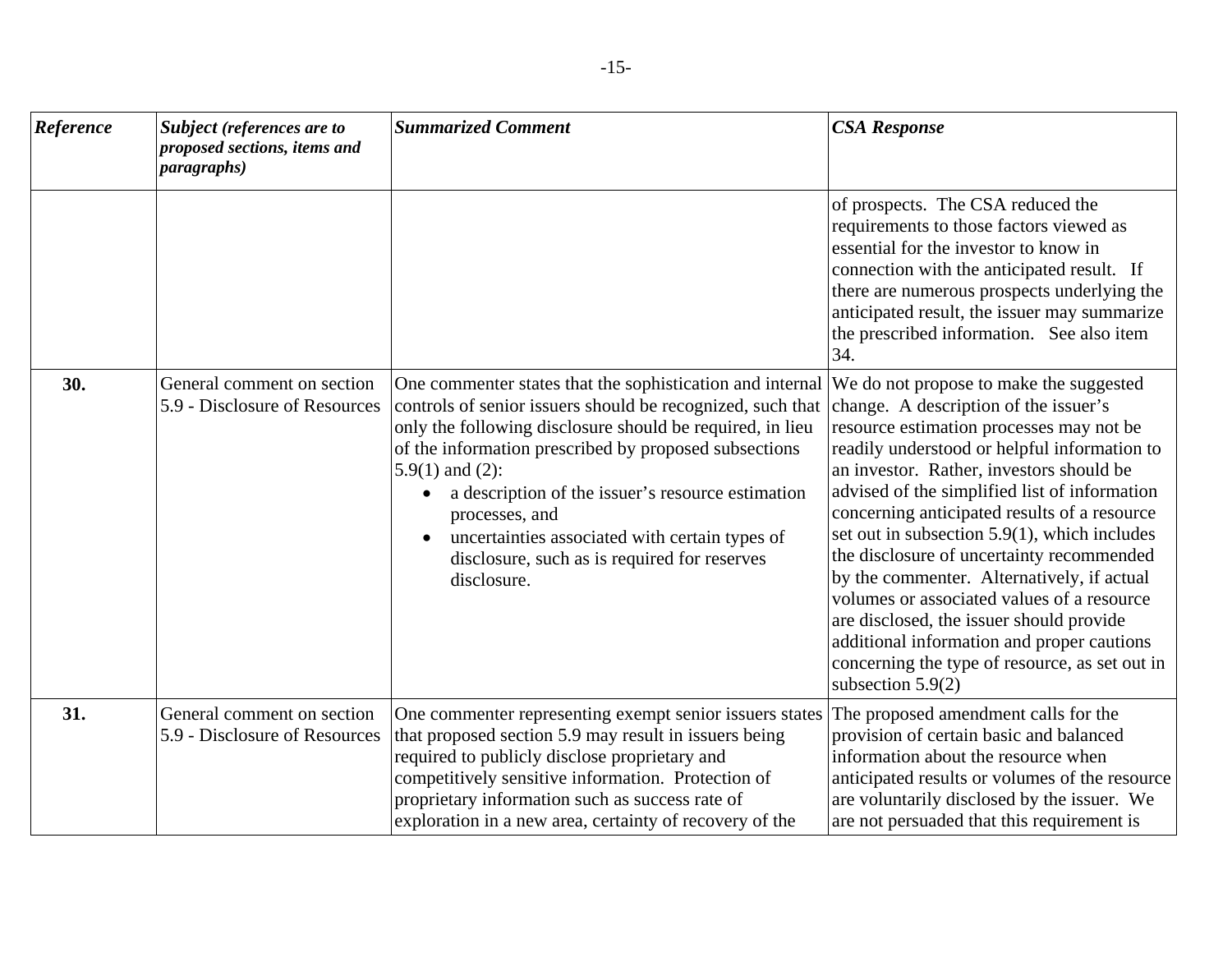| Reference | <b>Subject</b> (references are to<br>proposed sections, items and<br><i>paragraphs</i> ) | <b>Summarized Comment</b>                                                                                                                                                                                                                                                                                                                                                     | <b>CSA Response</b>                                                                                                                                                                                                                                                                                                                                                                                                                                                                                                                                                                                                                                                                                                                                                                                                                                                                                                                                                                                                                                                                                                                                           |
|-----------|------------------------------------------------------------------------------------------|-------------------------------------------------------------------------------------------------------------------------------------------------------------------------------------------------------------------------------------------------------------------------------------------------------------------------------------------------------------------------------|---------------------------------------------------------------------------------------------------------------------------------------------------------------------------------------------------------------------------------------------------------------------------------------------------------------------------------------------------------------------------------------------------------------------------------------------------------------------------------------------------------------------------------------------------------------------------------------------------------------------------------------------------------------------------------------------------------------------------------------------------------------------------------------------------------------------------------------------------------------------------------------------------------------------------------------------------------------------------------------------------------------------------------------------------------------------------------------------------------------------------------------------------------------|
|           |                                                                                          | resource associated with a new technology or technique<br>and the probability of commerciality must be preserved.<br>Proposed section 5.9 should be revised to allow for<br>omitting certain information if the disclosure would be<br>prejudicial to the issuer's interests, in a manner<br>comparable to s.12.2 of NI 51-102 regarding the filing of<br>material contracts. | unduly onerous. We do not agree that basic<br>information relating to the resource, such as<br>its general location and the product types<br>expected from the resource, should be<br>omitted from disclosure to the investing<br>public. With respect to the disclosure of the<br>risk associated with the resource, we are of<br>the view that basic information concerning<br>the associated recovery risk is essential in<br>order to provide investors with a fair and<br>balanced picture concerning these resources.<br>However, we are prepared to eliminate the<br>requirement set out in proposed<br>subparagraph $5.9(2)(c)(iv)$ as we are<br>persuaded at this time that the other<br>requirements of section 5.9 sufficiently<br>convey necessary information associated<br>with the resource to investors - please refer<br>to the comments on this provision for further<br>elaboration.<br>With respect to s. $12.2$ of NI 51-102, this<br>provision applies to a mandatory disclosure<br>requirement whereas section 5.9 of NI 51-<br>101 is only triggered if an issuer voluntarily<br>discloses anticipated results from its<br>resources. |
| 32.       | General comment on section<br>5.9 - Disclosure of Resources                              | One commenter expresses doubt concerning the<br>disclosure of resources given the high level of                                                                                                                                                                                                                                                                               | We disagree with the comment. There is an<br>accepted regime to classify resources and our                                                                                                                                                                                                                                                                                                                                                                                                                                                                                                                                                                                                                                                                                                                                                                                                                                                                                                                                                                                                                                                                    |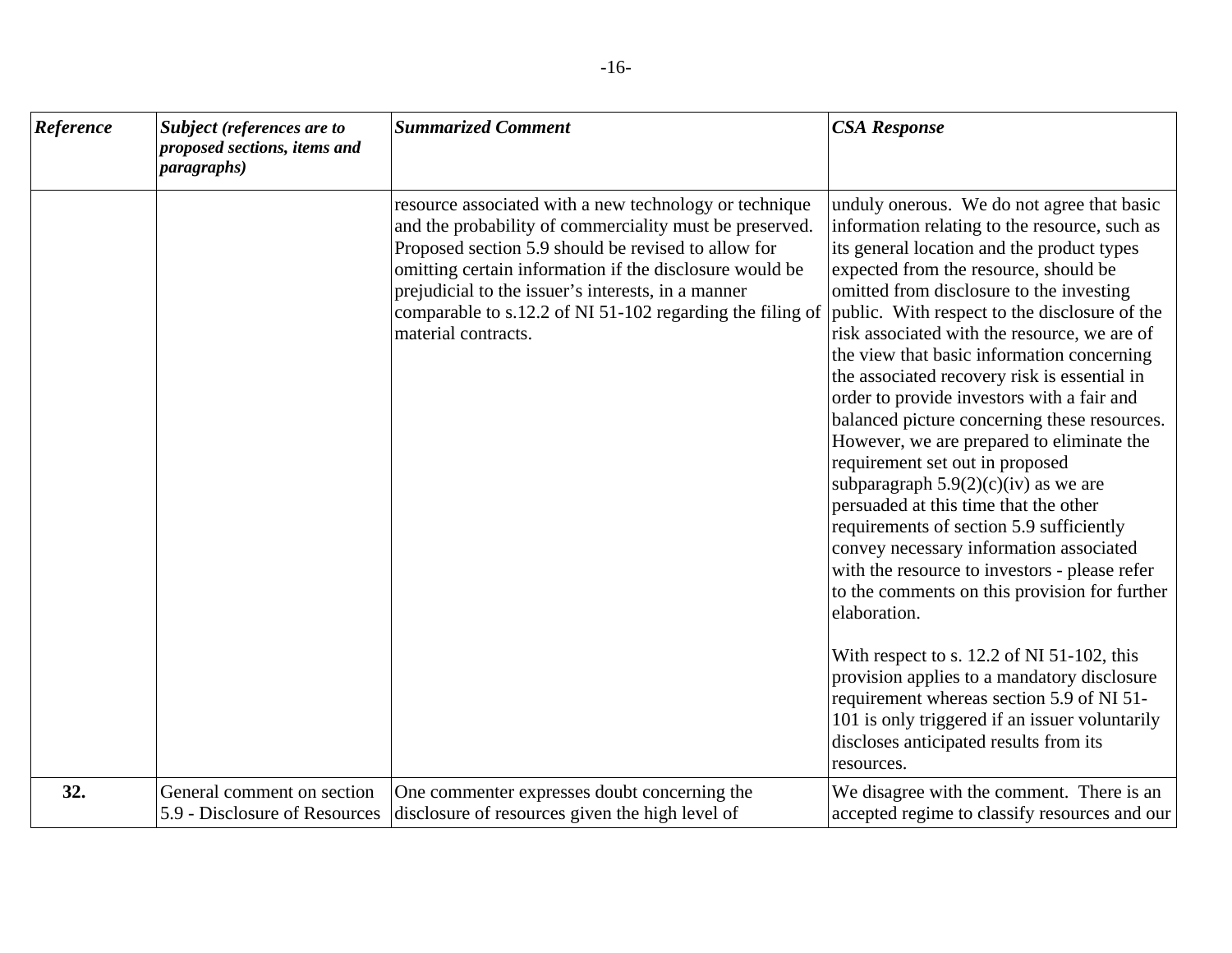| Reference | Subject (references are to<br>proposed sections, items and<br><i>paragraphs</i> ) | <b>Summarized Comment</b>                                                                                                                                                                                                                                                                                                                                                                                                                                                                                                                                                                                                                                                                                                                                                                                                                                                                                                                                                                                                                                      | <b>CSA Response</b>                                                                                                                                                                                                                                                                                                                                                                                                                                                                                                                                                                                                                                                                                                                                                                                                                                                                                                       |
|-----------|-----------------------------------------------------------------------------------|----------------------------------------------------------------------------------------------------------------------------------------------------------------------------------------------------------------------------------------------------------------------------------------------------------------------------------------------------------------------------------------------------------------------------------------------------------------------------------------------------------------------------------------------------------------------------------------------------------------------------------------------------------------------------------------------------------------------------------------------------------------------------------------------------------------------------------------------------------------------------------------------------------------------------------------------------------------------------------------------------------------------------------------------------------------|---------------------------------------------------------------------------------------------------------------------------------------------------------------------------------------------------------------------------------------------------------------------------------------------------------------------------------------------------------------------------------------------------------------------------------------------------------------------------------------------------------------------------------------------------------------------------------------------------------------------------------------------------------------------------------------------------------------------------------------------------------------------------------------------------------------------------------------------------------------------------------------------------------------------------|
|           |                                                                                   | uncertainty associated with possible reserves.                                                                                                                                                                                                                                                                                                                                                                                                                                                                                                                                                                                                                                                                                                                                                                                                                                                                                                                                                                                                                 | goal is to ensure that the voluntary disclosure<br>of resource information is consistent and<br>transparent.                                                                                                                                                                                                                                                                                                                                                                                                                                                                                                                                                                                                                                                                                                                                                                                                              |
| 33.       | Subsection $5.9(1)$ -<br>anticipated results from<br>resources                    | One commenter recommends changing the term<br>'anticipated results" to "expected results".                                                                                                                                                                                                                                                                                                                                                                                                                                                                                                                                                                                                                                                                                                                                                                                                                                                                                                                                                                     | The term "expected results" has a specific<br>and restricted meaning. We do not propose<br>to make a change to this definition because<br>we would like the application of the term<br>"anticipated results" to be more broad and<br>inclusive.                                                                                                                                                                                                                                                                                                                                                                                                                                                                                                                                                                                                                                                                           |
| 34.       | Subsection $5.9(1)$ -<br>anticipated results from<br>resources                    | The commenter representing several senior issuers states<br>that if an issuer with many prospect areas wishes to<br>disclose an aggregate resource number for its global<br>operations, the disclosure requirements in proposed<br>subsection 5.9(1) would likely require a supporting filing<br>including a list of all the properties, their location and the<br>product types reasonably expected from each.<br>The commenter argues that this disclosure would be<br>impractical and of little value to the investors.<br>Compliance with paragraph 5.9(1)(d) (risk and level of<br>uncertainty associated with recovery of the resources)<br>and subparagraph $5.9(2)(c)(iii)$ (significant positive and<br>negative factors) is not clear, i.e. would it apply to each<br>individual property or to the aggregate estimate. The<br>commenter recommends that a materiality qualifier be<br>inserted which makes it clear that the specific items of<br>disclosure need not be provided if it is not significant to<br>the understanding of the estimate. | If an aggregate estimate for numerous<br>properties is disclosed, the issuer may,<br>depending on the circumstances, satisfy the<br>requirements of proposed subsection 5.9(1)<br>by providing summarized information in<br>respect of each prescribed requirement. The<br>issuer must ensure that its disclosure is<br>reasonable and at a level appropriate to its<br>size. However, the issuer must ensure<br>compliance with the categorization<br>requirement in paragraph $5.9(2)(b)$ . The<br>intention of the amendment in subsection<br>$5.9(1)$ is to simplify the existing<br>requirements for prospect and other resource<br>disclosure, while ensuring that investors are<br>still provided with certain basic essential<br>information. Similarly the requirements of<br>paragraph $5.9(1)(d)$ and subparagraph<br>$5.9(2)(c)(iii)$ may relate to the aggregate<br>estimate concerning numerous properties, |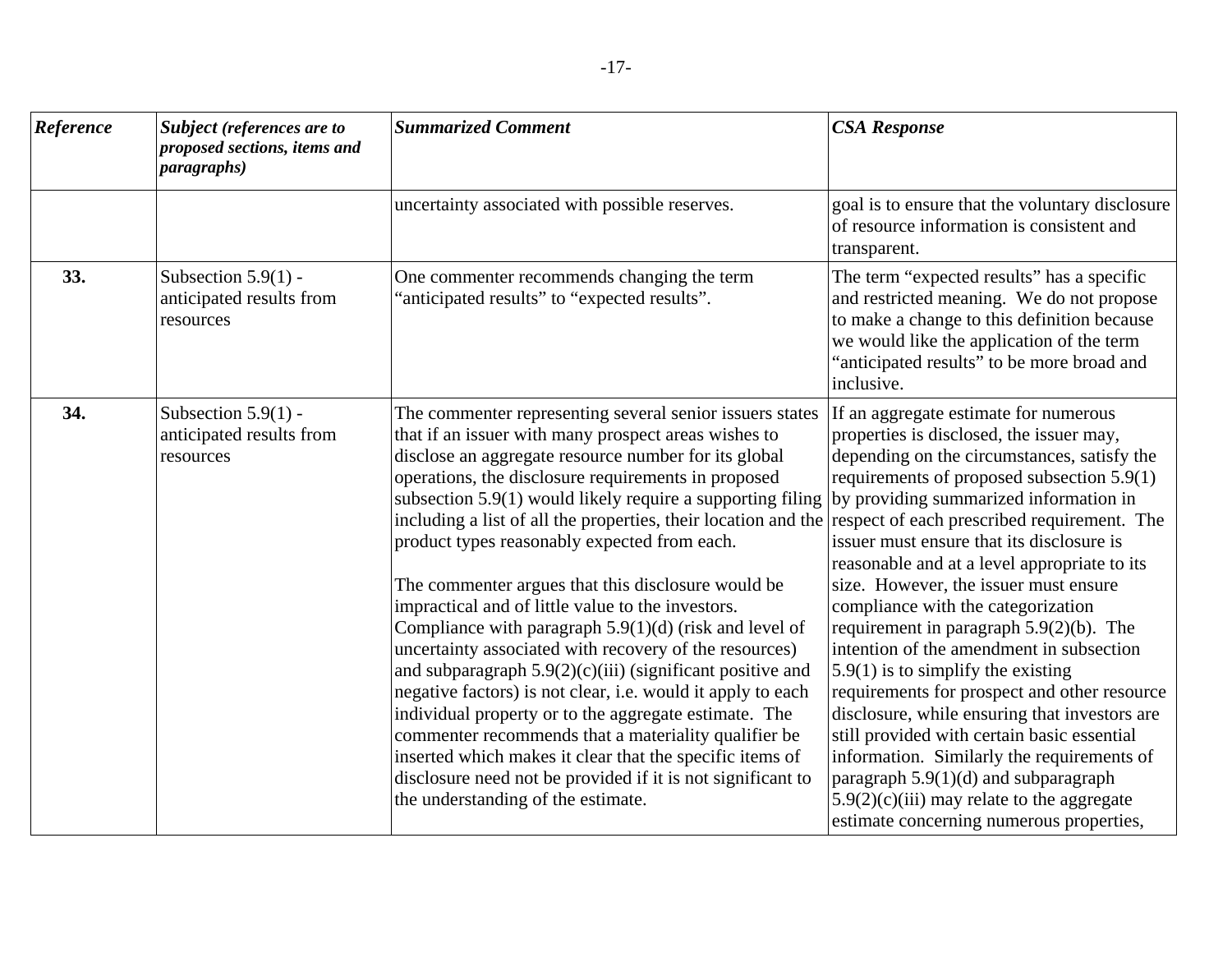| Reference | Subject (references are to<br>proposed sections, items and<br><i>paragraphs</i> ) | <b>Summarized Comment</b>                                                                                                       | <b>CSA Response</b>                                                                                                                                                                                                                                                                                                                                                                                                                                                                                                                                      |
|-----------|-----------------------------------------------------------------------------------|---------------------------------------------------------------------------------------------------------------------------------|----------------------------------------------------------------------------------------------------------------------------------------------------------------------------------------------------------------------------------------------------------------------------------------------------------------------------------------------------------------------------------------------------------------------------------------------------------------------------------------------------------------------------------------------------------|
|           |                                                                                   |                                                                                                                                 | unless discussion of specific material<br>prospects or other resources would be<br>warranted. It would be important for an<br>investor to be advised of the risks associated<br>with the resource result disclosed pursuant to<br>paragraph $5.9(1)(d)$ . With respect to<br>subparagraph $5.9(2)(c)(iii)$ , it is in the<br>issuer's discretion to determine if there are in<br>fact any significant positive and negative<br>factors relating to the resource estimate. For<br>this reason, we do not believe a materiality<br>qualifier is warranted. |
| 35.       | Paragraph $5.9(1)(d)$ -<br>anticipated results from<br>resources                  | One commenter recommends removing the requirement<br>to disclose risks since the concept of risk conflicts with<br>uncertainty. | The terms risk and uncertainty are not<br>contradictory (see the COGE Handbook,<br>volume 1, section 9.2.2). For example, the<br>concept of risk would be appropriate to<br>express the likelihood that an exploration<br>well would be successful or not, and the<br>concept of uncertainty to capture the possible<br>range of results of a successful well. We will<br>provide additional guidance in the<br>companion policy to this effect.                                                                                                         |
| 36.       | Paragraph $5.9(1)(e)$ - value of<br>an unproved property                          | One commenter recommends replacing the term<br>'unproved property" with "resource".                                             | Proposed paragraph $5.9(1)(e)$ addresses value<br>estimates of unproved property or<br>undeveloped lands that are generally lease<br>values. This paragraph is not intended to<br>address values associated with resource<br>volume estimates made by qualified reserves<br>evaluators or auditors in subsection 5.9(2).                                                                                                                                                                                                                                 |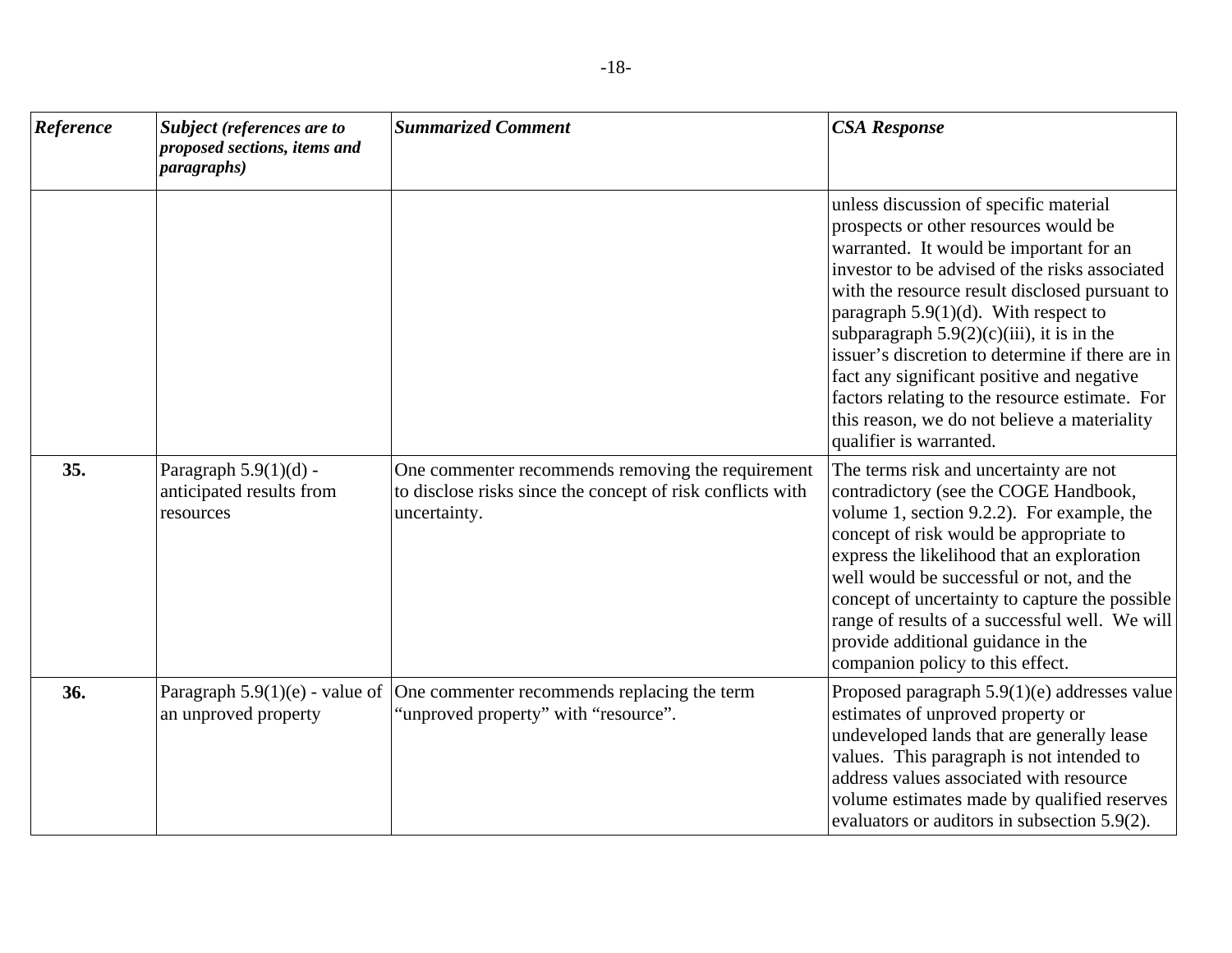| Reference | Subject (references are to<br>proposed sections, items and<br><i>paragraphs</i> )                                                | <b>Summarized Comment</b>                                                                                                                                                                                                                                                         | <b>CSA Response</b>                                                                                                                                                                                                                                                                                                                                                                                                 |
|-----------|----------------------------------------------------------------------------------------------------------------------------------|-----------------------------------------------------------------------------------------------------------------------------------------------------------------------------------------------------------------------------------------------------------------------------------|---------------------------------------------------------------------------------------------------------------------------------------------------------------------------------------------------------------------------------------------------------------------------------------------------------------------------------------------------------------------------------------------------------------------|
|           |                                                                                                                                  |                                                                                                                                                                                                                                                                                   | There is a discussion of this distinction in the<br>companion policy. We do not propose to<br>make the suggested change.                                                                                                                                                                                                                                                                                            |
| 37.       | Subsection $5.9(2)$ - disclosure<br>of a resource quantity or<br>associated value                                                | One commenter states that "estimated value" should be<br>changed to "estimated expected value" and "estimated<br>quantity" to "estimated expected quantity".                                                                                                                      | The terms "estimated expected value" and<br>"estimated expected quantity" have a specific<br>and restricted meaning. The desired<br>disclosure is not limited to those restrictive<br>meanings. We do not propose to make the<br>suggested change.                                                                                                                                                                  |
| 38.       | estimate prepared by a<br>auditor                                                                                                | Paragraph $5.9(2)(a)$ - resource One commenter believes it is reasonable to have resource<br>estimates prepared by a qualified individual, being a<br>qualified reserves evaluator or person with 5 years of relevant experience.                                                 | We will not make the suggested change. It is<br>not clear from the comment which<br>individuals, other than a qualified reserves<br>evaluator or auditor, should be permitted to<br>carry out a resource estimate. We believe<br>that any estimate of a resource volume or<br>associated value must be prepared by an<br>individual who satisfies the requirements of a<br>qualified reserves evaluator or auditor. |
| 39.       | Subparagraphs $5.9(2)(c)(i)$<br>and (vi) - requirements<br>relating to disclosure of<br>resource quantity or<br>associated value | The commenter representing exempt senior issuers states<br>that the disclosure of the definition of the resource<br>category and the associated cautionary language in the<br>proposed amendments effectively convey the probability<br>of success associated with the resources. | We acknowledge the comment.                                                                                                                                                                                                                                                                                                                                                                                         |
| 40.       | Subparagraph $5.9(2)(c)(iii)$ -<br>requirement relating to<br>disclosure of resource<br>quantity or associated value             | One commenter believes that the prescribed disclosure of<br>'significant positive and negative factors" should be<br>changed to "levels of uncertainty".                                                                                                                          | The term significant positive and negative<br>factors does not refer to disclosure of<br>uncertainty but rather to a discussion of<br>legal, business, infrastructure, capital or<br>other factors highly relevant to the estimate.                                                                                                                                                                                 |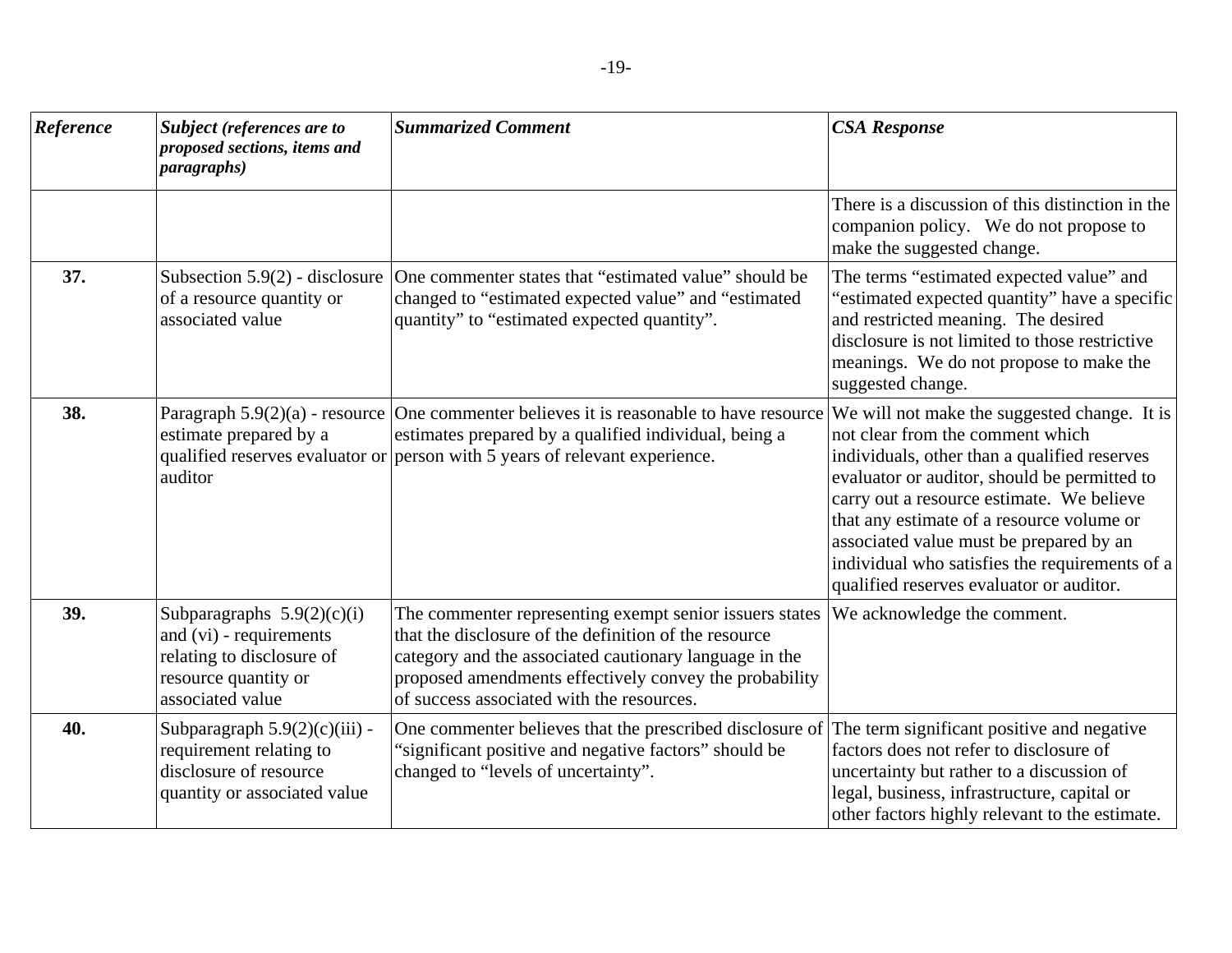| Reference | Subject (references are to<br>proposed sections, items and<br><i>paragraphs</i> )                                   | <b>Summarized Comment</b>                                                                                                                                                                                                                                                                                                                                                                                                                                                                                                                                                                                                                                                                                                                                                                                                                                                                                                                                                              | <b>CSA Response</b>                                                                                                                                                                                                                                                                                                                                                                                                                                                                                                                                                                |
|-----------|---------------------------------------------------------------------------------------------------------------------|----------------------------------------------------------------------------------------------------------------------------------------------------------------------------------------------------------------------------------------------------------------------------------------------------------------------------------------------------------------------------------------------------------------------------------------------------------------------------------------------------------------------------------------------------------------------------------------------------------------------------------------------------------------------------------------------------------------------------------------------------------------------------------------------------------------------------------------------------------------------------------------------------------------------------------------------------------------------------------------|------------------------------------------------------------------------------------------------------------------------------------------------------------------------------------------------------------------------------------------------------------------------------------------------------------------------------------------------------------------------------------------------------------------------------------------------------------------------------------------------------------------------------------------------------------------------------------|
|           |                                                                                                                     |                                                                                                                                                                                                                                                                                                                                                                                                                                                                                                                                                                                                                                                                                                                                                                                                                                                                                                                                                                                        | Please refer to the companion policy for<br>guidance.                                                                                                                                                                                                                                                                                                                                                                                                                                                                                                                              |
| 41.       | Subparagraph $5.9(2)(c)(iv)$ -<br>requirement relating to<br>disclosure of resource<br>quantity or associated value | Two commenters do not support the addition of the<br>requirement to disclose an estimated percentage<br>probability of discovery or commercial extraction,<br>depending on the type of resource. One of the<br>commenters stated that there is no accepted industry<br>standard for determining such estimated percentage<br>probabilities. The other commenter stated that there is<br>no clear methodology to use for risked estimates for an<br>issuer's global resources on an aggregated basis. The<br>latter commenter also states that the disclosure of the<br>definition of the resource category and the associated<br>cautionary language (proposed subparagraphs $5.9(2)(c)(i)$ )<br>and (vi)) effectively convey the probability of success<br>associated with the resources.<br>The two commenters also state that it would provide an<br>enhanced level of assurance to investors that is not<br>achievable, given the inherent uncertainties of resource<br>estimates. | There are many components for the<br>evaluation process for which there is no<br>accepted industry standard. We<br>acknowledge that there is no accepted<br>industry standard for estimating percentage<br>probabilities, but there is extensive technical<br>literature that provides guidance. However,<br>we will remove this requirement as we<br>accept that the disclosure prescribed by<br>proposed subparagraphs $5.9(2)(c)(i)$ and (vi)<br>as noted by the commenter as well as the<br>other requirements of section 5.9 sufficiently<br>convey the level of uncertainty. |
| 42.       | Clauses $5.9(2)(c)(iv)(A)$ and<br>(B) and $5.9(2)(c)$ (vi)(A) and<br>(B)                                            | One commenter states that the references to<br>subcategories should be removed in these provisions.                                                                                                                                                                                                                                                                                                                                                                                                                                                                                                                                                                                                                                                                                                                                                                                                                                                                                    | We do not propose to make the suggested<br>change. Pursuant to section 5.3, issuers must<br>classify resources in their most specific<br>categories. We wish to ensure that the<br>prescribed disclosure is provided when a<br>resource is disclosed in one of the<br>subcategories.                                                                                                                                                                                                                                                                                               |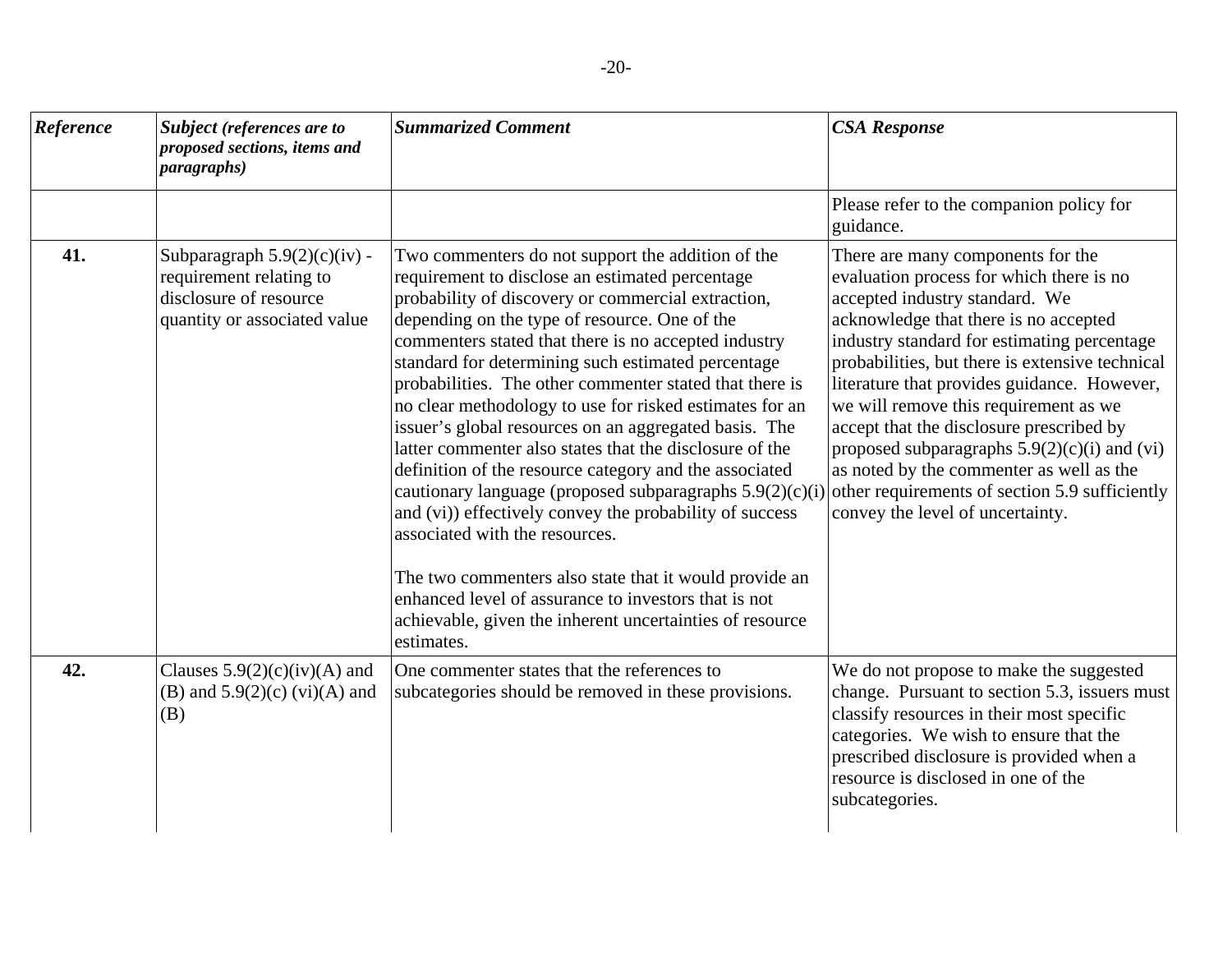| Reference | Subject (references are to<br>proposed sections, items and<br><i>paragraphs</i> )    | <b>Summarized Comment</b>                                                                                                                                                                                                                                                                                                                               | <b>CSA Response</b>                                                                                                                                                                                                                                                                                                                                                                                     |
|-----------|--------------------------------------------------------------------------------------|---------------------------------------------------------------------------------------------------------------------------------------------------------------------------------------------------------------------------------------------------------------------------------------------------------------------------------------------------------|---------------------------------------------------------------------------------------------------------------------------------------------------------------------------------------------------------------------------------------------------------------------------------------------------------------------------------------------------------------------------------------------------------|
| 43.       | Section 5.13 - Netbacks                                                              | One commenter believes that netbacks for each major<br>product type of each production group should be<br>required.                                                                                                                                                                                                                                     | We do not propose to make the suggested<br>change. It is difficult to break out netbacks<br>by product type because an issuer commonly<br>gets more than one product type from a well.<br>We made this change to make the<br>requirements less onerous. An issuer is not<br>precluded from disclosing netbacks by<br>product type, it if so chooses.                                                    |
| 44.       | Section 5.13 - Netbacks                                                              | One commenter wishes to replace the "netbacks"<br>disclosure regulated in section 5.13 with a disclosure<br>favoured by the commenter called "distribution of gross<br>revenues".                                                                                                                                                                       | While this suggestion may have merit, it<br>would require further review and public<br>comment and is beyond the scope of the<br>current amendments. We are of the view that<br>netbacks are readily understood and widely<br>used by industry and believe that it is more<br>important to regulate the disclosure in its<br>current format at this time and we will<br>therefore not make this change. |
|           |                                                                                      | FORMS 51-101 F1 STATEMENT OF RESERVES DATA AND OTHER OIL AND GAS INFORMATION                                                                                                                                                                                                                                                                            |                                                                                                                                                                                                                                                                                                                                                                                                         |
| 45.       | General comments                                                                     | One commenter supports the reduction of disclosure<br>required in the existing NI 51-101F1.                                                                                                                                                                                                                                                             | We acknowledge the comment.                                                                                                                                                                                                                                                                                                                                                                             |
| 46.       | Repeal of existing item 2.1 -<br><b>Reserves Data (Constant</b><br>Prices and Costs) | Four commenters support the removal of mandatory<br>reserves data disclosure using constant prices and costs.<br>One of the commenters, representing small and medium<br>oil and gas issuers, states that forecast prices more<br>accurately reflect the implied value of reserves. Making<br>the constant price disclosure voluntary will simplify the | We acknowledge the comment. Regarding<br>the issue of comparability, we note that<br>issuers are not precluded from using the<br>disclosure of constant prices and costs.                                                                                                                                                                                                                               |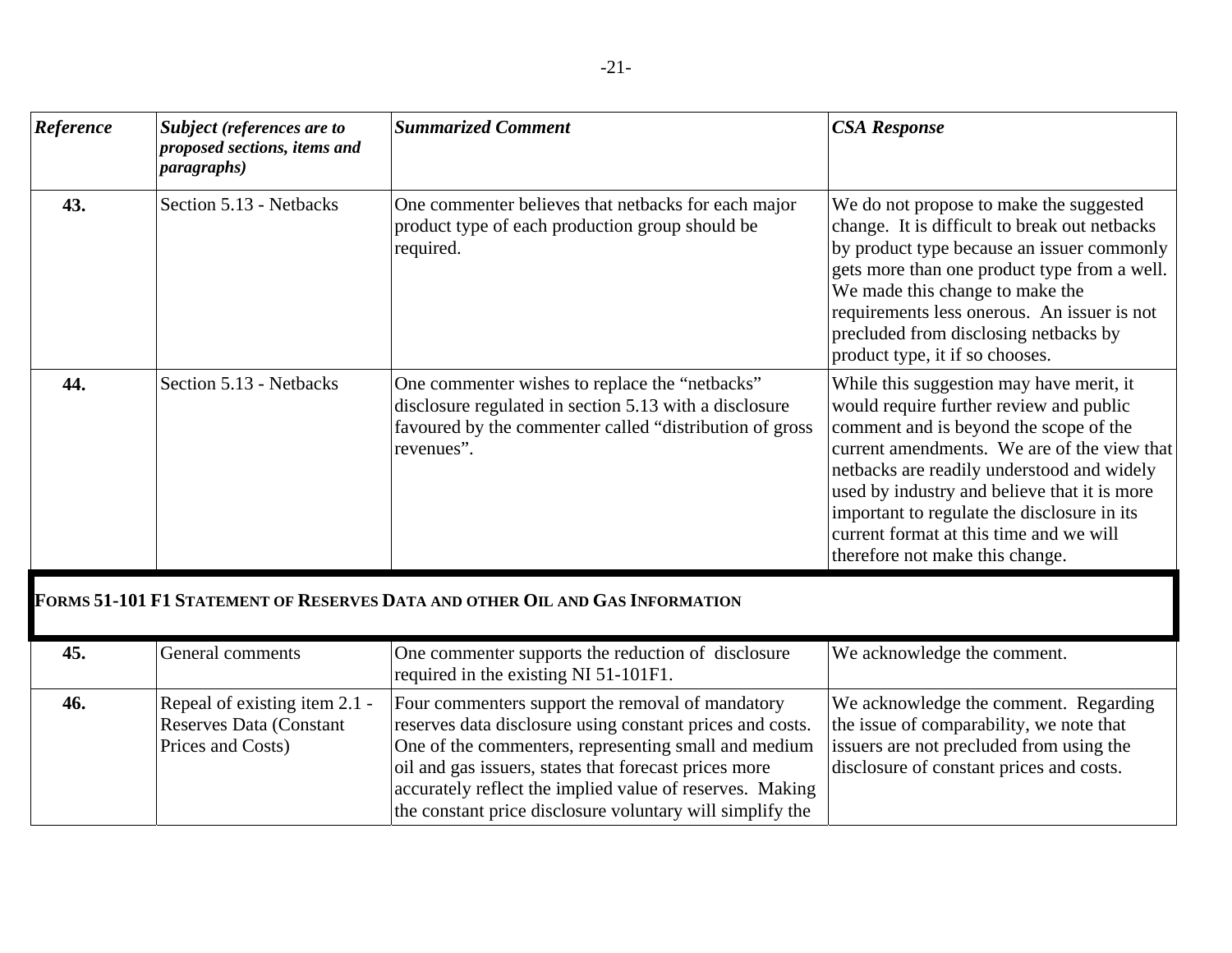| Reference | <b>Subject</b> (references are to<br>proposed sections, items and<br><i>paragraphs</i> ) | <b>Summarized Comment</b>                                                                                                                                                                                                                                                                                                                                                                                                                                                                                                                                                                         | <b>CSA Response</b>                                                                                                                                                                                                                    |
|-----------|------------------------------------------------------------------------------------------|---------------------------------------------------------------------------------------------------------------------------------------------------------------------------------------------------------------------------------------------------------------------------------------------------------------------------------------------------------------------------------------------------------------------------------------------------------------------------------------------------------------------------------------------------------------------------------------------------|----------------------------------------------------------------------------------------------------------------------------------------------------------------------------------------------------------------------------------------|
|           |                                                                                          | report and will not be confusing for readers.<br>One commenter states that constant prices and costs set<br>as the effective date of a reserves evaluation can create a<br>misleading representation of economic value. This is<br>particularly relevant for heavy oil and bitumen that tend<br>to be priced significantly below full year averages at<br>year-end. However, one potential issue of this change is<br>that the comparability of Canadian issuers or the<br>comparability of those issuers to US peers may be<br>affected.<br>One commenter notes that the requirement to disclose |                                                                                                                                                                                                                                        |
|           |                                                                                          | both constant and forecast prices and costs in the same<br>document creates conflicting disclosure.                                                                                                                                                                                                                                                                                                                                                                                                                                                                                               |                                                                                                                                                                                                                                        |
| 47.       | Optional disclosure of<br>$1(g)$ of Item 2.1                                             | One commenter suggests eliminating the disclosure of<br>possible reserves in paragraph possible reserves because the U.S. does not permit the<br>disclosure of probable reserves.                                                                                                                                                                                                                                                                                                                                                                                                                 | Possible reserves is an internationally<br>recognized category of reserves. Our<br>position is that proper disclosure of possible<br>reserves should be permitted.                                                                     |
| 48.       | Unit value disclosure in<br>section 2 of Item 2.1                                        | One commenter recommends that the proposed unit<br>value disclosure in section 2 of Item 2.1 be moved to and allows for this. There is also a sample chart<br>amalgamated with paragraph $3(c)$ of Item 2.1. A sample<br>chart should also be provided.                                                                                                                                                                                                                                                                                                                                           | The instruction in section 2 of Item 2.1<br>illustrating this which is provided with other<br>sample charts in the companion policy.                                                                                                   |
| 49.       | Unit value disclosure in<br>section 2 of Item 2.1                                        | One commenter believes the proposed additional<br>requirement to disclose net present value of future net<br>revenue on a unit basis may have some limited value and<br>does not add a significant burden to the reporting issuer.<br>The commenter believes that calculating unit values                                                                                                                                                                                                                                                                                                         | We do not propose to make the suggested<br>change. The future net revenue calculation<br>takes into account royalties payable so we<br>believe that it is more appropriate to use net<br>reserves in the unit value calculation. It is |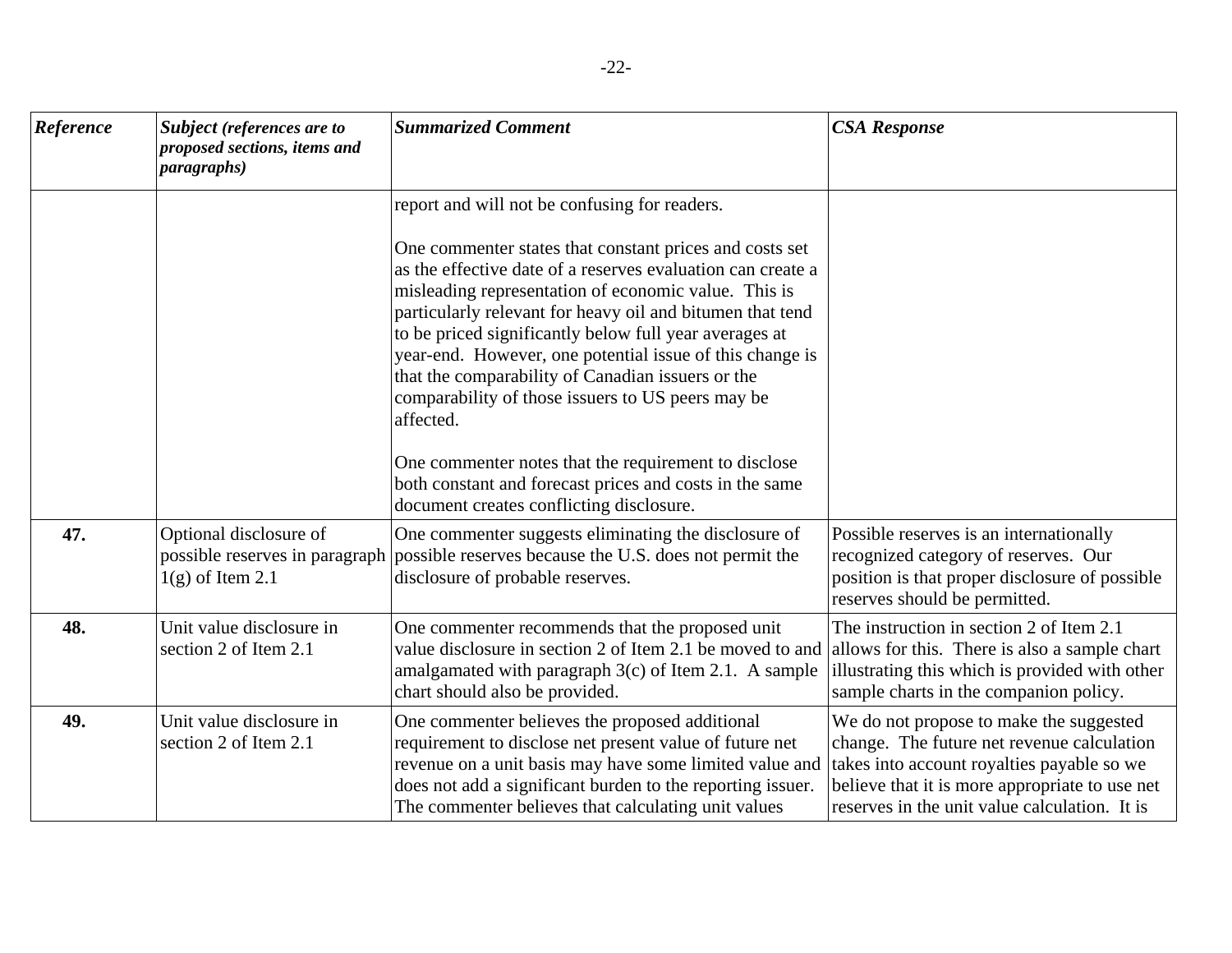| Reference | Subject (references are to<br>proposed sections, items and<br><i>paragraphs</i> )   | <b>Summarized Comment</b>                                                                                                                                                                                                                                                                                                                                                                                                                                                                                                                                             | <b>CSA Response</b>                                                                                                                                                                                                                                                                                                                       |
|-----------|-------------------------------------------------------------------------------------|-----------------------------------------------------------------------------------------------------------------------------------------------------------------------------------------------------------------------------------------------------------------------------------------------------------------------------------------------------------------------------------------------------------------------------------------------------------------------------------------------------------------------------------------------------------------------|-------------------------------------------------------------------------------------------------------------------------------------------------------------------------------------------------------------------------------------------------------------------------------------------------------------------------------------------|
|           |                                                                                     | based on net rather than gross reserves is inconsistent<br>with investment analyst's and investor's common usage.<br>If this requirement is retained, it should be based on<br>gross reserves similar to the change to gross reserves in<br>conducting reconciliations.                                                                                                                                                                                                                                                                                               | consistent with the requirement to report<br>NPV of the future net revenue.                                                                                                                                                                                                                                                               |
| 50.       | Reporting of gross reserves in<br>Item $2.1$                                        | One commenter states a return to the use of Company<br>Interest reserves as the primary reporting number, or at<br>least a clear identification of royalty reserves, should be<br>adopted, with the use of Company Gross reserves<br>relegated to secondary reporting.                                                                                                                                                                                                                                                                                                | At this time, issuers are required to disclose<br>their company interest reserves although the<br>terminology utilized in NI 51-101 and the<br>associated forms is different. We<br>acknowledge the comment but the<br>terminology of NI 51-101 has been in use<br>since implementation and we will not make<br>this change at this time. |
| 51.       | Reporting of developed                                                              | One commenter recommends that proved plus probable<br>producing reserves in Item 2.1 developed producing reserves be referred to in reserve<br>reports and disclosure.                                                                                                                                                                                                                                                                                                                                                                                                | We acknowledge the merit of the comment<br>however a change of this type would require<br>extensive industry consultation and is beyond<br>the scope of the current amendments.                                                                                                                                                           |
| 52.       | Use of gross reserves in the<br>reserves reconciliation in<br>section 1 of Item 4.1 | Two commenters state that reserves reconciliations<br>should be done on a net reserves, not gross reserves,<br>basis. Otherwise, issuers with primarily royalty interests<br>would be disadvantaged. Net reserves are the only<br>volumes that reflect reserves owned by the issuer.<br>One commenter representing one of the largest holders of disclose net reserves elsewhere in their<br>royalty lands in Western Canada does not support this<br>change and wants to be permitted to quote working<br>interest reserves plus royalty interests received as their | We do not propose to make the suggested<br>change. It is our understanding that the<br>reserves reconciliation prepared on a gross<br>reserves basis is more helpful in revealing<br>performance and acquisition activity.<br>Reporting issuers are also required to<br>annual filing.<br>It is the issuer's responsibility to            |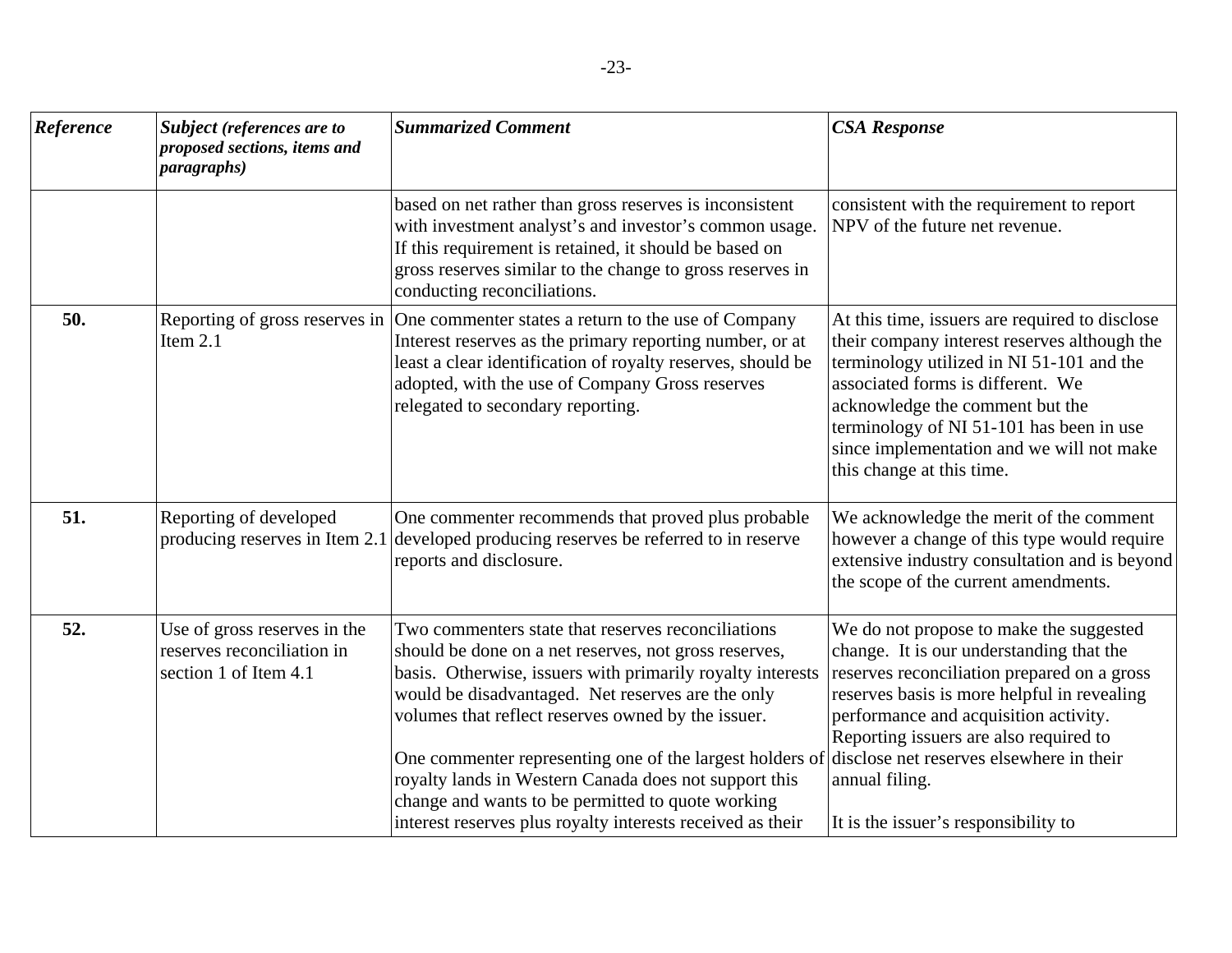| Reference | Subject (references are to<br>proposed sections, items and<br><i>paragraphs</i> )   | <b>Summarized Comment</b>                                                                                                                                                                                                                                                                                                                                                                                                                                                                                                                                                                                                                                                                                                                                                                        | <b>CSA Response</b>                                                                                                                                                                                                                                                                                                                                                                                                                          |
|-----------|-------------------------------------------------------------------------------------|--------------------------------------------------------------------------------------------------------------------------------------------------------------------------------------------------------------------------------------------------------------------------------------------------------------------------------------------------------------------------------------------------------------------------------------------------------------------------------------------------------------------------------------------------------------------------------------------------------------------------------------------------------------------------------------------------------------------------------------------------------------------------------------------------|----------------------------------------------------------------------------------------------------------------------------------------------------------------------------------------------------------------------------------------------------------------------------------------------------------------------------------------------------------------------------------------------------------------------------------------------|
|           |                                                                                     | gross number. The commenter believes the proposed<br>amendment will be seriously misleading and put it at a<br>distinct disadvantage relative to its peers because: (i) a<br>reconciliation of gross reserves will show only a small<br>part of its oil and gas assets and would not contain any<br>royalty information. Its unique structure will not lend<br>itself to a direct comparison; and (ii) it would need to<br>perform a reconciliation of net reserves which, when<br>compared to other issuers' gross reconciliation could be<br>misleading by understating its numbers.                                                                                                                                                                                                           | communicate to investors the distinctive<br>nature of their business. Form 51-101F1 does<br>not prohibit optional additional disclosure of<br>the reconciliation on a net reserves basis.<br>However, to accommodate those issuers with<br>significant royalty interests, brief guidance<br>will be added to the companion policy<br>clarifying that disclosure of the reserves<br>reconciliation on a net reserves basis is<br>permissible. |
| 53.       | Use of gross reserves in the<br>reserves reconciliation in<br>section 1 of Item 4.1 | Four commenters support the use of gross reserves in the<br>reserves reconciliation. One commenter, representing<br>small and medium oil and gas issuers, strongly supports<br>the use of gross reserves in the reserves reconciliation<br>since it ties directly to financial disclosure of production<br>which is reported on a gross basis before royalties. The<br>reconciliation on a net basis is confusing and adds little<br>value to end users.<br>The second commenter states that the requirement to do a<br>reserves reconciliation using net reserves does not<br>provide significant additional material information.<br>The third commenter notes that investment analysts'<br>reports use gross reserves based on forecast prices and<br>costs to compare oil and gas companies. | We acknowledge the comments.                                                                                                                                                                                                                                                                                                                                                                                                                 |
| 54.       | Paragraph 2(b) of Item 4.1 -<br>breakdown of products in<br>reserves reconciliation | One commenter states that synthetic oil should be added.                                                                                                                                                                                                                                                                                                                                                                                                                                                                                                                                                                                                                                                                                                                                         | Synthetic oil is already included in the<br>existing paragraph on products.                                                                                                                                                                                                                                                                                                                                                                  |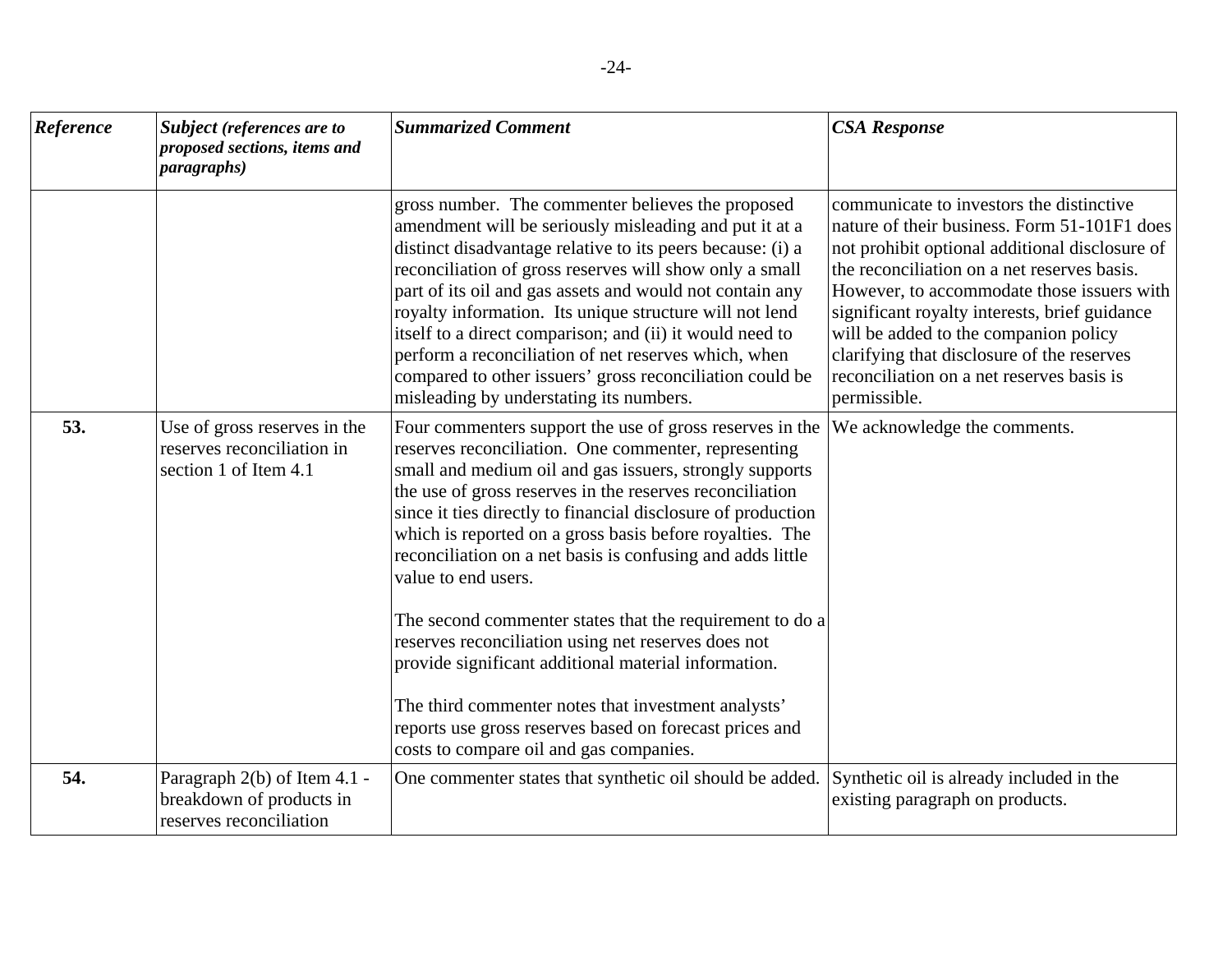| Reference | Subject (references are to<br>proposed sections, items and<br><i>paragraphs</i> ) | <b>Summarized Comment</b>                                                                                                                                                                                                                                                                                                                                                                                                                                                                                                  | <b>CSA Response</b>                                                                                                                                                                                                                                                                                                                                                                                                                          |
|-----------|-----------------------------------------------------------------------------------|----------------------------------------------------------------------------------------------------------------------------------------------------------------------------------------------------------------------------------------------------------------------------------------------------------------------------------------------------------------------------------------------------------------------------------------------------------------------------------------------------------------------------|----------------------------------------------------------------------------------------------------------------------------------------------------------------------------------------------------------------------------------------------------------------------------------------------------------------------------------------------------------------------------------------------------------------------------------------------|
| 55.       | Categories of the reserves<br>reconciliation in paragraph<br>$2(c)$ of Item 4.1   | One commenter states that the categories of extensions<br>and improved recovery should not be merged. Rather,<br>the category of "improved recovery" should be retained<br>and "infill drilling" should be added to it.                                                                                                                                                                                                                                                                                                    | We do not propose to make the suggested<br>change as we would like to streamline and<br>simplify the disclosure requirements where<br>possible. However, we will add an<br>instruction clarifying that in-fill drilling<br>should be included in the category of<br>extensions and improved recovery or<br>disclosed in a separate category. A comment<br>to this effect on in-fill drilling is also noted in<br>the draft companion policy. |
| 56.       | Categories of the reserves<br>reconciliation in paragraph<br>$2(c)$ of Item 4.1   | One commenter, representing small and medium oil and<br>gas issuers, states that the reconciliation categories<br>should be further simplified by adding discoveries to<br>extensions and improved recovery as the distinction may<br>not matter or the issuer may be unable to determine if<br>there is a new discovery versus an extension.<br>Also the commenter states that the categories of technical<br>revisions and revisions due to economic factors should<br>be merged since the distinction is not important. | We do not propose to make the suggested<br>changes. The classes of extension and a<br>discovery are based on standard industry<br>usage that has been in use for many years.<br>Economic and technical revisions are the<br>result of fundamentally different factors, and<br>we believe the distinction to be important.                                                                                                                    |
| 57.       | Repeal of existing item 4.2 -<br>the Future Net Revenue<br>Reconciliation         | Two commenters support the repeal of the existing future We acknowledge the comment.<br>net revenue reconciliation. One of the commenters,<br>representing small and medium oil and gas issuers,<br>supports the repeal of the future net revenue<br>reconciliation on the basis that it is extremely<br>complicated (leading to inconsistencies) and time<br>consuming with limited value.<br>The other commenter states that the future net revenue                                                                      |                                                                                                                                                                                                                                                                                                                                                                                                                                              |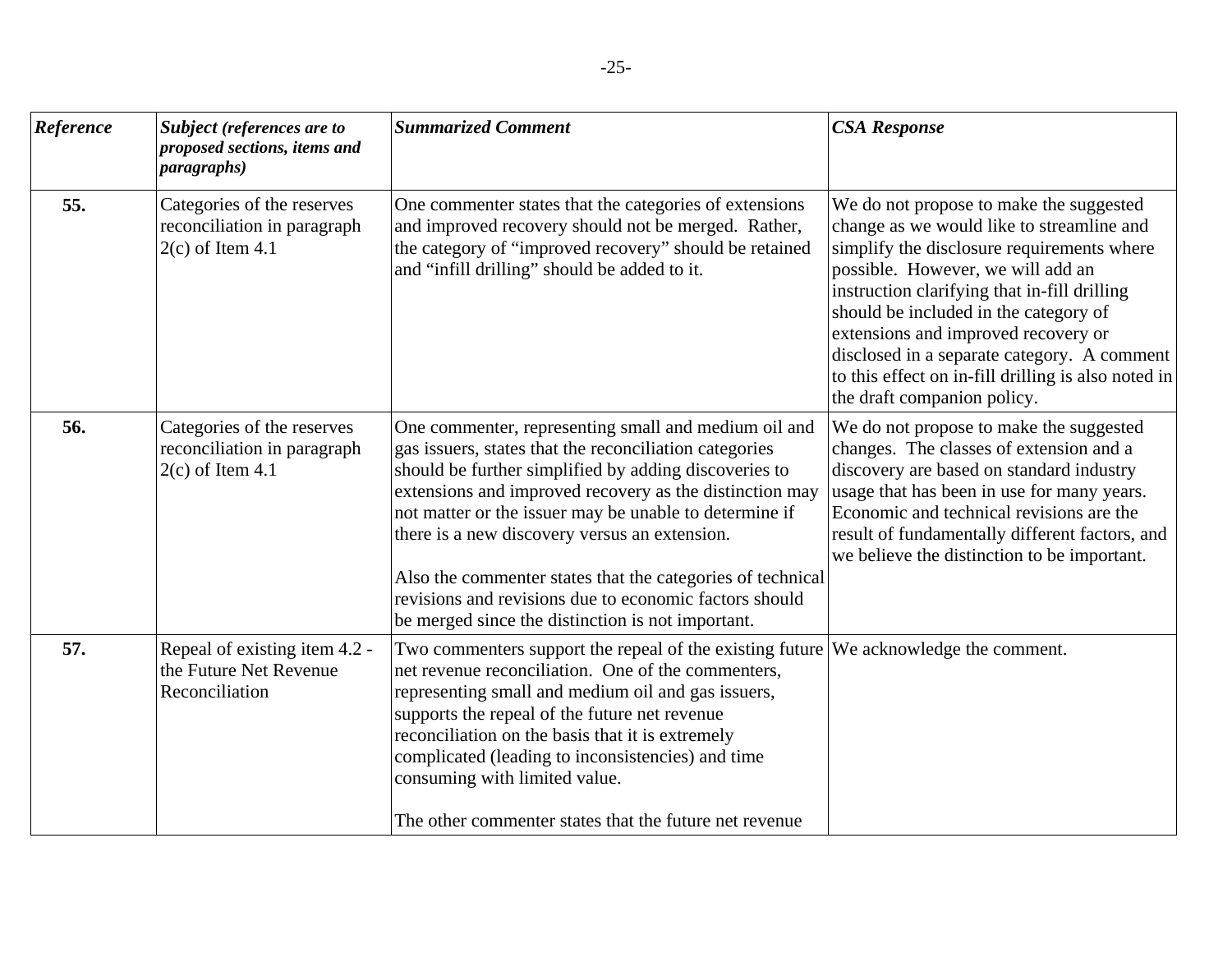| Reference | Subject (references are to<br>proposed sections, items and<br><i>paragraphs</i> ) | <b>Summarized Comment</b>                                                                                                                                                                                                                                                                                                                                                                                                                                                                                                                                                                                                                                                                                                                                                                                                                                                                                                                                                       | <b>CSA Response</b>                                                                                                                                                                                                                                                                                                                                                   |
|-----------|-----------------------------------------------------------------------------------|---------------------------------------------------------------------------------------------------------------------------------------------------------------------------------------------------------------------------------------------------------------------------------------------------------------------------------------------------------------------------------------------------------------------------------------------------------------------------------------------------------------------------------------------------------------------------------------------------------------------------------------------------------------------------------------------------------------------------------------------------------------------------------------------------------------------------------------------------------------------------------------------------------------------------------------------------------------------------------|-----------------------------------------------------------------------------------------------------------------------------------------------------------------------------------------------------------------------------------------------------------------------------------------------------------------------------------------------------------------------|
|           |                                                                                   | reconciliation does not provide significant additional<br>material information.                                                                                                                                                                                                                                                                                                                                                                                                                                                                                                                                                                                                                                                                                                                                                                                                                                                                                                 |                                                                                                                                                                                                                                                                                                                                                                       |
| 58.       | Repeal of existing item 4.2 -<br>the Future Net Revenue<br>Reconciliation         | Two commenters do not support the repeal of the future<br>net revenue reconciliation. One commenter states that<br>the calculation should be modified (to, inter alia, reduce<br>categories) and that it provides a lot of critical<br>information, if done correctly.<br>The other commenter supports retaining the requirement<br>to disclose the reconciliation of changes in reported<br>future net revenue because: 1) without the reconciliation,<br>the reasons for changes are difficult to identify and<br>quantify and these reasons are important to investors; 2)<br>without the reconciliation, it is difficult to compare<br>issuers on a reasonably, consistent and objective basis; 3)<br>the Taskforce concluded that reconciliation should be<br>required; 4) the SEC requires reconciliation; 5) the cost<br>of preparing the reconciliation is not material on a<br>relative basis; and 6) the reconciliation is useful to<br>investors and not misleading. | We have received feedback that the future<br>net revenue reconciliation is complex and<br>confusing and provides a great burden of<br>work and cost. It is of limited value as it is<br>highly theoretical and not widely used. Staff<br>experience is that it is improperly prepared<br>and inaccurate. For these reasons, we will<br>not make the suggested change. |
| 59.       | Item 5.1 - Undeveloped<br>Reserves                                                | One commenter does not support the amendment to<br>reduce the PUD history from 5 years to 3 years, as it may<br>take up to 5 years to develop the PUDs.                                                                                                                                                                                                                                                                                                                                                                                                                                                                                                                                                                                                                                                                                                                                                                                                                         | We do not propose to make the suggested<br>change. This item was amended to require<br>disclosure of both historic and future-<br>oriented information concerning the PUDs<br>and we believe that the future-oriented<br>disclosure in item 5.1 will help to illuminate<br>the development or lack of development of<br>the PUDs.                                     |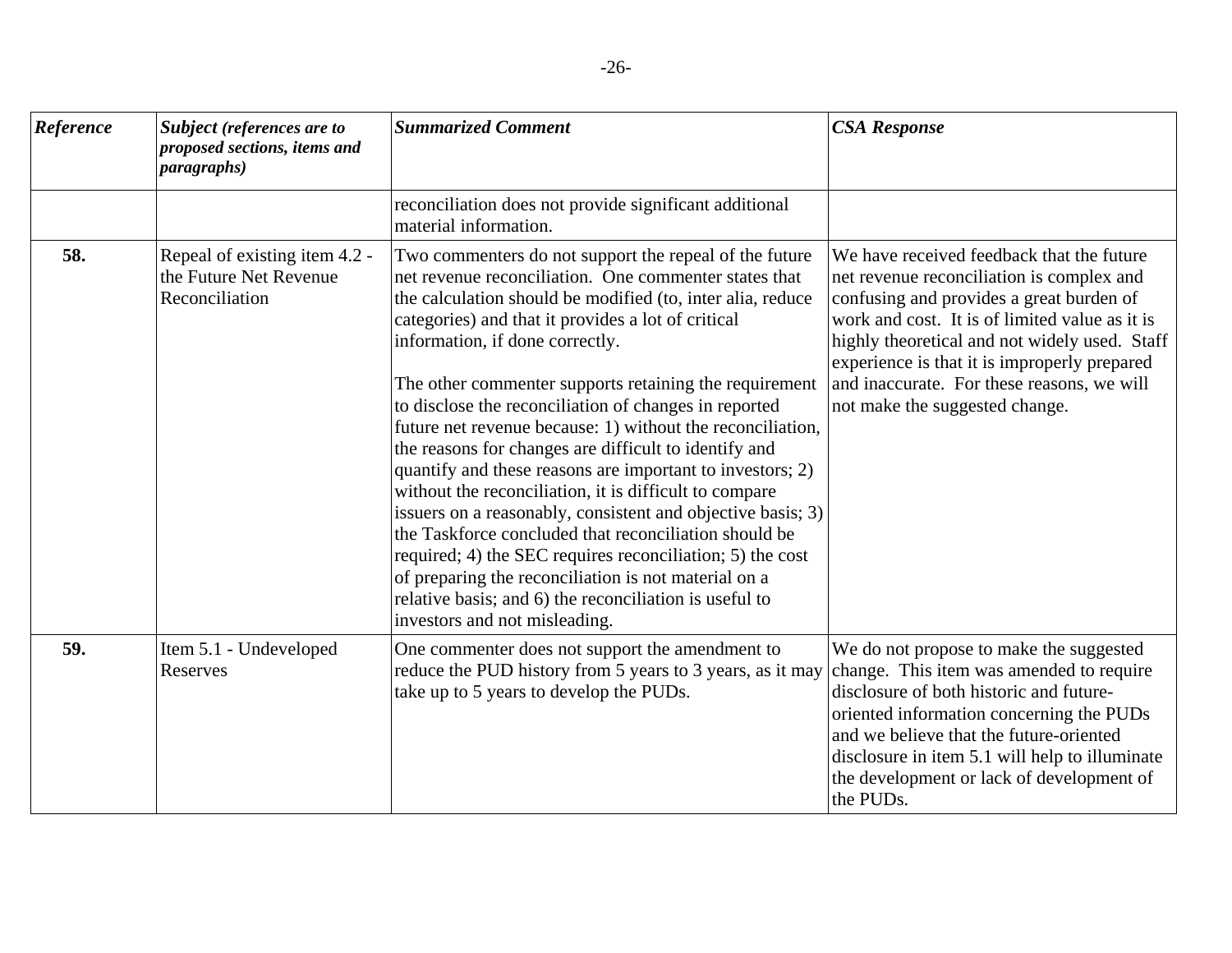| Reference | Subject (references are to<br>proposed sections, items and<br><i>paragraphs</i> ) | <b>Summarized Comment</b>                                                                                                                                                                                                                                                                                                                       | <b>CSA Response</b>                                                                                                                                                                                                                                                                                                                                                                                                                                                                          |
|-----------|-----------------------------------------------------------------------------------|-------------------------------------------------------------------------------------------------------------------------------------------------------------------------------------------------------------------------------------------------------------------------------------------------------------------------------------------------|----------------------------------------------------------------------------------------------------------------------------------------------------------------------------------------------------------------------------------------------------------------------------------------------------------------------------------------------------------------------------------------------------------------------------------------------------------------------------------------------|
| 60.       | Future development costs in<br>clause $1(b)(i)$ of item 5.3                       | One commenter is opposed to eliminating the<br>requirement to disclose the future development costs at a<br>discounted rate as this represented the time value of<br>money.                                                                                                                                                                     | We do not propose to make the suggested<br>change as we do not believe this level of<br>detail is required.                                                                                                                                                                                                                                                                                                                                                                                  |
| 61.       | Item 6.2 - Properties with No<br><b>Attributed Reserves</b>                       | One commenter, representing a Canadian stock<br>exchange, states that item 6.2 should be amended to<br>include, at a minimum, the expanded disclosure in<br>existing section 5.9 of NI 51-101. The existing item 6.2<br>does not provide sufficient guidance for issuers with<br>material undeveloped properties without reserves<br>estimates. | It would not be advisable to expand the<br>mandatory disclosure requirements on<br>resources in item 6.2 to include the<br>information prescribed by existing section<br>5.9 since the latter information is not<br>mandatory. It only has to be disclosed if the<br>issuer voluntarily discloses anticipated<br>results about its prospects.                                                                                                                                                |
| 62.       | Production estimates in<br>section 1 of item 6.8                                  | One commenter does not support the proposed change to<br>disclose production estimates based on volumes reflected<br>in the estimates of gross proved and probable reserves.<br>He favors using net reserves.                                                                                                                                   | The issue with the existing requirement is<br>that it references future net revenue which<br>could be based on proved or proved and<br>probable reserves. The change was intended<br>to make more clear the basis for the<br>production estimate. The change was also<br>made to provide consistency with item 6.9<br>which requires disclosure of production<br>estimates based on gross reserves such that<br>production estimates could be compared with<br>production history over time. |
| 63.       |                                                                                   | Netback disclosure in item 6.9 One commenter states that he would prefer not to use<br>netbacks or BOE disclosure and favours using<br>distribution of gross revenue disclosure.                                                                                                                                                                | Please refer to the CSA response regarding<br>section 5.13 of NI 51-101.                                                                                                                                                                                                                                                                                                                                                                                                                     |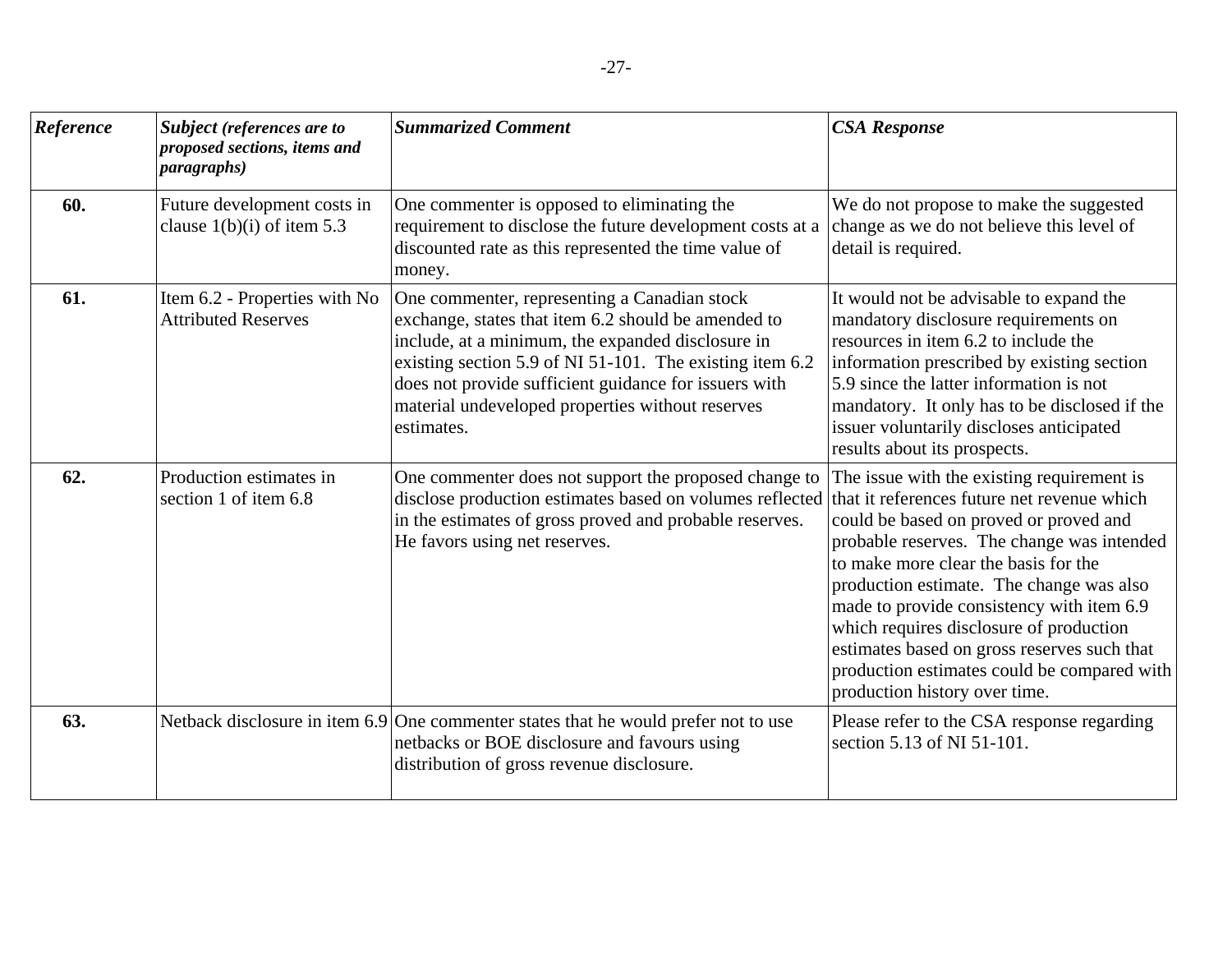| Reference | Subject (references are to<br>proposed sections, items and<br><i>paragraphs</i> ) | <b>Summarized Comment</b>                                                                                                                                                                                                                                                                                                                                                                                                                                                                                                                                                    | <b>CSA Response</b>                                                                                                                                                                                                                                                                                                                                                                                                                                                                                                                                                                                                                                                                                                                                                                                                                                                                                                                                                                             |  |  |
|-----------|-----------------------------------------------------------------------------------|------------------------------------------------------------------------------------------------------------------------------------------------------------------------------------------------------------------------------------------------------------------------------------------------------------------------------------------------------------------------------------------------------------------------------------------------------------------------------------------------------------------------------------------------------------------------------|-------------------------------------------------------------------------------------------------------------------------------------------------------------------------------------------------------------------------------------------------------------------------------------------------------------------------------------------------------------------------------------------------------------------------------------------------------------------------------------------------------------------------------------------------------------------------------------------------------------------------------------------------------------------------------------------------------------------------------------------------------------------------------------------------------------------------------------------------------------------------------------------------------------------------------------------------------------------------------------------------|--|--|
|           |                                                                                   | FORM 51-101 F2 REPORT ON RESERVES DATA BY INDEPENDENT QUALIFIED RESERVES EVALUATOR OR AUDITOR                                                                                                                                                                                                                                                                                                                                                                                                                                                                                |                                                                                                                                                                                                                                                                                                                                                                                                                                                                                                                                                                                                                                                                                                                                                                                                                                                                                                                                                                                                 |  |  |
| 64.       | <b>Additional language</b><br>concerning variations                               | One commenter supports the proposed additional<br>language.                                                                                                                                                                                                                                                                                                                                                                                                                                                                                                                  | We acknowledge the comment.                                                                                                                                                                                                                                                                                                                                                                                                                                                                                                                                                                                                                                                                                                                                                                                                                                                                                                                                                                     |  |  |
| 65.       | <b>Additional language</b><br>concerning variations                               | Two commenters do not support the proposed additional<br>language stating that, while revisions will generally be<br>upwards, there will be exceptions. Revisions need to be<br>examined on average, over time, not case by case. The<br>commenter representing several senior issuers believes<br>that the qualifier is inaccurate. It focuses on technical<br>revisions and disregards variations due to other factors.<br>Substantially more expansive language would be<br>required to correct the qualifier and such a qualifier may<br>not be meaningful to investors. | The additional language is intended to<br>elaborate on the disclaiming statement that<br>variations from the reserve data estimates<br>may be material. The CSA is of the view<br>that the additional language is important to<br>ensure that reserves data estimates are made<br>responsibly and in compliance with COGE<br>Handbook standards, which categorize<br>reserves according to their probability of<br>recovery. While the additional language<br>primarily addresses technical revisions, it<br>does not preclude legitimate variations<br>arising from economic factors, unforseen<br>factors or subsequent events. Variations<br>from estimates may result from a number of<br>factors and must be assessed within the<br>appropriate context for a reporting issuer.<br>Some of the factors that could result in<br>variations would clearly not be within the<br>control of an evaluator or a reporting issuer.<br>Additional guidance is provided in the<br>companion policy. |  |  |
|           | FROM 51-101 F3 REPORT OF MANAGEMENT AND DIRECTORS ON OIL AND GAS DISCLOSURE       |                                                                                                                                                                                                                                                                                                                                                                                                                                                                                                                                                                              |                                                                                                                                                                                                                                                                                                                                                                                                                                                                                                                                                                                                                                                                                                                                                                                                                                                                                                                                                                                                 |  |  |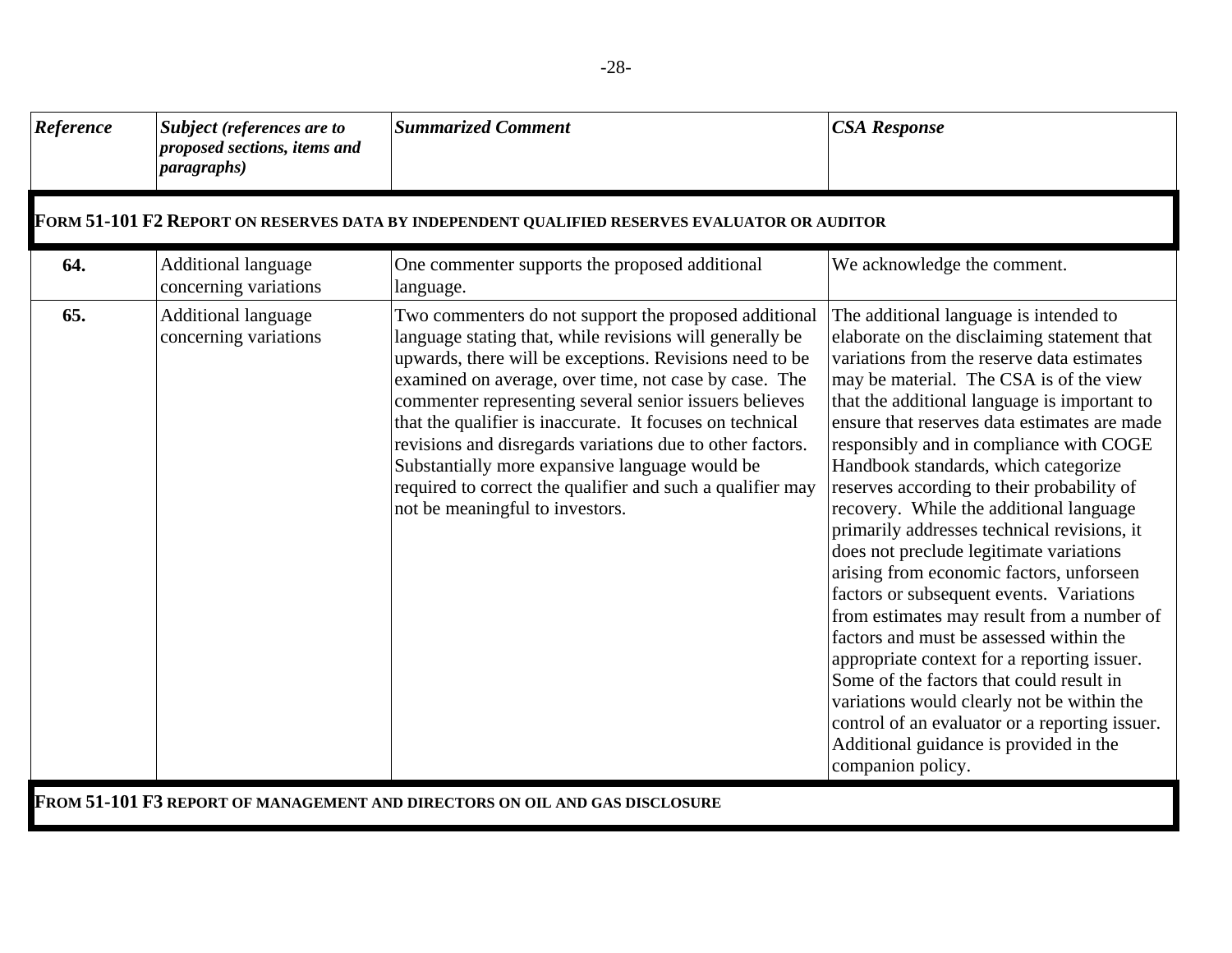| Reference | Subject (references are to<br>proposed sections, items and<br><i>paragraphs</i> ) | <b>Summarized Comment</b>                                                                                                                                                                                                                                                                                                                                                                                         | <b>CSA Response</b>                                                                                                                                                                                                                                                                                                                                                                                                                                                                                                                                                                                                                                                                                                                                                                                                                                                                                                                                                                             |
|-----------|-----------------------------------------------------------------------------------|-------------------------------------------------------------------------------------------------------------------------------------------------------------------------------------------------------------------------------------------------------------------------------------------------------------------------------------------------------------------------------------------------------------------|-------------------------------------------------------------------------------------------------------------------------------------------------------------------------------------------------------------------------------------------------------------------------------------------------------------------------------------------------------------------------------------------------------------------------------------------------------------------------------------------------------------------------------------------------------------------------------------------------------------------------------------------------------------------------------------------------------------------------------------------------------------------------------------------------------------------------------------------------------------------------------------------------------------------------------------------------------------------------------------------------|
| 66.       | <b>Additional language</b><br>concerning variations                               | One commenter supports this amendment.                                                                                                                                                                                                                                                                                                                                                                            | We acknowledge the comment.                                                                                                                                                                                                                                                                                                                                                                                                                                                                                                                                                                                                                                                                                                                                                                                                                                                                                                                                                                     |
| 67.       | <b>Additional language</b><br>concerning variations                               | The commenter representing several senior issuers<br>believes that the qualifier is inaccurate. It focuses on<br>technical revisions and disregards variations due to other<br>factors. Revisions need to be examined on average, over<br>time, not case by case. Substantially more expansive<br>language would be required to correct the qualifier and<br>such a qualifier may not be meaningful to investors. | The additional language is intended to<br>elaborate on the disclaiming statement that<br>variations from the reserve data estimates<br>may be material. The CSA is of the view<br>that the additional language is important to<br>ensure that reserves data estimates are made<br>responsibly and in compliance with COGE<br>Handbook standards, which categorize<br>reserves according to their probability of<br>recovery. While the additional language<br>primarily addresses technical revisions, it<br>does not preclude legitimate variations<br>arising from economic factors, unforseen<br>factors or subsequent events. Variations<br>from estimates may result from a number of<br>factors and must be assessed within the<br>appropriate context for a reporting issuer.<br>Some of the factors that could result in<br>variations would clearly not be within the<br>control of an evaluator or a reporting issuer.<br>Additional guidance is provided in the<br>companion policy. |
|           | <b>COMPANION POLICY 51-101 CP</b>                                                 |                                                                                                                                                                                                                                                                                                                                                                                                                   |                                                                                                                                                                                                                                                                                                                                                                                                                                                                                                                                                                                                                                                                                                                                                                                                                                                                                                                                                                                                 |
| 68.       | General comments                                                                  | One commenter notes that the proposed companion<br>policy is a marked improvement over the existing<br>companion policy and provides greater clarity and                                                                                                                                                                                                                                                          | At the present time, the rule does not<br>mandate the disclosure of resources,<br>excluding reserves. Such resources would                                                                                                                                                                                                                                                                                                                                                                                                                                                                                                                                                                                                                                                                                                                                                                                                                                                                      |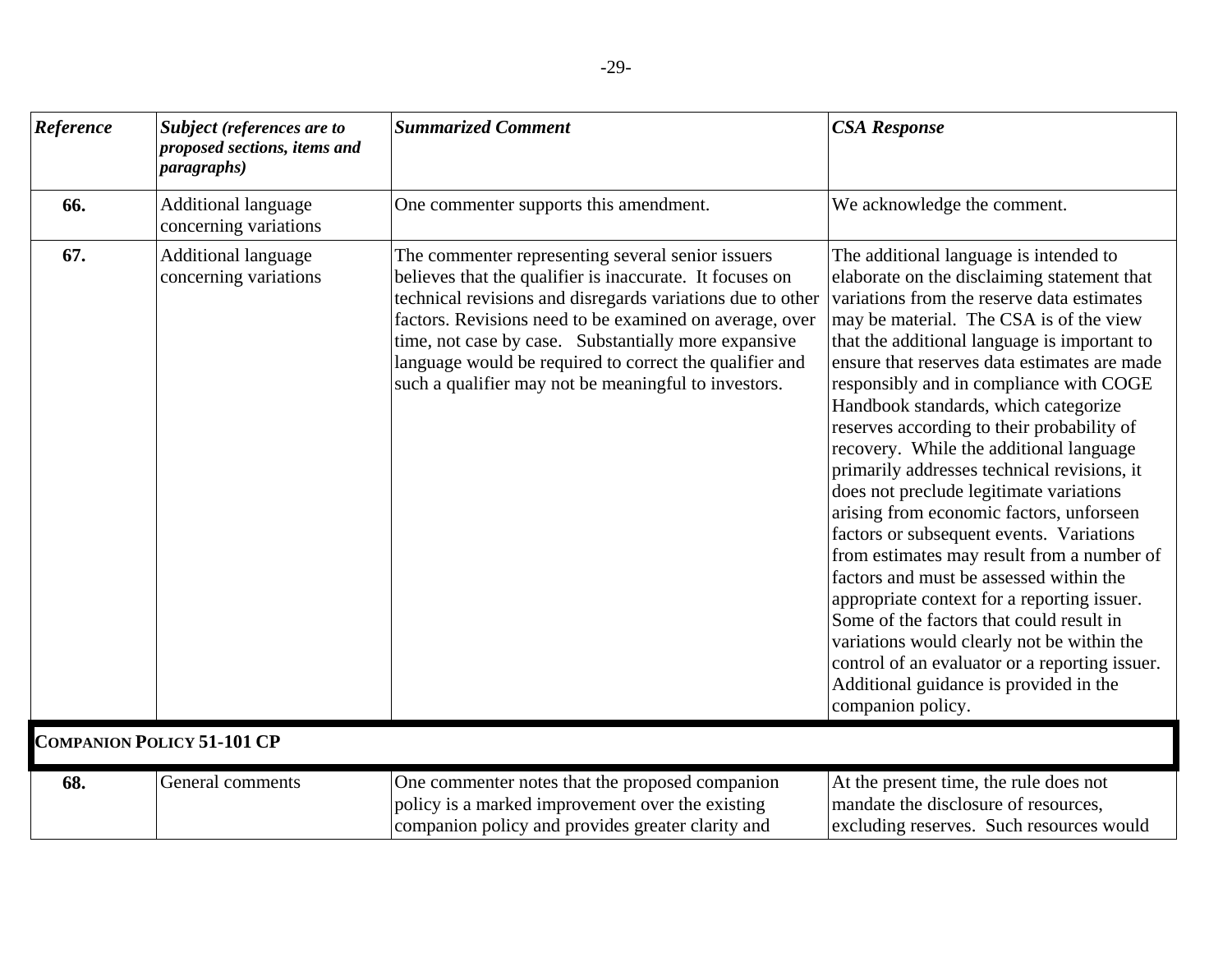| Reference | Subject (references are to<br>proposed sections, items and<br><i>paragraphs</i> ) | <b>Summarized Comment</b>                                                                                                                                                                                                                                                                        | <b>CSA Response</b>                                                                                                                                                                                                                                                                                                                                                                                                                                                                                                                                                                                                                                                                                                                |
|-----------|-----------------------------------------------------------------------------------|--------------------------------------------------------------------------------------------------------------------------------------------------------------------------------------------------------------------------------------------------------------------------------------------------|------------------------------------------------------------------------------------------------------------------------------------------------------------------------------------------------------------------------------------------------------------------------------------------------------------------------------------------------------------------------------------------------------------------------------------------------------------------------------------------------------------------------------------------------------------------------------------------------------------------------------------------------------------------------------------------------------------------------------------|
|           |                                                                                   | improved guidance for issuers with resource estimates.<br>However, it provides little, if any, guidance to issuers<br>with material properties that do not have attributed<br>resource estimates. More guidance should be added.                                                                 | include material properties with no attributed<br>resource estimates. Disclosure requirements<br>are only triggered if the issuer voluntarily<br>discloses anticipated results concerning its<br>resources. For example, if an issuer<br>discloses a lease value on a material<br>unproved property, the issuer must comply<br>with the requirements of proposed subsection<br>$5.9(1)$ and there is extensive guidance in the<br>draft companion policy on this type of<br>disclosure. At this time, the CSA is not<br>prepared to mandate disclosure of resources.<br>Thus, the guidance is restricted to the<br>prescribed disclosure requirements of<br>resources which arise when their anticipated<br>results are disclosed. |
| 69.       | General comments                                                                  | One commenter states that it would be beneficial to<br>provide more detailed guidance regarding the estimation<br>of future income tax expenses, or alternatively, to<br>disclose the amount of income tax paid in previous years.                                                               | NI 51-101 is not designed to provide detailed<br>guidance on evaluation practices, including<br>after-tax evaluation. Evaluation engineers<br>should consult the appropriate experts to<br>obtain advice and direction.                                                                                                                                                                                                                                                                                                                                                                                                                                                                                                            |
| 70.       | Paragraph $1.1(2)$ - forecast<br>prices and costs                                 | One commenter states that independent qualified<br>reserves evaluators or auditors do not have sufficient<br>expertise to determine forecast prices. An issuer should<br>be able to reference price estimates by other parties<br>recognized as reasonable authorities, such as PIRA or<br>CERA. | The definition of forecast prices and costs<br>incorporates a test that the future prices<br>represent a reasonable outlook of the future.<br>This does not preclude reliance on an<br>estimate by PIRA or CERA, provided that<br>the qualified reserves evaluator or auditor<br>supplying the report accepts that future price                                                                                                                                                                                                                                                                                                                                                                                                    |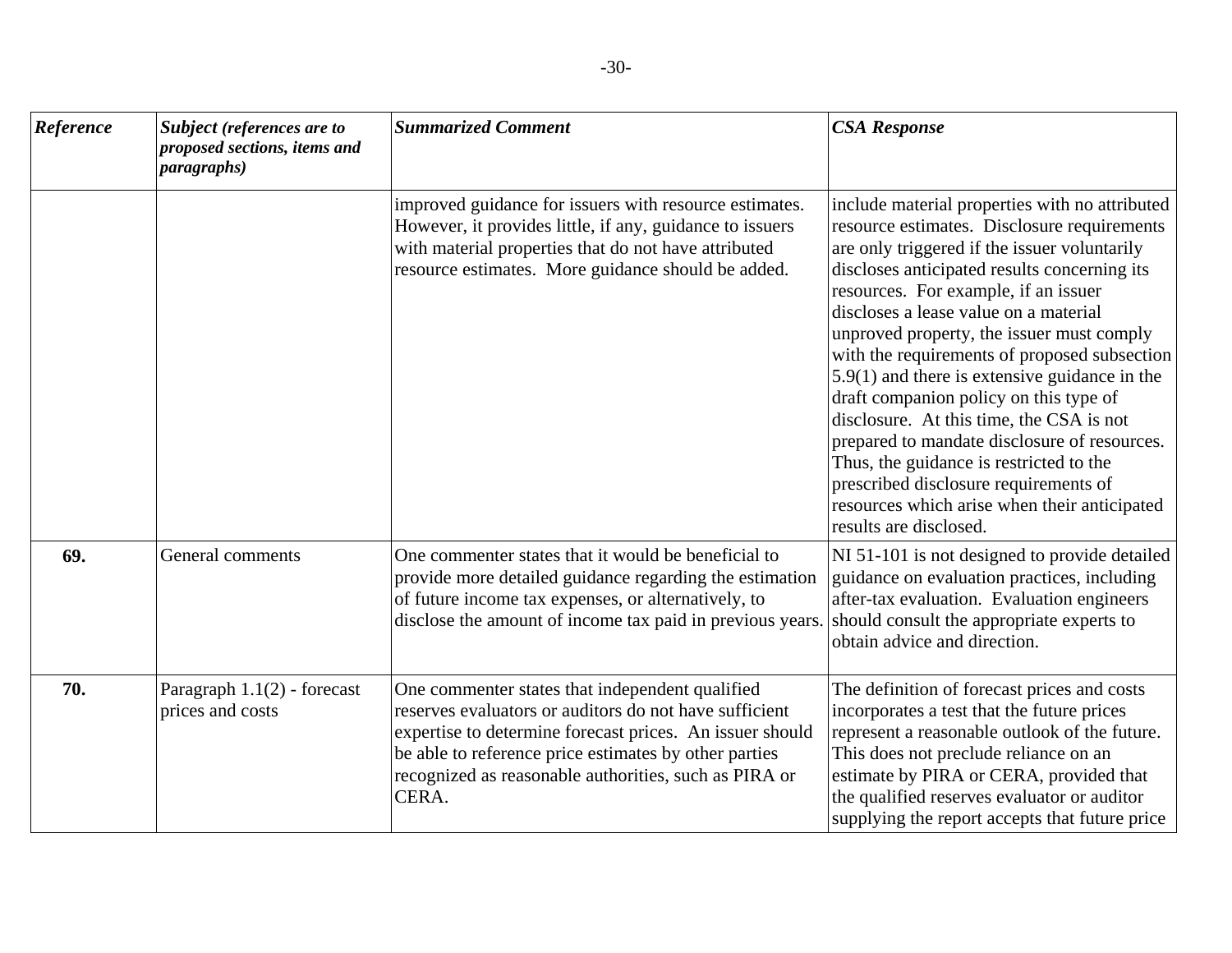| Reference | Subject (references are to<br>proposed sections, items and<br><i>paragraphs</i> ) | <b>Summarized Comment</b>                                                                                                                                                                                                                                                                                                                             | <b>CSA Response</b>                                                                                                                                                                                                                                                                                                               |
|-----------|-----------------------------------------------------------------------------------|-------------------------------------------------------------------------------------------------------------------------------------------------------------------------------------------------------------------------------------------------------------------------------------------------------------------------------------------------------|-----------------------------------------------------------------------------------------------------------------------------------------------------------------------------------------------------------------------------------------------------------------------------------------------------------------------------------|
|           |                                                                                   |                                                                                                                                                                                                                                                                                                                                                       | as being a reasonable outlook of the future.<br>It is the qualified reserves evaluator's or<br>auditor's responsibility to evaluate the<br>reserves and associated future net revenue,<br>and as such, they must accept the forecast<br>price estimates utilized. We will provide<br>additional guidance in the companion policy. |
| 71.       | Paragraph $1.1(4)$ - non-<br>conventional activities                              | One commenter notes that the examples of products from<br>non-conventional activities do not include references to<br>shale gas, shale oil and hydrates.                                                                                                                                                                                              | While these are referenced in the definition<br>of product types, we agree that there is merit<br>in referencing them in the guidance. We will<br>make the change.                                                                                                                                                                |
| 72.       | Paragraph 1.2 - COGE<br>Handbook                                                  | One commenter states that the reserves definitions and<br>categories were developed through the joint effort of the<br>Calgary Chapter of the Society of Petroleum Evaluation<br>Engineers and the Standing Committee on Reserves<br>Definitions of the Canadian Institute of Mining,<br>Metallurgy and Petroleum (CIM), not merely by the<br>latter. | We do not propose to make the suggested<br>change given that the statement in paragraph<br>1.2 of the companion policy is consistent<br>with the preface to volume 1 of the COGE<br>Handbook.                                                                                                                                     |
| 73.       | Paragraph 1.3                                                                     | One commenter states that the terms "unproved<br>properties" and "resources" are synonymous.                                                                                                                                                                                                                                                          | The terms "unproved properties" and<br>"resources" as defined in the glossary in<br>Appendix 1 of the companion policy are<br>related but not synonymous.                                                                                                                                                                         |
| 74.       | Paragraph $2.7(3)(a)$ -<br>computation of tax in future<br>net revenue            | One commenter states that the guidance on the tax rate to<br>be estimated in a royalty trust structure is confusing and<br>contradictory.<br>The commenter also states that the issue of determining<br>taxes should be moved to the NI 51-101 section.                                                                                               | It is not clear how this guidance is confusing<br>or contradictory. The guidance provides that<br>a zero tax rate may be used in these<br>structures, where appropriate.<br>Regarding the second comment, we believe                                                                                                              |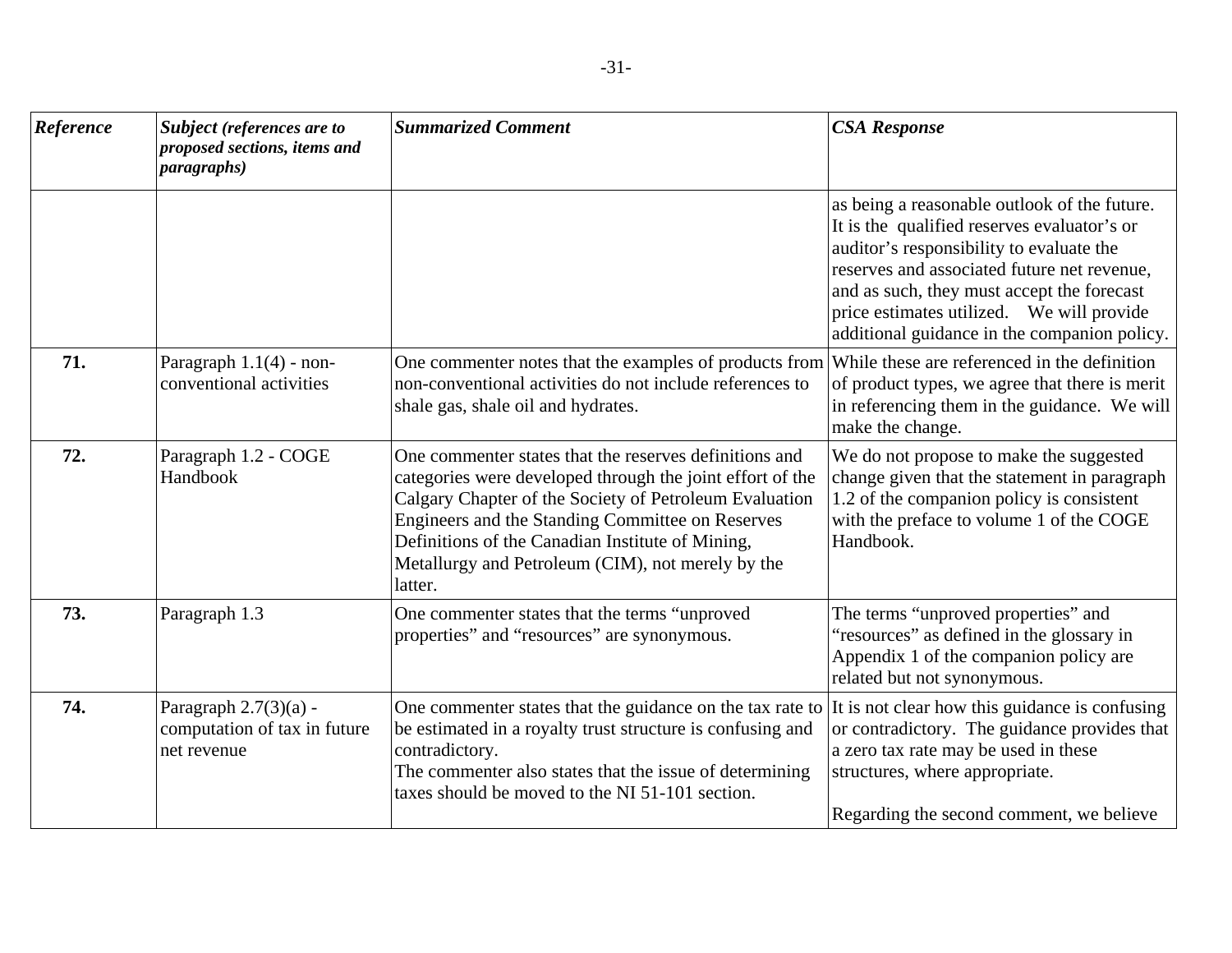| Reference | Subject (references are to<br>proposed sections, items and<br><i>paragraphs</i> ) | <b>Summarized Comment</b>                                                                                                                                                                                                                                                                                                                                                                                                          | <b>CSA Response</b>                                                                                                                                                                                                                                              |
|-----------|-----------------------------------------------------------------------------------|------------------------------------------------------------------------------------------------------------------------------------------------------------------------------------------------------------------------------------------------------------------------------------------------------------------------------------------------------------------------------------------------------------------------------------|------------------------------------------------------------------------------------------------------------------------------------------------------------------------------------------------------------------------------------------------------------------|
|           |                                                                                   |                                                                                                                                                                                                                                                                                                                                                                                                                                    | that the commenter expressed a preference<br>for the rule prescribing requirements on the<br>determination of tax. We do not propose to<br>make this change as the rule should not<br>prescribe information of this specific nature.                             |
| 75.       | Paragraph 2.7(5) - financial<br>instruments                                       | One commenter states that there is confusion about<br>where contractual prices are used in the evaluation.                                                                                                                                                                                                                                                                                                                         | Contractual prices are to be taken into<br>account in the determination of a forecast (or<br>constant) price or cost, such as, for example,<br>in the determination of a forecast price in the<br>computation of future net revenue.                             |
| 76.       | Paragraph $5.2(2)$ - reserves                                                     | In the guidance on reserves, the commenter makes brief<br>reference to his comments from NI 51-101F1 on<br>disclosing proved, proved plus probable and proved plus<br>probable plus possible reserves and his statement that<br>"Proved plus Probable reserves are the Company's best<br>estimate of the reserves to be recovered and the related<br>Future Net Revenue is the result of producing and selling<br>these reserves." | It is not clear whether the commenter is<br>referring to earlier comments made in NI 51-<br>101 or Form 51-101F1. We have assumed it<br>is the former. To this end, please refer to the<br>$CSA$ response concerning paragraph $1.1$ (aa)<br>of NI 51-101 above. |
| 77.       | Paragraph 5.5 - disclosure of<br>resources                                        | One commenter states that the following guidance<br>implies that resources must be estimated using<br>probabilistic methods, not deterministic methods:<br>"Disclosure of resources requires the use of statistical<br>measures that may be unfamiliar to a user." The use of<br>the deterministic method should be permitted, and if it is,<br>the guidance should be clarified.                                                  | The guidance was not intended to exclude<br>the use of deterministic methods and will be<br>amended as follows: "Disclosure of<br>resources <i>may involve</i> the use of statistical<br>measures that may be unfamiliar to a user."                             |
| 78.       | Paragraphs $5.5$ (1) and (3) -                                                    | One commenter states that the disclosure of resources<br>does not necessarily require the use of statistical                                                                                                                                                                                                                                                                                                                       | We agree. We have made the change to<br>paragraph $5.5(1)$ . We have not made a                                                                                                                                                                                  |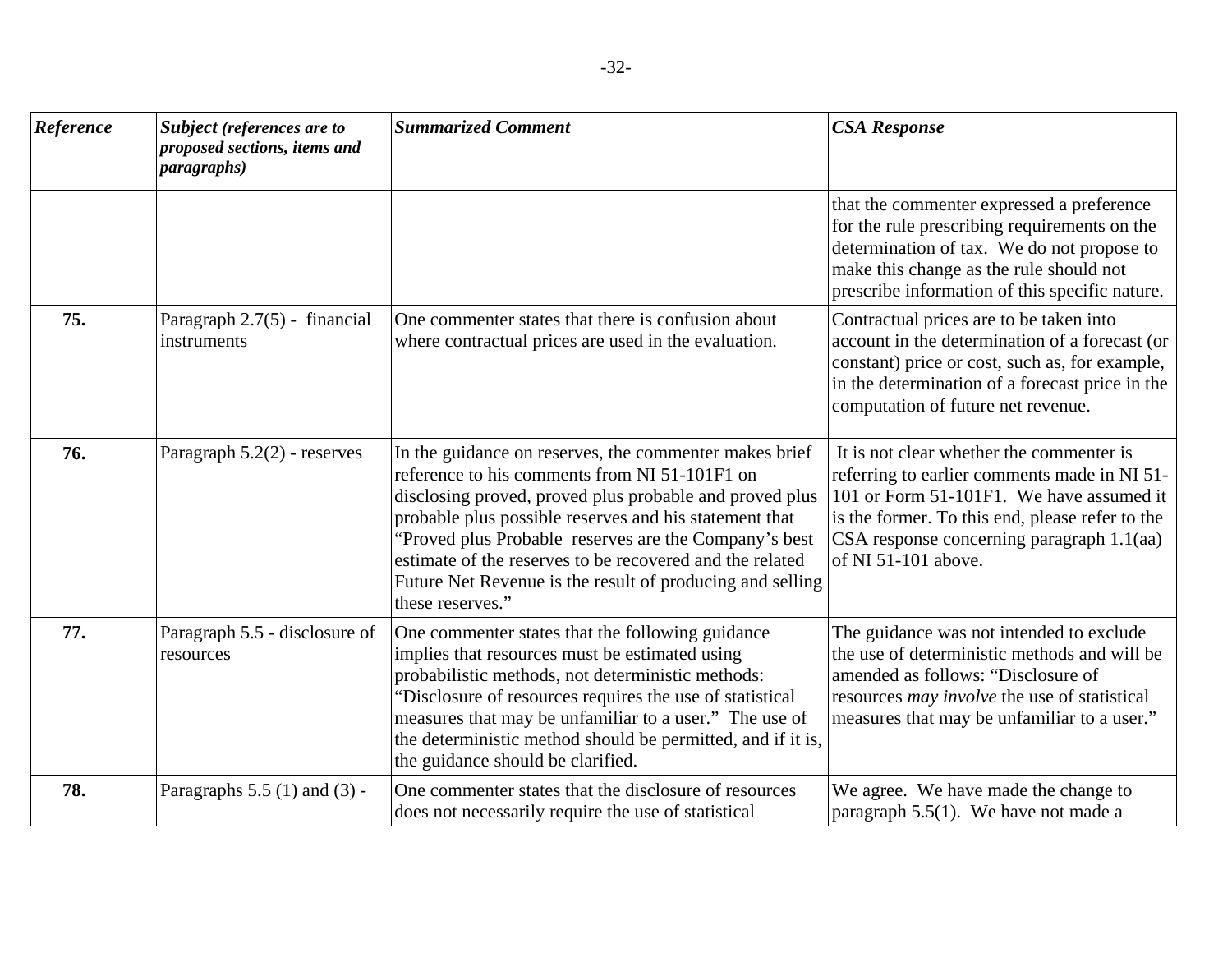| Reference | <b>Subject</b> (references are to<br>proposed sections, items and<br><i>paragraphs</i> ) | <b>Summarized Comment</b>                                                                                                                                                                                                                                                                                                                                                                                                                                                                                                                                                                                                                                                                                                                                                                                                                                                                                                                                          | <b>CSA Response</b>                                                                                                                                                                                                                                                                                                                                                                                                                                                                                                                                                                                                                                                                                                                                                                           |
|-----------|------------------------------------------------------------------------------------------|--------------------------------------------------------------------------------------------------------------------------------------------------------------------------------------------------------------------------------------------------------------------------------------------------------------------------------------------------------------------------------------------------------------------------------------------------------------------------------------------------------------------------------------------------------------------------------------------------------------------------------------------------------------------------------------------------------------------------------------------------------------------------------------------------------------------------------------------------------------------------------------------------------------------------------------------------------------------|-----------------------------------------------------------------------------------------------------------------------------------------------------------------------------------------------------------------------------------------------------------------------------------------------------------------------------------------------------------------------------------------------------------------------------------------------------------------------------------------------------------------------------------------------------------------------------------------------------------------------------------------------------------------------------------------------------------------------------------------------------------------------------------------------|
|           | disclosure of resources                                                                  | measures and that the guidance in sections $5.5(1)$ and $(3)$<br>should be amended accordingly.                                                                                                                                                                                                                                                                                                                                                                                                                                                                                                                                                                                                                                                                                                                                                                                                                                                                    | change to paragraph $5.5(3)$ as the guidance<br>states that the COGE Handbook recommends<br>the use of probabilistic methods for making<br>resource estimates; the guidance does not<br>require the use of this method.                                                                                                                                                                                                                                                                                                                                                                                                                                                                                                                                                                       |
| 79.       | Paragraph $5.5(3)(c)$ -<br>application of subsection<br>5.9(2) of NI 51-101              | A. One commenter recommends changing the word<br>"median" to "best" in the reference to the resource<br>estimate's "middle value being the median estimate".<br>B. In respect of the guidance on disclosure of estimated<br>percentage probability pursuant to subparagraph<br>$5.9(2)(c)(iv)$ of NI 51-101, the commenter makes the<br>following two comments:<br>1. The terms "risk" and "uncertainty" are not<br>synonymous. The term "risk" should be removed<br>throughout the instrument.<br>2. The example given of an interval ranging from "20%"<br>to 30%" is not an appropriate example of an interval that<br>would likely capture the mostly likely outcome.<br>C. In respect of the example of disclosure satisfying<br>paragraph $5.9(2)(c)$ , the commenter states that the new<br>COGE Handbook definition of contingent resources<br>would not define them as "recoverable but uneconomic".<br>There are contingent resources that are economic. | A. We agree. We changed the word<br>'median'' to "best" as this is more accurate.<br>B. In respect of the commenter's comments<br>relating to the disclosure of an estimated<br>percentage probability pursuant to<br>subparagraph $5.9(2)(c)(iv)$ of NI 51-101, the<br>CSA will retract this subparagraph from the<br>amendments to the rule as well as the<br>associated companion policy guidance.<br>C. The definition of contingent resources in<br>the COGE Handbook may change at a later<br>date but at the present time, the example cites<br>the current definition of contingent resources<br>in the COGE Handbook. The example<br>states that such resources are not currently<br>economic, but this does not preclude the<br>resource from becoming economic at a later<br>date. |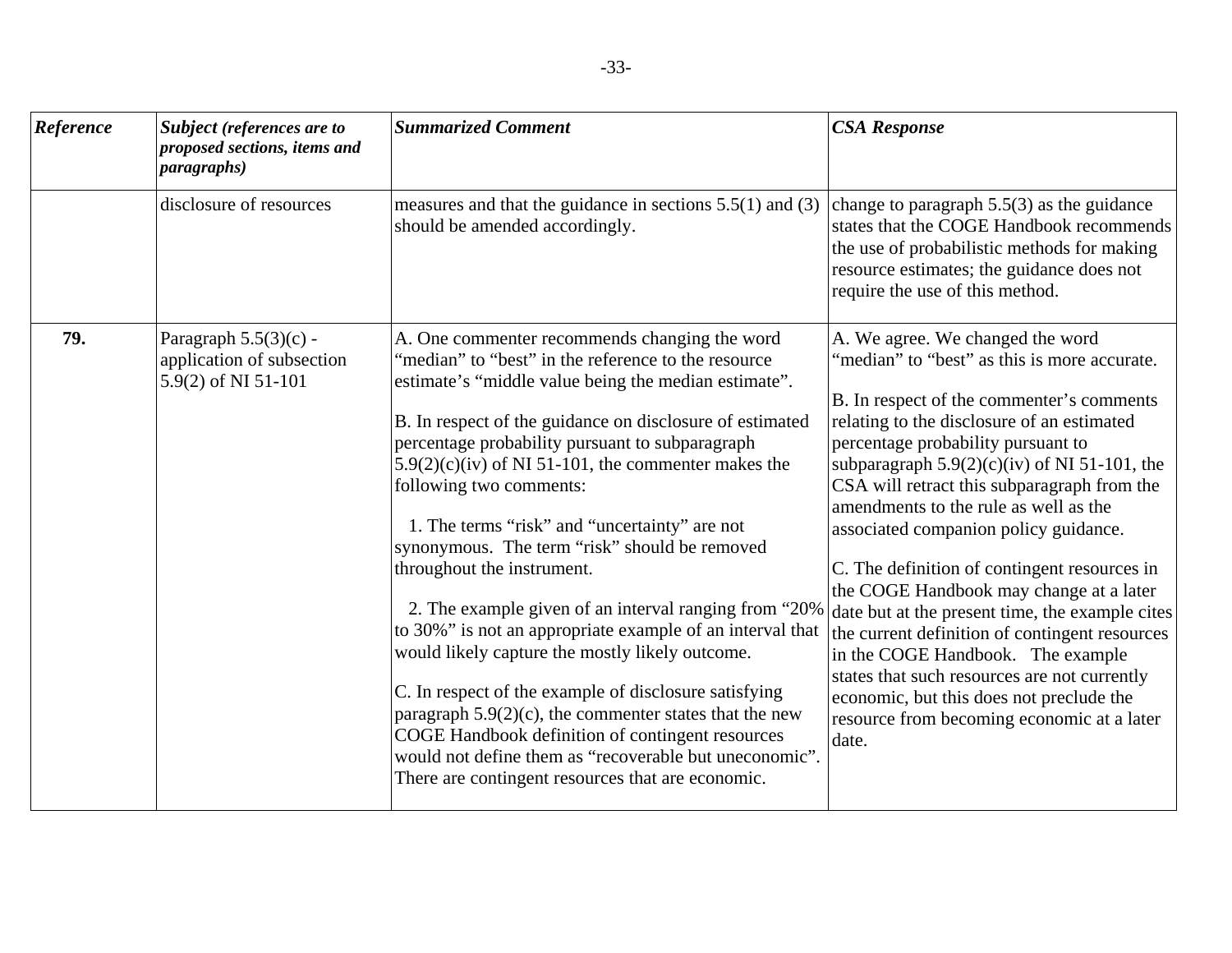| Reference | <b>Subject</b> (references are to<br>proposed sections, items and<br><i>paragraphs</i> ) | <b>Summarized Comment</b>                                                                                                                                                                                                                                                                                                                                                                                                                                                                                                                                                                                                                                                                                                                                                           | <b>CSA Response</b>                                                                                                                                                                                                                                                                                                                                                                                                                                                                                                        |
|-----------|------------------------------------------------------------------------------------------|-------------------------------------------------------------------------------------------------------------------------------------------------------------------------------------------------------------------------------------------------------------------------------------------------------------------------------------------------------------------------------------------------------------------------------------------------------------------------------------------------------------------------------------------------------------------------------------------------------------------------------------------------------------------------------------------------------------------------------------------------------------------------------------|----------------------------------------------------------------------------------------------------------------------------------------------------------------------------------------------------------------------------------------------------------------------------------------------------------------------------------------------------------------------------------------------------------------------------------------------------------------------------------------------------------------------------|
|           |                                                                                          |                                                                                                                                                                                                                                                                                                                                                                                                                                                                                                                                                                                                                                                                                                                                                                                     |                                                                                                                                                                                                                                                                                                                                                                                                                                                                                                                            |
| 80.       | Paragraph 5.9 - finding and<br>development costs                                         | One commenter states that finding and development<br>costs, as it is improperly used in the industry, causes<br>significant problems in booking reserves.                                                                                                                                                                                                                                                                                                                                                                                                                                                                                                                                                                                                                           | NI 51-101 provides a standardized method of<br>calculating finding and development costs<br>pursuant to section 5.15.                                                                                                                                                                                                                                                                                                                                                                                                      |
| 81.       | Withdrawal of existing Part 8<br>(commentary on exemptions)                              | Two of the commenters, both of which have exemptive<br>relief pursuant to Part 8 of the companion policy or<br>represent issuers having such relief, support retaining the<br>guidance on the exemptions, in the same or a simplified<br>or clarified form. One commenter states that the<br>guidance provides valuable background to the original<br>granting of the relief. It would therefore be of assistance<br>in determining the continued applicability of the<br>exemptions if the sunset provisions are triggered and the<br>availability of discretionary exemptive relief in the<br>future.<br>To the extent that the existing guidance results in<br>applications that misconstrue the applicability of the<br>guidance, the guidance could be retained but clarified. | We will not retain the guidance on<br>exemptions in the Companion Policy. The<br>guidance is unusually lengthy and we do not<br>feel that this relief is applicable to the<br>majority of issuers. The removal of the<br>guidance in the companion policy does not<br>affect any existing exemptive relief orders or<br>the ability to apply for future discretionary<br>exemptive relief.<br>It is more appropriate for securities<br>regulatory authorities to consider<br>discretionary relief on a case-by-case basis. |
| 82.       | Existing discretionary<br>exemptive relief guidance                                      | One of the commenters does not support eliminating the<br>requirement for independent reserves evaluation or audit<br>for some issuers.                                                                                                                                                                                                                                                                                                                                                                                                                                                                                                                                                                                                                                             | We assume the commenter is referring to the<br>discretionary exemptive relief orders granted<br>to certain issuers. The proposed amendments<br>were developed without reference to and<br>consideration for any discretionary<br>exemptive relief orders, which are<br>considered on a case-by-case basis.                                                                                                                                                                                                                 |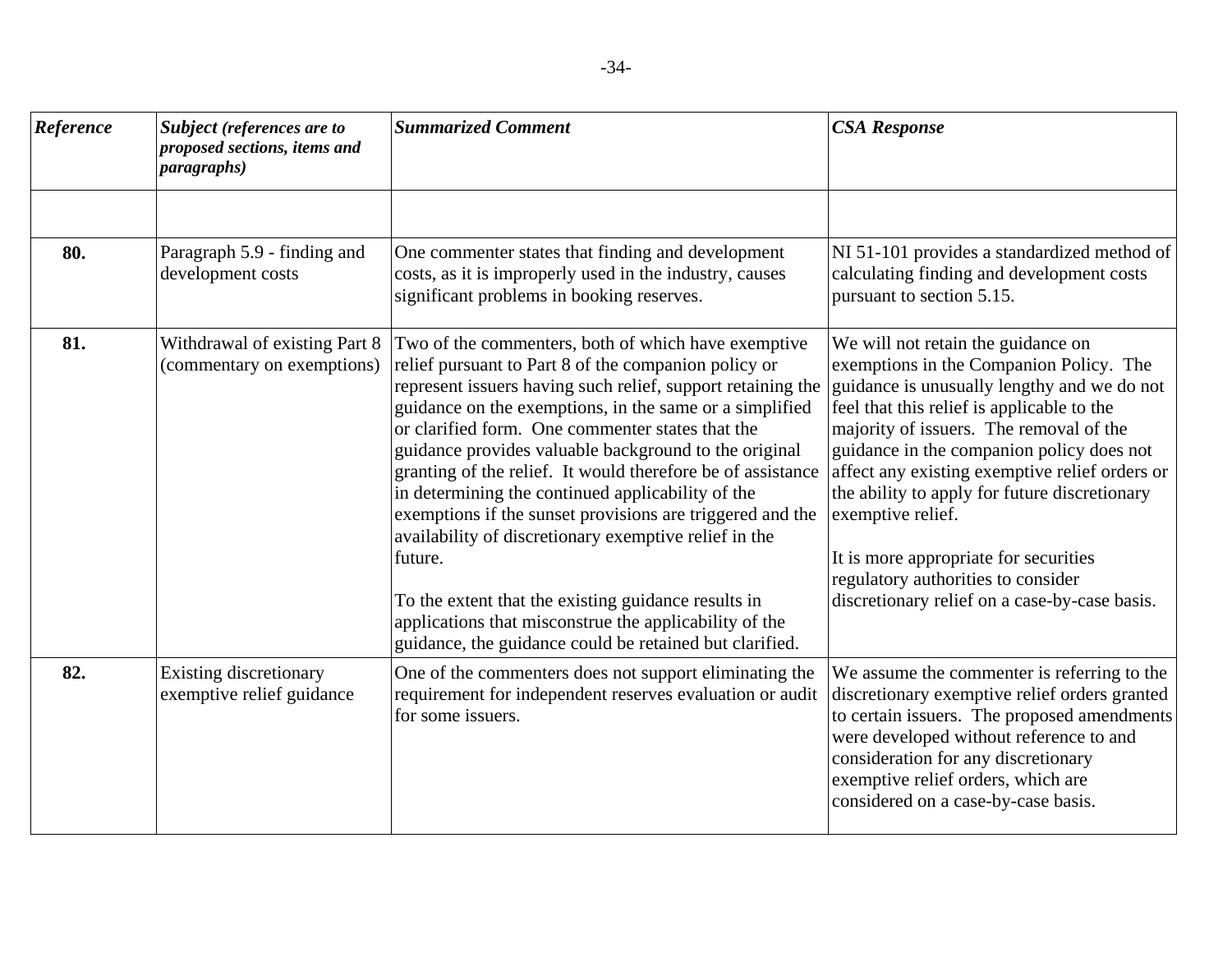| Reference | <i>Subject (references are to</i><br>proposed sections, items and<br>paragnhs) | <b>Summarized Comment</b>                                                                                                                                                                                                                                              | <b>CSA Response</b>                                                                                                                                          |
|-----------|--------------------------------------------------------------------------------|------------------------------------------------------------------------------------------------------------------------------------------------------------------------------------------------------------------------------------------------------------------------|--------------------------------------------------------------------------------------------------------------------------------------------------------------|
| 83.       | Appendix 1 - definition of<br>"prospective resources"                          | One commenter notes that the word "uneconomic" in the We agree. The definition of "prospective"<br>definition of "prospective resources" should be replaced<br>with "economic" to properly reflect the meaning of the<br>term and its definition in the COGE Handbook. | resources" has been changed to reflect the<br>comment.                                                                                                       |
| 84.       | Appendix 2 - Reserves and                                                      | Two commenters state that the reserves and resources<br>Resources Classification chart classification chart does not duplicate the charts in the<br>COGE Handbook.                                                                                                     | We have withdrawn the chart as it would<br>need to be modified if the SPE/WPC<br>definitions of resources are adopted in the<br>COGE Handbook - see item 23. |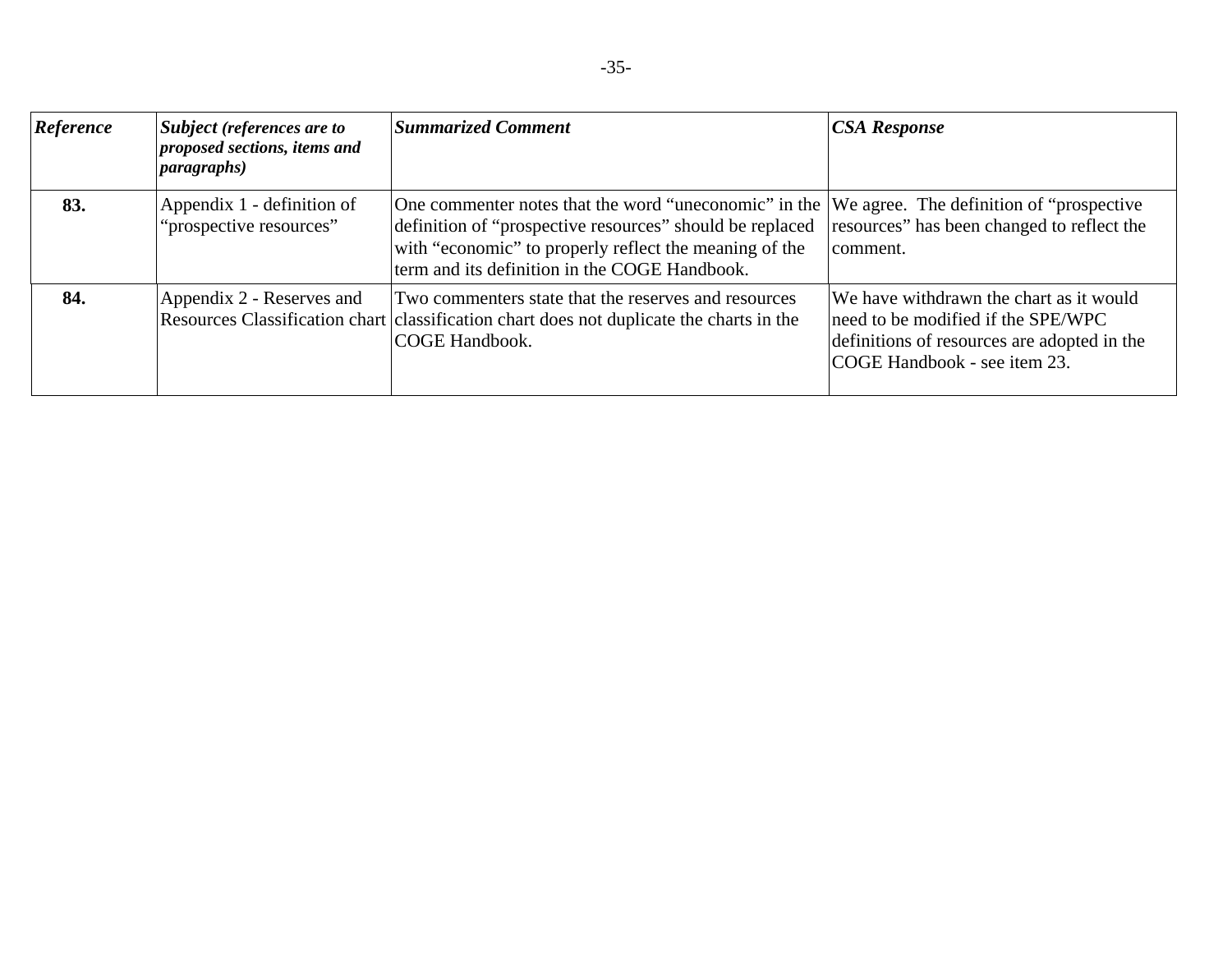## **Appendix C**

## **Summary of Changes to Published Amendments**

## <span id="page-40-0"></span>*NI 51-101*

## *Part 2 Annual Filing Requirements*

• We have not proceeded with the proposed amendment to require that a notice announcing the filing be filed with the *securities regulatory authority* as well as disseminated.

## *Part 5 Requirements Applicable to all Disclosure*

- We have removed the requirement in subparagraph  $5.9(2)(c)(iv)$  to disclose the estimated percentage probability of hydrocarbon discovery in the case of *undiscovered resources* or commercial extraction in the case of *discovered resources*.
- We have modified the cautionary language prescribed in subparagraph  $5.9(2)(c)(vi)$  of the published amendments [subparagraph  $5.9(2)(c)(v)$  of the amendments being implemented] to state that there is no certainty that it will be commercially viable, rather than economically viable or technically feasible, to produce the *resource*. The use of the term "commercially viable" is consistent with the language originally published for comment and it anticipates a potential change in the *COGE Handbook* to adopt resource definitions contained in the *Petroleum Resource Management System*[1](#page-40-0) which incorporate the concept of commerciality.

## *Form 51-101F1 Statement of Reserves Data and Other Oil and Gas Information*

• We have added an instruction concerning the categorization of infill drilling *reserves* in the *reserves* reconciliation.

## *CP 51-101*

 $\overline{a}$ 

- We have added additional guidance regarding:
	- the *reserves* reconciliation in the annual filing;
	- variations from *reserves data* estimates reported in *Form 51-101F2*;
	- the requirements relating to the disclosure of *resources* that cannot currently be classified as *reserves* in section 5.9 of *NI 51-101*;
- We have retained the definitions of *reserves* (excerpted from the *COGE Handbook*) contained in Part 2 of Appendix 1 to CP 51-101. We have also severed the glossary in Appendix 1 (including Parts 1 and 2) from CP 51-101 and will publish the glossary as

<sup>&</sup>lt;sup>1</sup> The *Petroleum Resource Management System* was prepared by the Society of Petroleum Engineers and jointly sponsored by the World Petroleum Council, the American Association of Petroleum Geologists and the Society of Petroleum Evaluation Engineers.